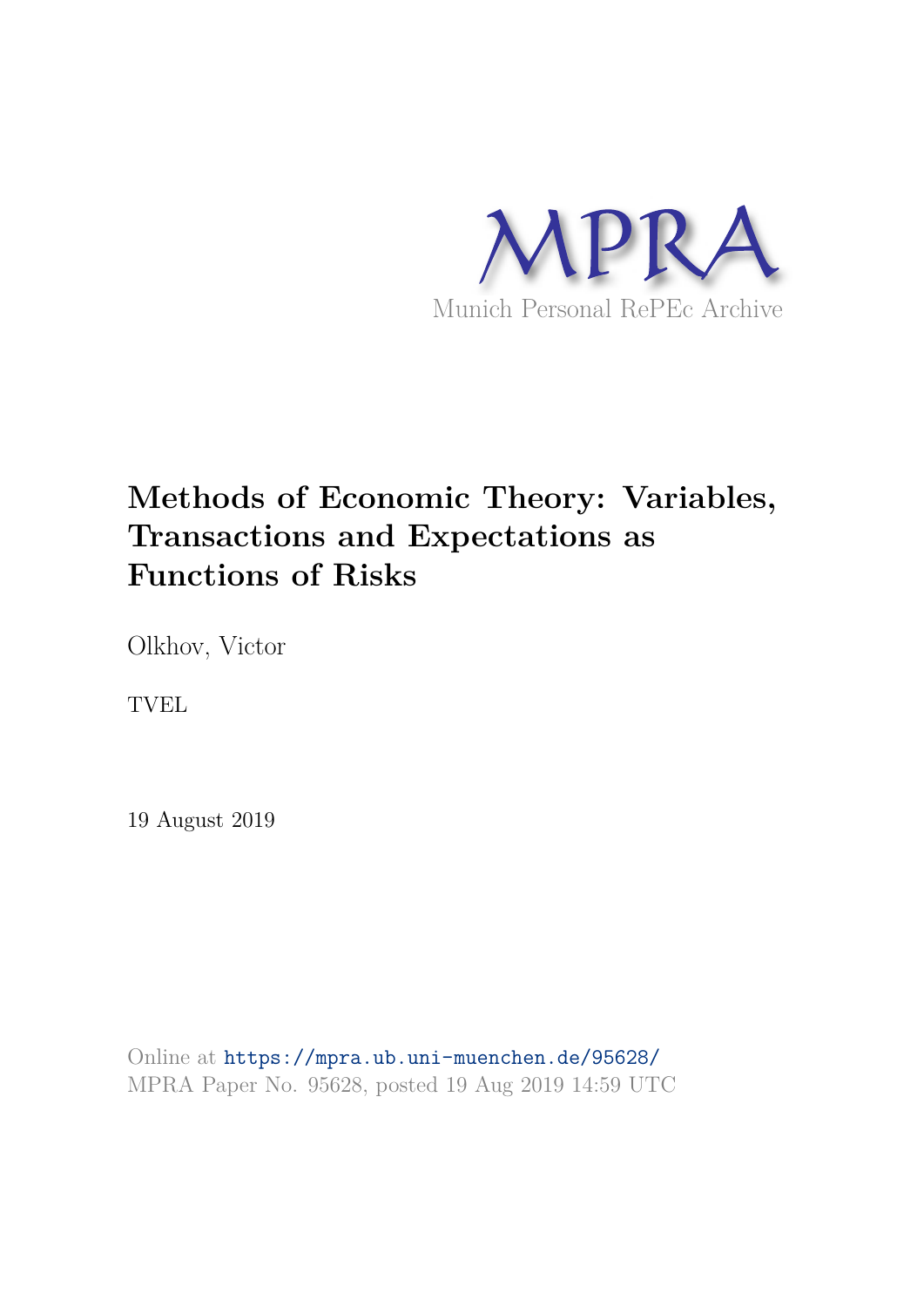## Methods of Economic Theory: Variables, Transactions and Expectations as Functions of Risks

Victor Olkhov TVEL, Moscow, Russia victor.olkhov@gmail.com

### **Abstract**

This paper develops methods and framework of economic theory free from general equilibrium tools and assumptions. We model macroeconomics as system of agents those perform transactions with other agents under action of numerous expectations. Agents expectations are formed by economic and financial variables, transactions, expectations of other agents, other factors that impact macro economy. We use risk ratings of agents as their coordinates on economic domain and approximate description of economic variables, transactions and expectations of numerous separate agents by density functions of variables, transactions and expectations of aggregated agents on economic domain. Motion of separate agents on economic domain due to change of agents risk rating produce economic flows of variables, transactions and expectations. These risk flows define dynamics of economic variables and disturb any supposed market equilibrium states all the time. Permanent evolution of market supply-demand states due to risk flows makes general equilibrium concept too doubtful. As example we apply our methods to model assets pricing and return fluctuations.

Keywords: economic theory, risk ratings, economic flows, density functions JEL: C00, C02, C10, E00

 $\overline{a}$ 

This research did not receive any assistance, specific grant or financial support from TVEL or funding agencies in the public, commercial, or not-for-profit sectors.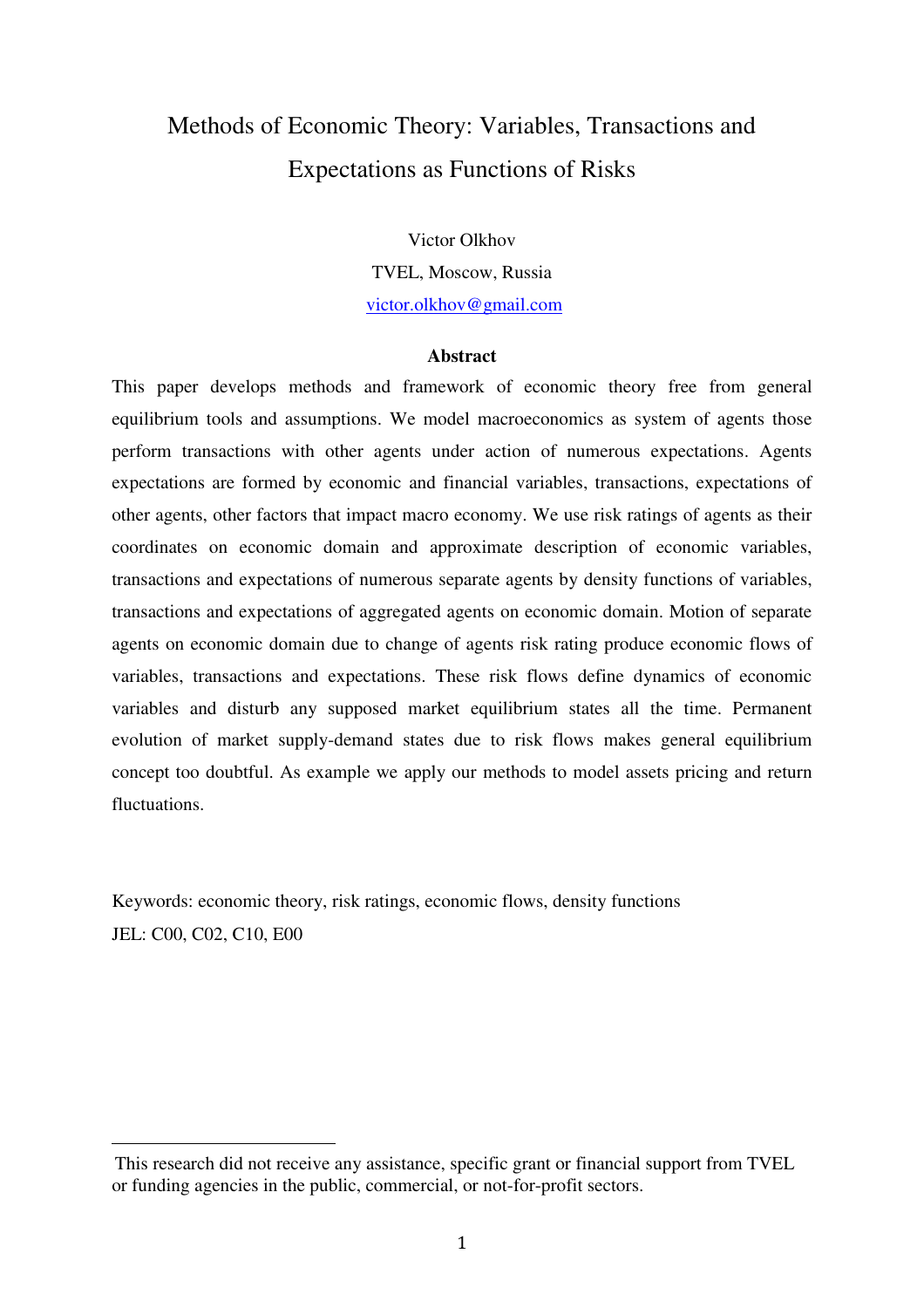### **1. Introduction**

Economic policy and market regulation rely heavily on methods of general equilibrium theory (GE) (Arrow and Debreu, 1954; Tobin, 1969; Arrow, 1974; Kydland and Prescott, 1990; Starr, 2011) and DSGE (Fernández-Villaverde, 2010; Komunjer and Ng, 2011; Negro, et al, 2013; Farmer, 2017). Existing flaws and weaknesses of GE and DSGE may bring unjustified decisions and excess shocks to unsteady global economic and financial processes. Numerous papers discuss pro and contra of GE (Hazlitt, 1959; Morgenstern, 1972; Ackerman, 1999; Stiglitz, 2017). A special issue of Oxford Review of Economic Policy on "Rebuilding macroeconomic theory" discusses: "What new ideas are needed? What needs to be thrown away? What might a new benchmark model look like? Will there be a 'paradigm shift'?" (Vines and Wills, 2018a,b).

It is well known that methods of mainstream GE theory often give significant failure in forecasting of real macroeconomic processes. That doesn't for sure makes GE models incorrect as any theory has it's own accuracy level. Assumptions and approximations those ground any theory determine it's level of accuracy and that don't make theory good or bad. It seems much more important to compare economic modeling and forecasting based on GE methods with results based on methods that are different from mainstream. Such comparison may select cases were GE methods may give better forecasting and cases where different methods and tools should be more preferable. Such comparison requires sufficiently general methods that may describe a wide range of economic processes.

In this paper we present methods, models and equations of economic theory that don't use any GE tools and assumptions. We introduce here main issues of our approach and will make some comments on GE accuracy below.

Let's treat macroeconomics as a system of agents with economic and financial variables. Agents are engaged into numerous economic transactions with other agents. Agents perform their transactions under different expectations. Agents form their expectations on base of economic or financial variables, transactions, expectations of other agents, economic policy, technology or regulatory changes and so on. Economic activities of agents are always performed under risks. Moreover, activity of economic agents creates risks and no economic or financial development is possible without risks. We use risk ratings of agents as their coordinates and show that change of agents risk ratings due to any reasons cause risk flows of economic variables, transactions and expectations. These risk flows induce continuous changes of economic variables like investment and credits or market supply and demand in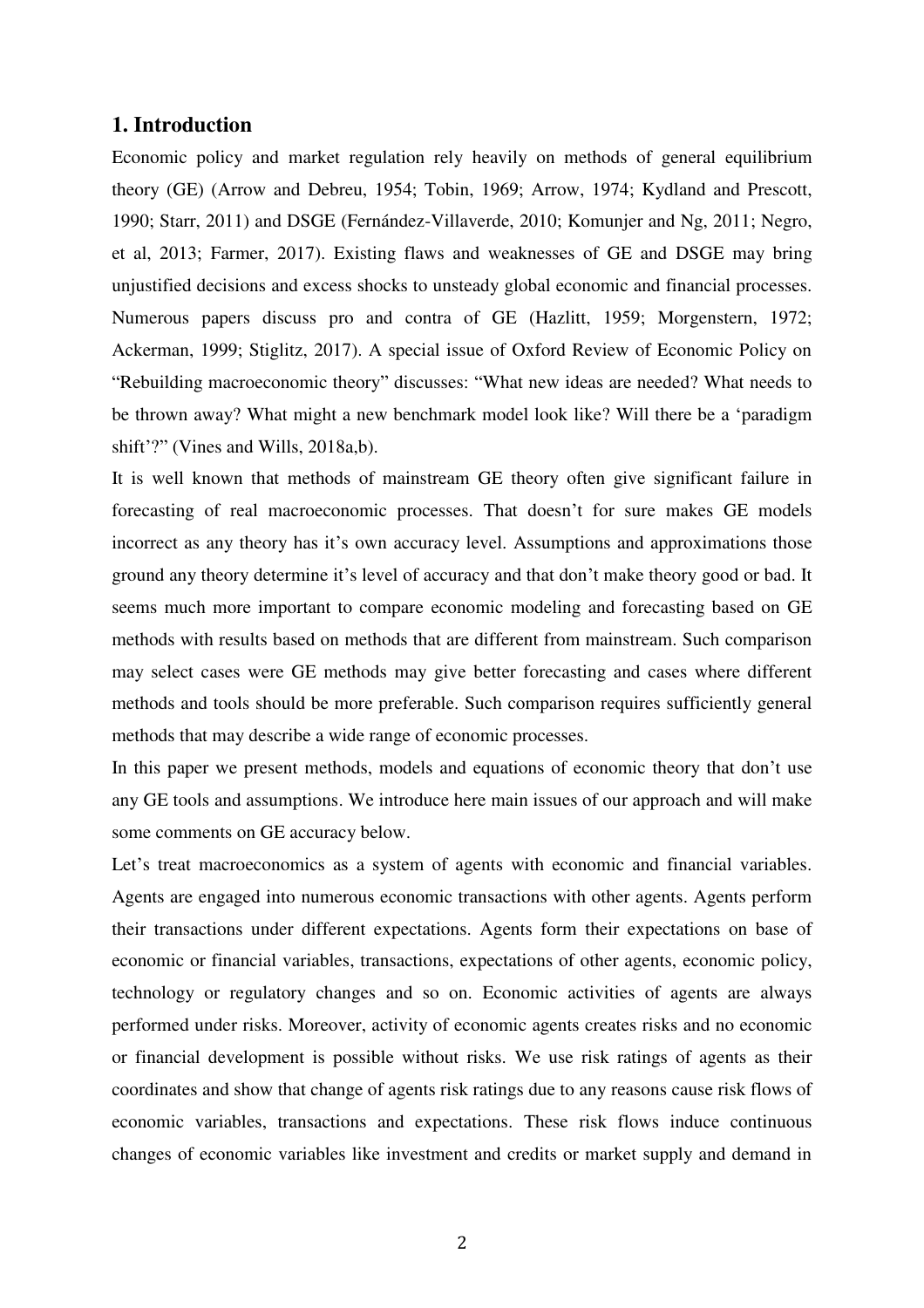particular. Permanent evolution of market supply-demand states due to risk flows makes general equilibrium concept too doubtful. We develop methods, tools and equations that describe relations between variables, transactions and expectations and their flows.

The rest of the paper unfolds as follows. In Sec.2 we discuss assumptions, introduce economic domain, economic and financial variables, their flows and main equations. In Sec. 3 we discuss economic transactions as functions of risks. In Sec. 4 we introduce expectations as functions of risk. To show advantages of our approach in Sec. 5 we apply our methods to model assets price and return fluctuations. Conclusions in Sec. 6. In (Olkhov, 2016a-2019) we use our methods to describe wave propagation of disturbances of economic variables and transactions, model business and credit cycles and study hidden problems of classical Black-Scholes option pricing.

### **2. Assumptions, variables and equations**

Let's discuss main assumptions starting with properties of economic and financial variables. Economic agents have many different variables like credits and debts, assets and investment, supply and demand and etc. Some variables are additive and some non-additive variables. For example sum of investment or credits of group of agents (without doubling) define investment and credits of entire group. Ratios of additive variables define non-additive variables like prices or financial rations. Inflation, indexes are determined as ratio of prices in different moments of time and are non-additive also. Thus agents additive financial and economic variables describe all economic and financial variables. Aggregation of agents additive variables define macro variables. For example sum of agents assets value (without doubling) determine macroeconomic assets value, sum of agents investment define investment of entire economics and etc. Thus agents additive variables are key factors that define macro economic variables and their evolution.

Some additive variables are involved into transactions between agents. Any transaction implies that seller transfer certain volume of additive variable like commodities, assets, service, investment, credits and etc., to buyer. Let's call additive variables involved into transactions between agents as additive variables of type 1. Let's call other additive variables as type 2 additive variables. For example sum of agents value-added define macroeconomic additive variable – GDP (Fox, et al, 2014). As well agents value-added are not subject of any transaction and are determined by accounting procedure. Sales and expenditures subject of buy-sell transactions and hence are type 1 variables. Thus type 1 variables sales and expenditures define type 2 additive variable value-added. Hence transactions between agents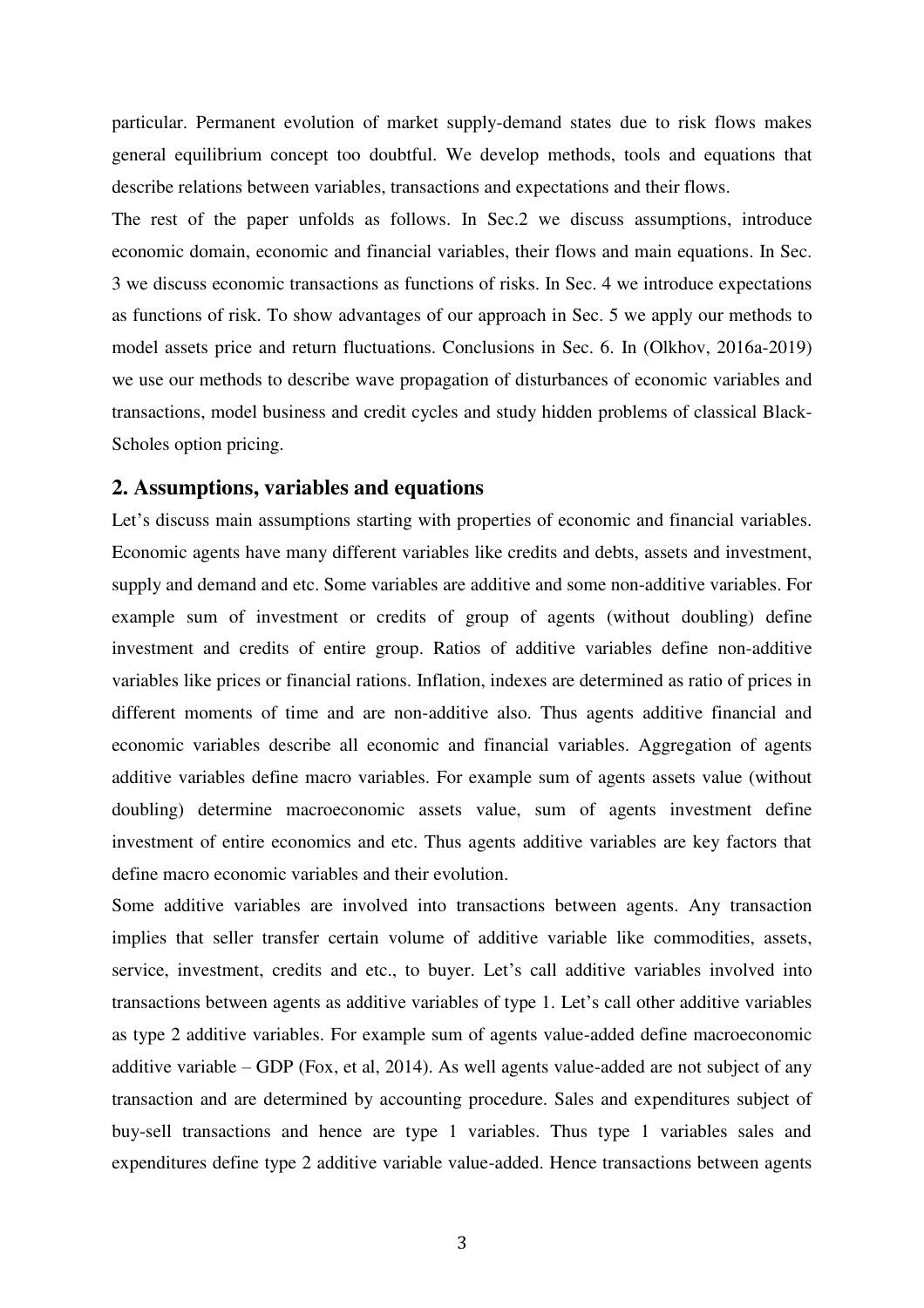define type 1 additive variables and they determine type 2 additive variables and all nonadditive variables. Transactions between agents are only factors that impact change of additive variables. Changes of market regulations, political, technology or climate impacts on markets have results only after certain transactions are performed. Available information about value and volume of the performed transactions, prices of the transactions may impact change of variables for all agents. Thus description of transactions between agents play key role for modeling all agents variables and all macroeconomic variables and is well known at least since Leontief's models (Leontief, 1941; 1955; Horowitz and Planting, 2006).

Now let's argue description of transactions. All agents perform transactions under different expectations. Agents expectations determine volume and value of transactions, choice of commodities, amount of credits and directing investment. Agents expectations as drivers of transactions are responsible for economic activity and hence impact evolution of macro variables. Agents form their expectations as their forecasts of economic variables, expectations of other agents, market regulatory trends, technology, climate and other changes. Thus expectations transfer impact of endogenous and exogenous factors on performance of transactions between agents and hence on evolution of economic variables.

Relations between economic variables, transactions and expectations establish core problem for macroeconomic modeling. In this paper we present methods and tools that describe evolution of variables, transactions and expectations under different approximations. We use bold italic to denote vectors and italic for scalars. Let's outline three main issues that determine our approach:

- I. *Let's use risk ratings of economic agents as their coordinates*
- II. *Let's describe variables, transactions and expectations as functions of risks*
- III. *Changes of agents risk ratings produce collective flows of variables, transactions and expectations and we describe their impact on economic evolution*

Let's discuss these issues in details.

*I. Risk ratings of economic agents as their coordinates* 

We use agents risk ratings as their coordinates (Olkhov, 2016a – 2017a). International rating agencies as S&P, Moody's, Fitch (Metz and Cantor, 2007; S&P, 2014; Fitch, 2018) for decades provide risk assessments for major banks, corporations, securities and etc., and deliver distributions of biggest banks by their risk ratings (Moody's, 2018; South and Gurwitz, 2018). These assessments are basis for investment expectations of biggest hedge funds, investors, traders etc. According to current risk assessment methodologies (Altman,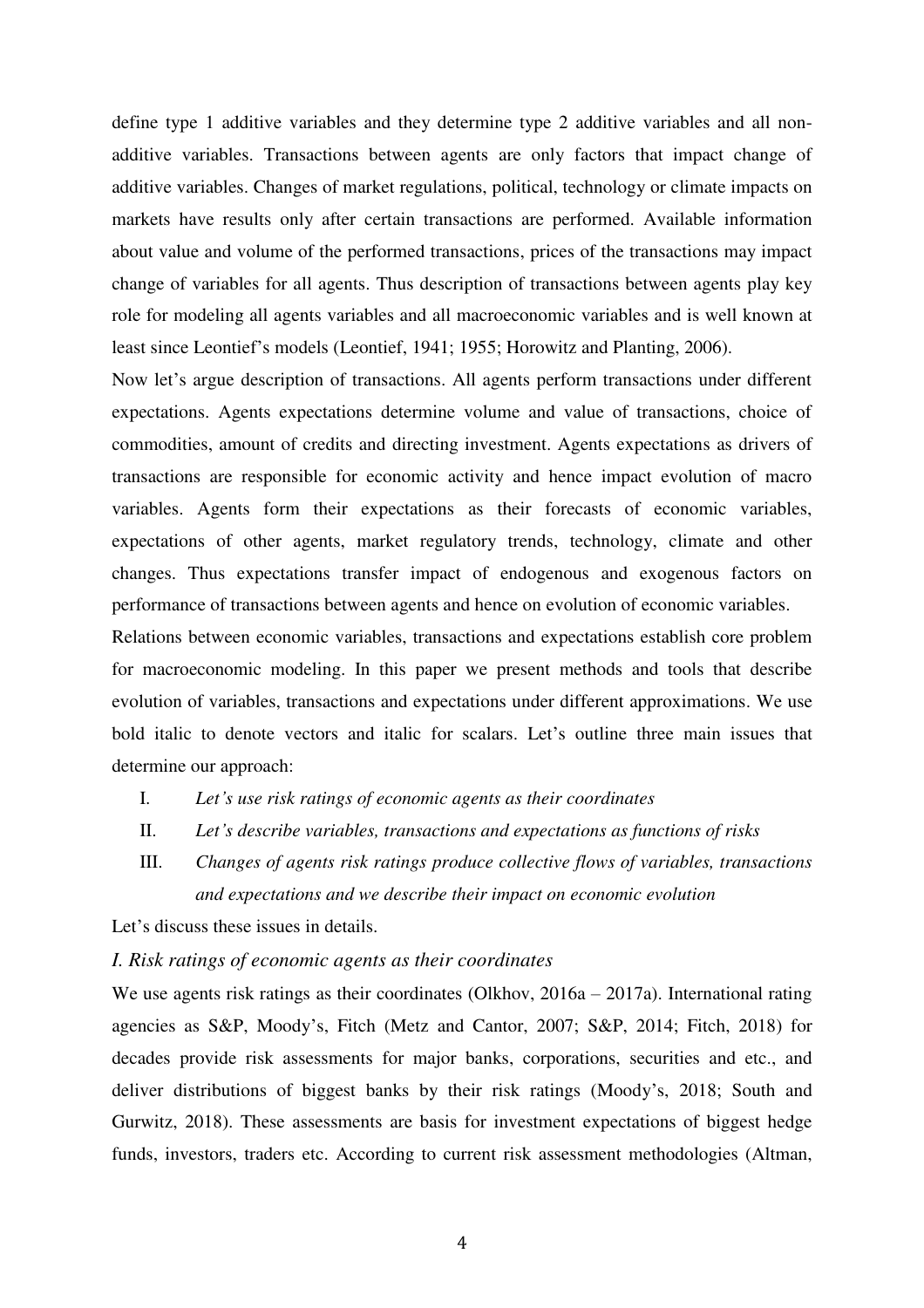2010; Moody's, 2010; S&P&, 2016; Fitch, 2018) risk ratings take values of risk grades like *AAA, AA, BB, C* etc. Different rating agencies use different risk assessment methodologies and risk grades notions differs slightly.

Let's outline that risk grades *AAA, AA, BB, C* can be treated as points  $x_1$ ,  $\ldots$  $x_N$  of space that we call further as economic space. Risk assessment methodology use available economic statistics and determine number *N* of risk points. Let's propose that economic statistics and econometrics can provide sufficient data to assess risk ratings for all economic agents and for all risks that may hit macroeconomic evolution and growth. Let's assume that rating agencies assess risk ratings for all economic agents: for large corporations and banks and for small companies, firms and even households. Now let's assume that risk assessment methodologies can define continuous spectrum of risk grades on space *R*. Risk methodology always can take continuous risk grades as *[0,1]* with point *0* as most secure and *1* as most risky grades. A lot of different risks can disturb macroeconomic processes (McNeil, Frey and Embrechts, 2005;). Assessments of single risk, like credit risk, distribute agents over range *[0,1]* of 1 dimensional space *R*. Assessments of two or three risks, like credit, exchange rate and liquidity risks for example, distribute economic agents over unit square or cube. For given configuration of *n* macroeconomic risks, assessments of agents risk rating distribute agents by their risk coordinates  $x=(x_1, \ldots, x_n)$  over economic domain

$$
0 \le x_i \le 1 \quad i = 1, \dots n \tag{1}
$$

of *n*-dimensional space  $R^n$ . Distribution of economic agents by their risk coordinates  $x=(x_1, \ldots, x_n)$  over economic domain (1) mean that all economic and financial variables of agents are also distributed on (1). Aggregation of similar variables for agents with coordinates near point  $x=(x_1, \ldots, x_n)$  of (1) define collective economic variables as functions of *x*. Aggregations of similar transactions between agents with coordinates *x* and *y* determine collective transactions as functions of  $x$  and  $y$  on (1). As we show below this helps describe dynamics of macro variables, transactions and expectations by partial differential equations on economic domain.

### *II. Variables, transactions and expectations as functions of risks*

Description of economic variables, transactions and expectations of separate agents of entire economics is too complex problem and don't helps for modeling evolution of macro economic variables. Up now macroeconomic modeling uses aggregations of economic variables of all agents as functions of time. For example, sum of investment of all agents define macro investment as function of time. In particular, GE and DSGE theories describe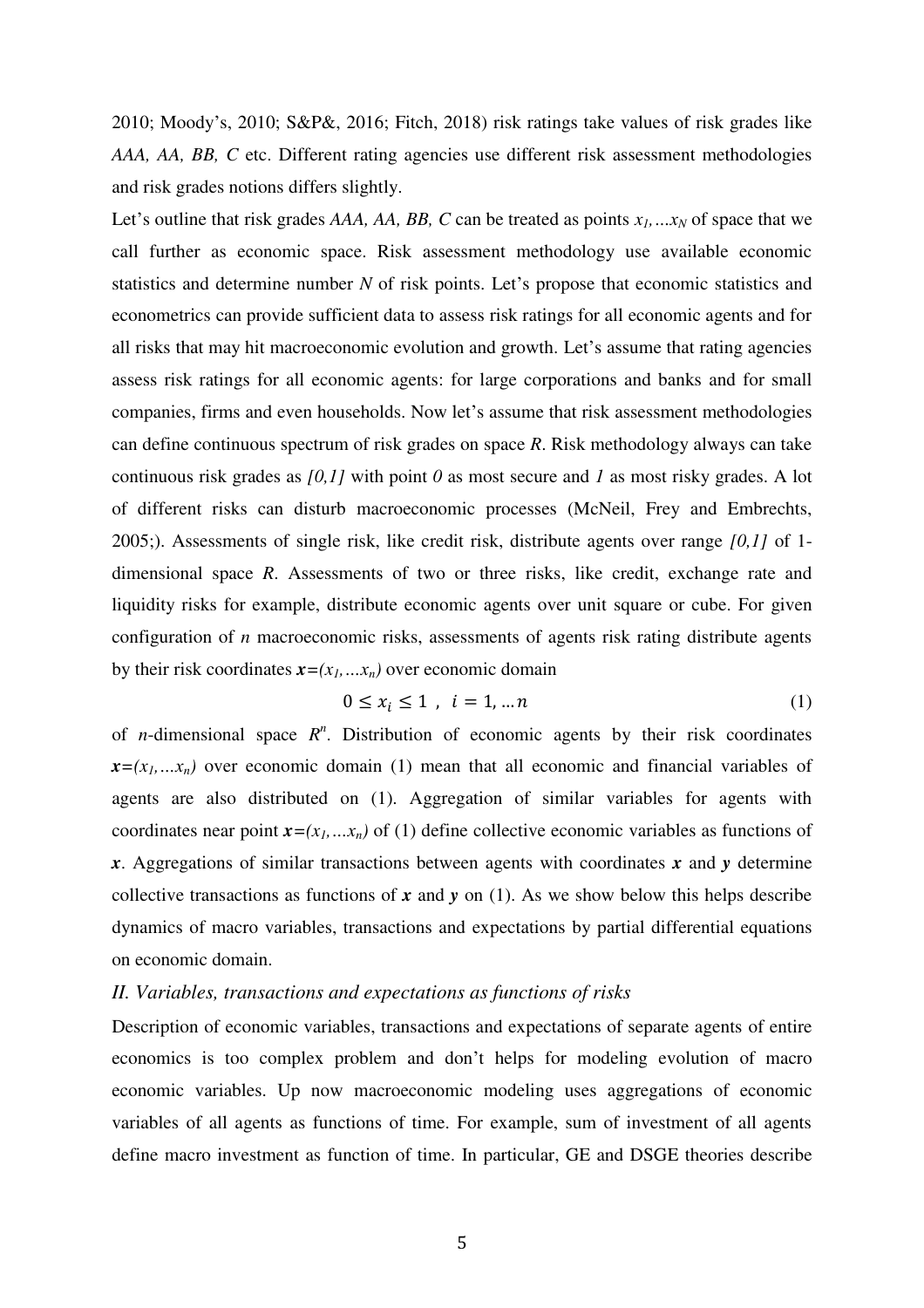relations between macro variables as functions of time. We propose that such approach hides too much information about properties of and relations between economic and financial macro variables and that may be origin for numerous failures of GE and DSGE. We propose use distribution of agents on economic domain (1) as the tool for description of collective economic variables, transactions and expectations as functions of risks. Such approximation is much rougher then description relations between variables, transactions and expectations of separate agents and much more detailed then description as functions of time only. Description of variables and transactions of numerous separate agents is too complex and specific. We propose approximation that gives more rough description and requires significantly less econometric data. To do that let's collect variables, transactions or expectations of agents with risk coordinates inside small volume *dV* on economic domain (1) and then average them during certain time. Let's chose economic space scale *d* and time scale *Δ*. For *n*-dimensional economic space  $R^n$  let's take a unit volume  $dV = d^n$  near point *x* of (1) and assume that scales  $d \lt \lt l$  but many economic agents have risk coordinates inside this unit volume *dV* near point *x*. Let's assume that time *Δ* is small to compare with time scale of the problem under consideration but many transactions are be performed during *Δ.* For example, let's estimate the number of agents in economics with population  $10^8$ - $10^9$  as  $10^8$ - $10^9$ . Thus the scale  $d \sim 10^{-2}$  on 2-dimensional economic domain (1) defines a unit volume  $dV \sim 10^{-4}$  with around *10<sup>4</sup> -10<sup>5</sup>* agents inside it. Time scale *Δ=1 week* is small to compare with time term one quarter or year. Let's assume that agents perform 1 transaction per second and hence there are about  $6*10^5$  transactions per  $\Delta = I$  *week*. Thus aggregation by scales  $d \sim I0^{-2}$  and averaging by *Δ=1 week* may approximate economic processes for time term one quarter, year or more. As example let's consider credits provided by agents inside *dV* near point *x* and average them during  $\Delta = I$  week. Let's take that  $C(t, x)$  equals sum of credits provided by agents in volume *dV* and averaged during time *Δ.* Function *C(t,x)* has meaning of density of credits provided by agents from point *x* at moment *t*. Indeed, integral of  $C(t,x)$  by  $dx$  over economic domain equals total credits provided by all agents in economics at moment *t*. Averaging over time *Δ* reduce high frequency fluctuations of the collected credits and makes this variable smooth. Introduction of scale *d* and scale *Δ* reduce accuracy of the model approximation. If one chose scale  $d=1$  then volume  $dV$  will be equal economic domain (1) and sum of credits provided by agents inside (1) equals all credits provided in macroeconomics. Similar definitions allow introduce collective transactions between two points  $x$  and  $y$  on (1) as density functions of two risk coordinates and density functions of expectations as functions of *x*. Thus introduction of scales  $d \leq l$  establishes approximation that is intermediate between precise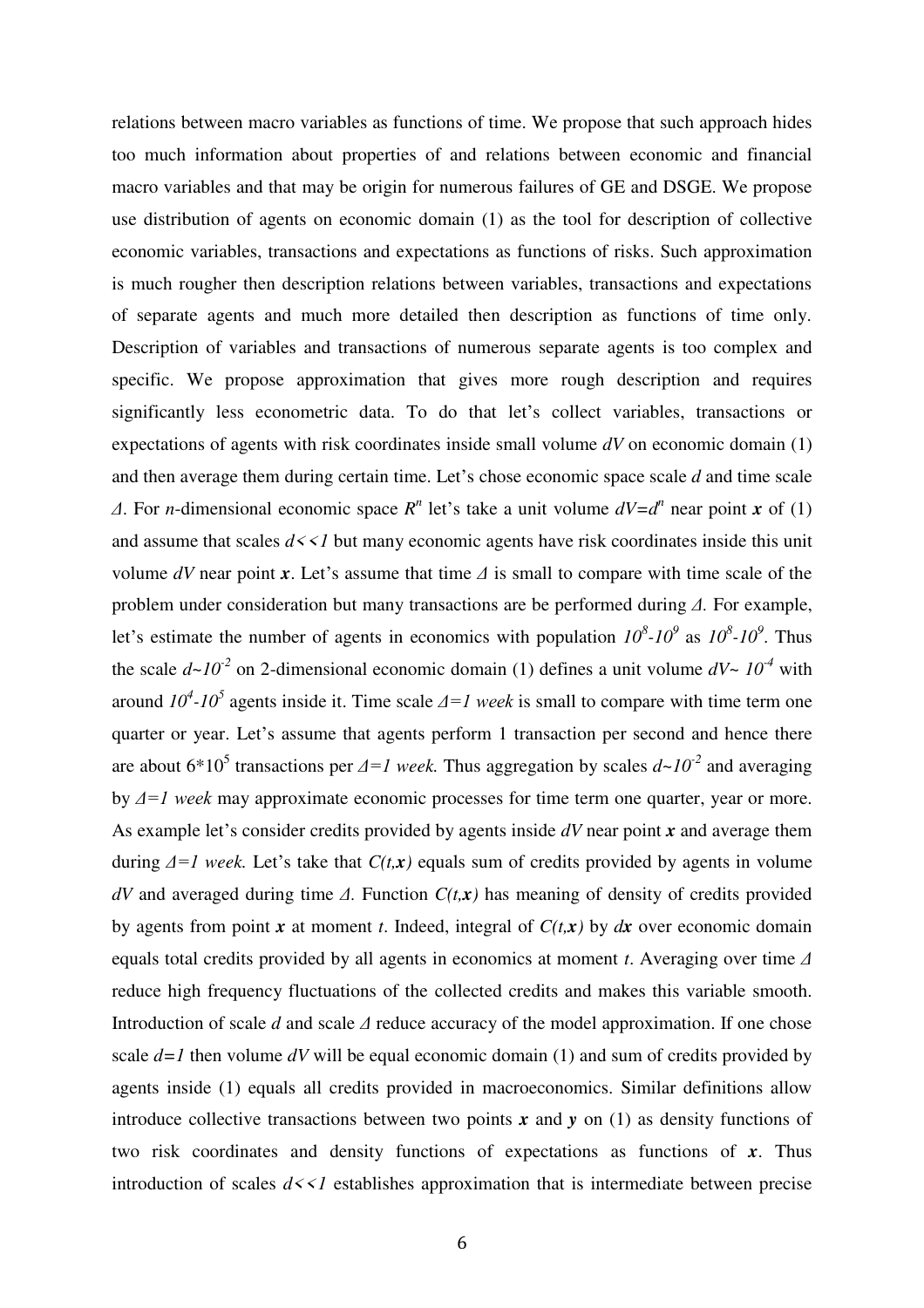description of separate economic agents and too rough approximation based on aggregation of variables of all agents in the economy. Below we give formal definitions for define density functions for economic and financial variables, transactions and expectations.

It is obvious that one may aggregate agents and their variables, transactions and expectations on economic domain (1) by various economic groups with section by different industry sectors, wealth, gender, age or other economic or financial specification. Macroeconomic models based on aggregation of agents by various groups on economic domain may model relations between different industry sectors or describe influence of any specifications those define grouping agents. For such models one may use different sets of risks and different risk measures for different groups of agents. For example risk assessments may differ for different industry sectors, for different wealthy and etc. Any specific grouping and usage of different set of risks and risk measures induce additional complexity to the model. In current paper we describe simplest tools and framework without any additional specifications.

The most important factor that impact evolution of density functions of variables, transactions and expectations is determined by collective flows of variables, transactions and expectations induced by motion of agents on economic domain (1). Such economic flows result of motion of agents on economic domain (1) due to change of their risk rating.

### *III. Changes of agents risk ratings produce collective flows of variables, transactions and expectations.*

Most economic and financial risks like credit or investment risks, market or tax policy risks are generated by activity of economic agents. Any economic development reproduces economic and financial risks. Economic activity without risks is impossible. Changes of agents risk ratings due to their economic activity, variation of economic environment and other reasons cause change of agents risk coordinates on economic domain (1). Let's model change of agents risks during time *Δ* by certain speed *υ* on economic domain. Motion of agents with risk speed *υ* indicates that agents carry their economic and financial variables, transactions and expectations. For example if certain agent provides credits *C* and moves with speed *v* then it carries credit flow  $P<sub>C</sub>=Cv$ . Flows of variables, transactions and expectations carried by agents due to change of their risk ratings have important impact on economic and financial evolution. Flows of variables and transactions induce continuous changes of economic variables. In particular that cause continuous changes of market supplydemand and that makes GE concept of supply-demand equilibrium very questionable. Recent papers on "Rebuilding macroeconomic theory" (Vines and Wills, 2018a) don't study this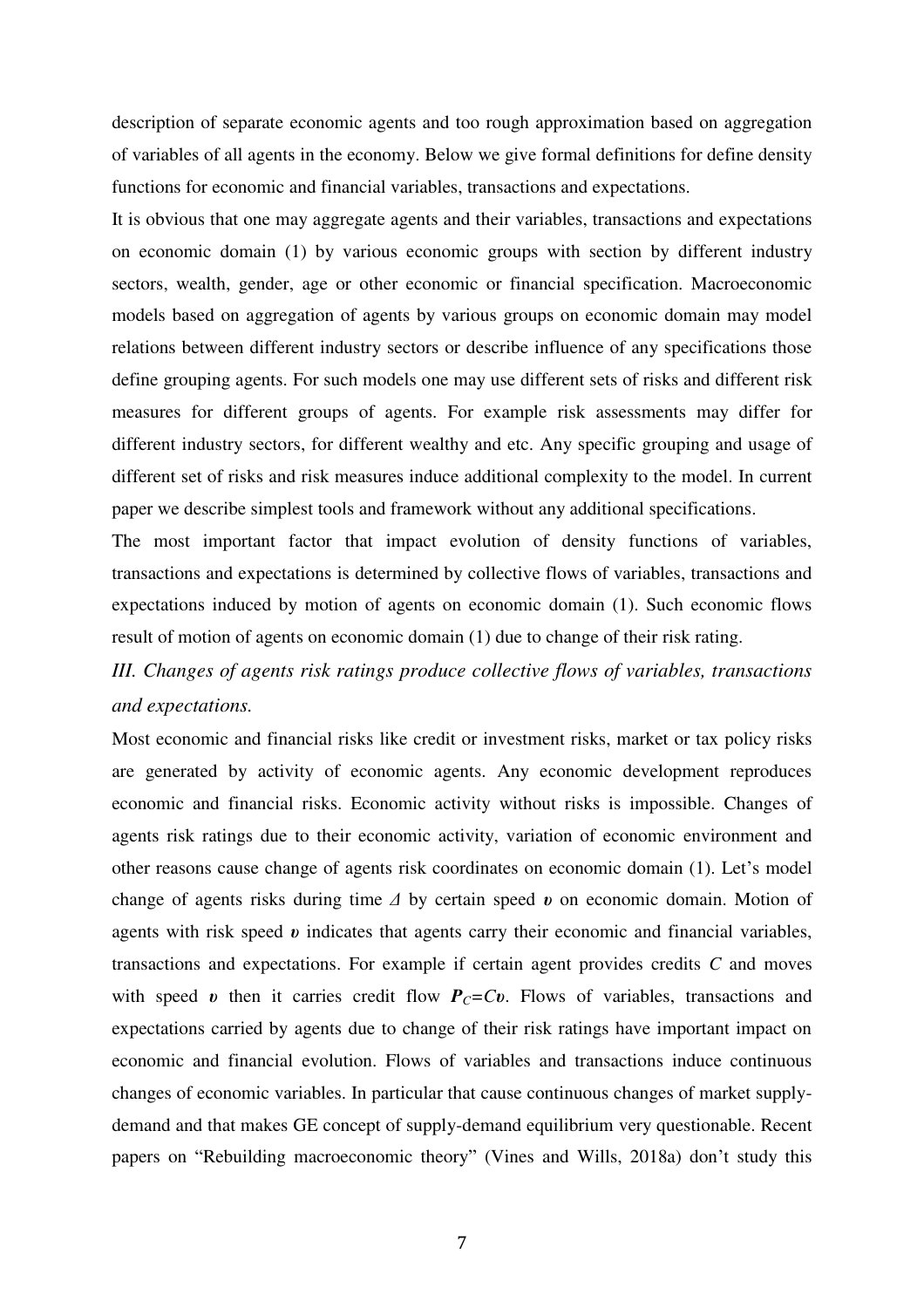issue and we plan to argue it in details in forthcoming work. Collective flows of separate agents define economic flows of variables, transactions and expectations. Let's explain meaning of aggregative variables and collective flows in a more rigorous way.

Let's regard macroeconomics as system of numerous agents on *n*-dimensional economic domain (1) and state that agents at moment *t* have risk ratings coordinates  $x=(x_1, \ldots, x_n)$  and velocities  $v = (v_1, \ldots, v_n)$ . Velocities  $v = (v_1, \ldots, v_n)$  describe change of agents risk coordinates during time term *Δ*. Let's assume that scale *d<<1* define a unit volume *dV* at point *x:*

$$
d \ll 1 \quad ; \quad dV = d^n \tag{2}
$$

and volume *dV* contains many agents. Let's take only additive variables of agents and assume that econometric statistics select "independent" agents. Let's call agents as "independent" if sum of their additive variables equals same variable of the entire group. For example sum of credits of *k* agents equals credits of the group of these *k* agents. Let's define additive aggregate variable  $A(t, x)$  at point x as sum of variables  $A_i(t, x)$  of agents *i* with coordinates in a unit volume  $dV(x)$  (2) and then average it during term  $\Delta$  as:

$$
A(t,x) = \sum_{i \in dV(x); \Delta} A_i(t,x) \tag{3}
$$

$$
\sum_{i \in dV(x); \Delta} A_i(t, x) = \frac{1}{\Delta} \int_t^{t + \Delta} d\tau \ \sum_{i \in dV(x)} A_i(\tau, x)
$$
\n<sup>(4)</sup>

We use  $i \in dV(x)$  to denote that risk coordinates x of agent *i* belong to unit volume  $dV(x)$ . For brevity we use left hand sum (4) to denote averaging during time *Δ* in a unit volume  $dV(x)$ . Scale  $\Delta$  is small to compare with time scales of the problem under consideration but a lot of economic transactions between agents are performed during time *Δ*. Time averaging smooth changes of agents variables under numerous transactions during time *Δ*. We aggregate values of variables of numerous agents with risk coordinates inside volume *dV(x)*, smooth their changes during time *Δ* and denote result as density function of variable at point *x*. Density function  $A(t, x)$  describes financial or economic variable at point *x* on (1). For example let's take  $A_i(t, x)$  as credits of agent *i*. Then density of credits  $A(t, x)$  describe sum of credits issued by all agents with coordinates  $x$  inside a unit volume  $dV(x)$  and averaged during time *Δ.* Then total credits *A(t)* in economy equal integral (5) over (1):

$$
A(t) = \int dx \; A(t, x) \tag{5}
$$

Thus function  $A(t, x)$  (3) can be treated as economic density of variable  $A(t)$  (5) on (1). Now let's introduce collective flows *P* and collective velocities *υ.* We describe change of coordinates  $x_i = (x_1, \ldots, x_n)$  of agent *i* with additive variable  $A_i(t, x)$  during time  $\Delta$  by velocities velocity  $v_i = (v_{1i}, \ldots v_{ni})$ . Thus each agent *i* carries flow  $p_{iA}(t, x)$ :

$$
\boldsymbol{p}_{iA}(t,\boldsymbol{x}) = A_i(t,\boldsymbol{x})\boldsymbol{v}_i(t,\boldsymbol{x})
$$
\n(6)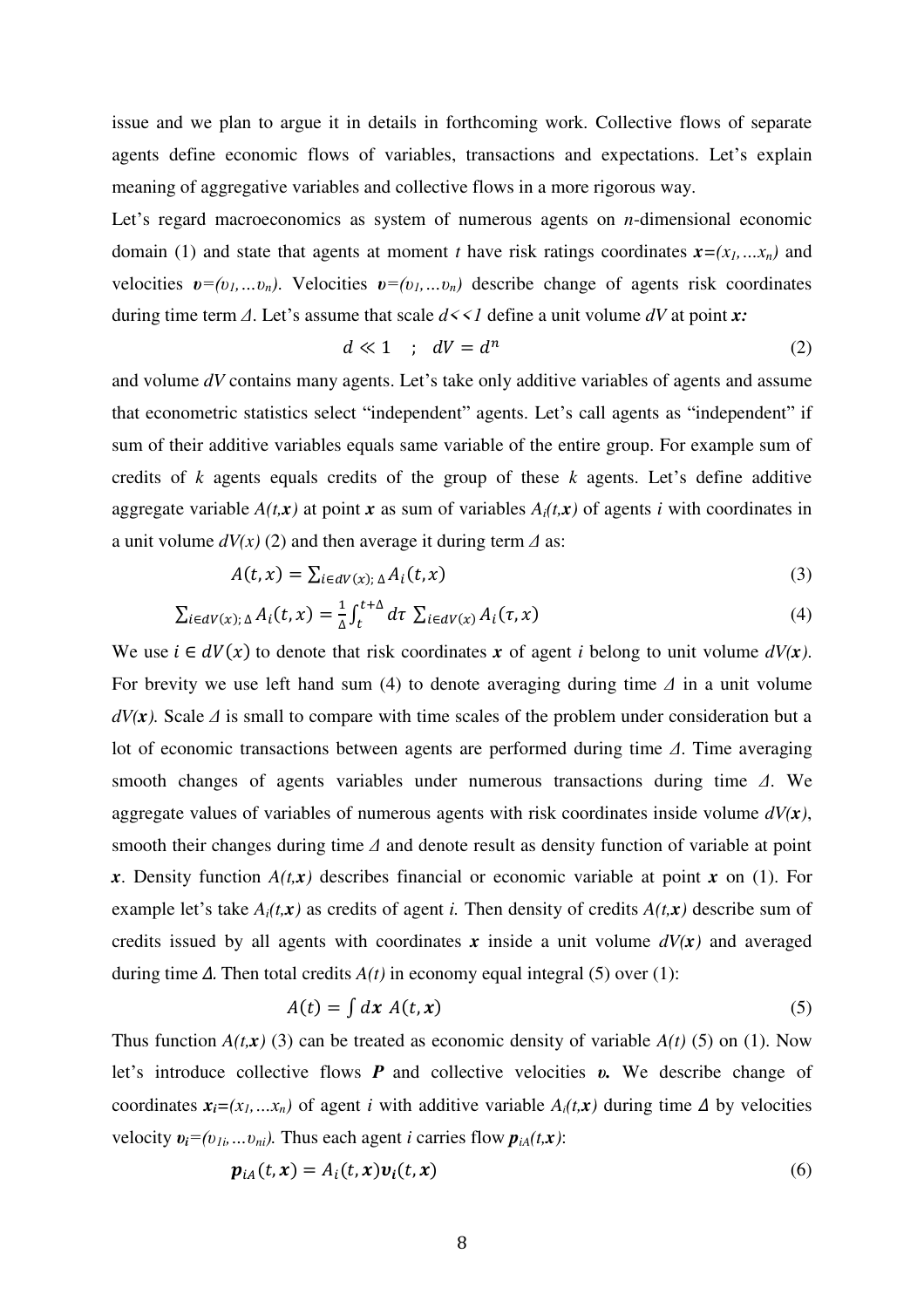Different agents induce different flows of economic variable *A* in different directions with different velocities. Let's collect flows of variable *Ai(t,x)* in the direction of velocity *υ<sup>i</sup>* of agents *i* with coordinates in a unit volume *dV(x)* (2) and then average this flow during time *Δ* similar to relations (3, 4). Let's define collective flow  $P_A(t, x)$  of variable  $A(t, x)$  as:

$$
\boldsymbol{P}_A(t,\boldsymbol{x}) = \sum_{i \in dV(\boldsymbol{x}); \Delta} A_i(t,\boldsymbol{x}) \boldsymbol{v}_i(t,\boldsymbol{x}) \tag{7}
$$

Similar to (5) integral of (7) by  $dx$  over (1) define macro flow  $P_A(t)$  of variable  $A(t)$  as:

$$
P_A(t) = \int dx P_A(t, x) \tag{8}
$$

Flow  $P_A(t, x)$  (7) of variable  $A(t, x)$  (3) defines collective velocity  $v_A(t, x)$  of variable  $A(t, x)$  as:

$$
\boldsymbol{P}_A(t,\boldsymbol{x}) = A(t,\boldsymbol{x})\boldsymbol{v}_A(t,\boldsymbol{x})\tag{9}
$$

Thus (9) describes flow  $P_A(t,x)$  of variable  $A(t,x)$  with velocity  $v_A(t,x)$ . Relations (5) and (8) define macro velocity  $v_A(t)$  on (1) of macro variable  $A(t)$  as:

$$
\boldsymbol{P}_A(t) = A(t)\boldsymbol{v}_A(t) \tag{10}
$$

One can obtain relations (8; 10) as sum of flows (6) of all agents of entire economics. Let's mention that due to (3; 5; 7-9 and 10) velocity  $v_A(t)$  is not equal to integral of velocity  $v_A(t,x)$ over economic domain (1). Due to (3-10) different variables *A* define different collective flows  $P_A(t, x)$  with different velocities  $v_A(t, x)$ . In other words – motion of different additive variables  $A(t, x)$  on (1) has different velocities  $v_A(t, x)$ . For example flow  $P_C(t, x)$  of credits *C*(*t,x*) has velocity *υ*<sub>*C*</sub>(*t,x*) that differs from velocity *υ*<sub>*L*</sub>(*t,x*) of loans *L*(*t,x*) collective flow  $P_L(t,x)$  or from collective velocity  $v_I(t,x)$  that describe flow  $P_I(t,x)$  of investment  $I(t,x)$  on (1). Flows (8; 10) for different variables are also different. For example, flows  $P_S(t)$  and velocities  $v_S(t, x)$  of market supply are different from flows  $P_D(t)$  and velocities  $v_D(t, x)$  of market demand for any commodities, assets or goods and any markets. That cause permanent change of supply and demand and makes existence of any market supply-demand equilibrium very doubtful. Lack of any assessments of time terms that may bring market to equilibrium state and ignore of risk and economic risk flows impact that disturb all imaginable equilibrium states make GE as a concept too questionable. Current discussion on "Rebuilding macroeconomic theory" (Vines and Wills, 2018a) doesn't study this important issue. We propose that further research on applicability of GE concept to economic modeling is required. Macroeconomic models should describe dynamics and mutual interactions between numerous variables and their flows. Properties of economic and financial flows are completely different from properties of any physical flows.

As we show below similar considerations define collective flows of transactions and expectations. To outline impact of collective flows of variables, transactions and expectations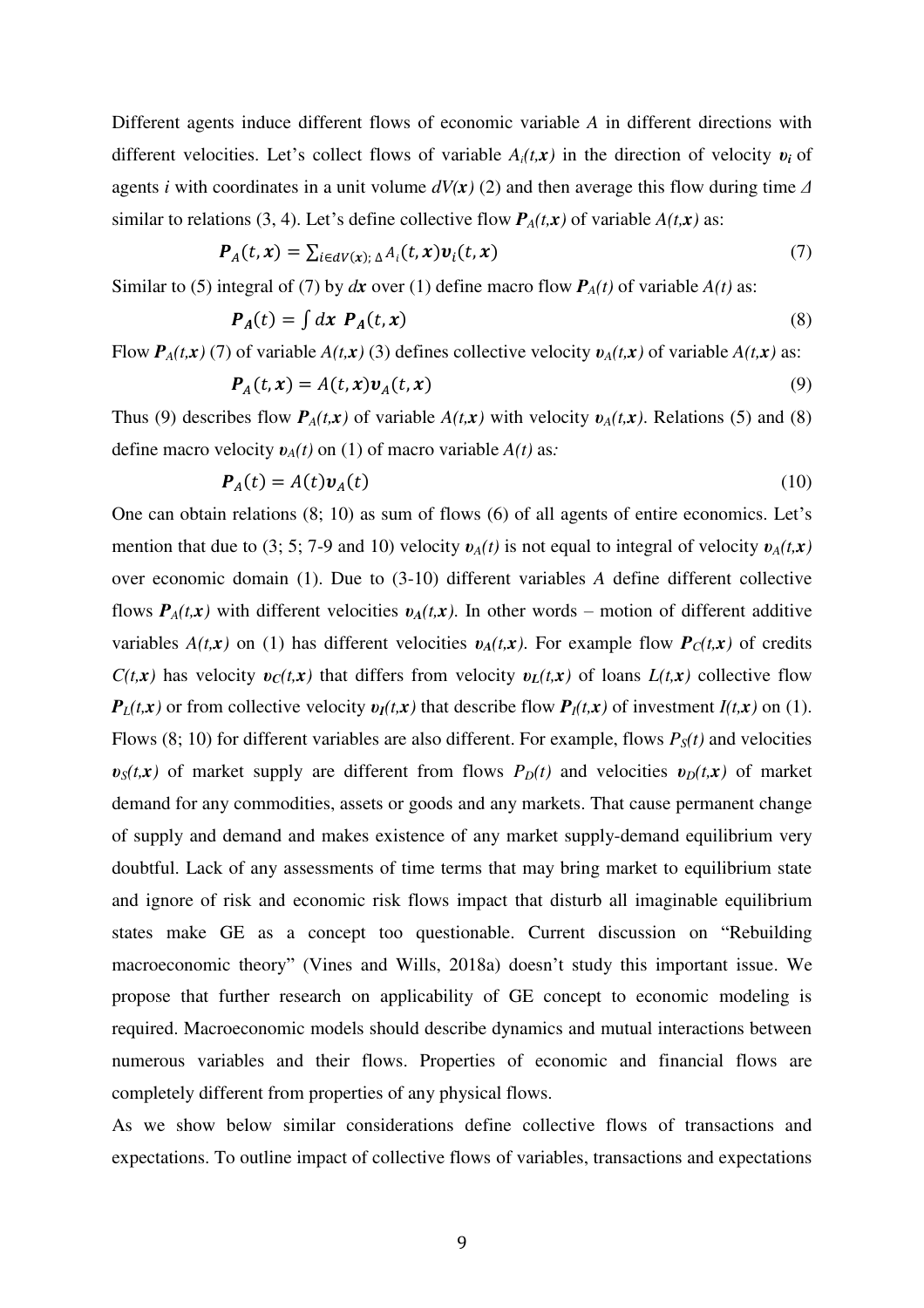on macroeconomics let's argue equations that govern evolution of collective variables, transactions and expectations as functions of risk coordinates on (1). All equations have similar form and we derive them for credit density function  $C(t, x)$  as example.

Credit density function  $C(t,x)$  (3,4) describes collective credits issued by agents with coordinates inside small volume *dV* at point *x*. Motion of agents inside volume *dV* induces collective credit flows  $P_C(t, x) = C(t, x)v(t, x)$  (7,9). Function  $v(t, x)$  describes velocity of flow of credit density  $C(t, x)$ . To describe change of credit density function  $C(t, x)$  during time *dt* in a small volume *dV* on economic space let's take into account two factors of such change. The first one describes change of *С(t,x)* in time *dt* in a small volume *dV* :

$$
\int dV \, \frac{\partial}{\partial t} C(t, x)
$$

The second factor is determined by credit flows  $P_C = Cv$  of agents that may flow in- or flow out- of small volume *dV* during time *dt*. Agents that flow in- a volume *dV* during *dt* with credit flow  $P_C = Cv$  increase credit density function  $C(t, x)$  in a volume *dV* and agents that flow out of the volume *dV* with credit flow  $P_C = Cv$  decrease credit density function  $C(t, x)$ . Balance of credit flows in- and credit flows out- takes form of integral of credit flows  $P_c(t, x) = C(t, x)v(t, x)$  over the surface of a volume *dV*:

$$
\oint ds \, \mathbf{P}_c(t,x) = \oint ds \, C(t,x) \, \mathbf{v}(t,x)
$$

Due to well-known divergence Gauss' Theorem (Strauss 2008, p.179), surface integral of the flows equals volume integral of the flows divergence over small volume *dV*:

$$
\oint ds C(t, x) \nu(t, x) = \int dV \nabla \cdot (C(t, x) \nu(t, x)) \tag{11.1}
$$

Hence total change of credit density function during time *dt* in a small volume *dV* equals:

$$
\int dV \left[ \frac{\partial}{\partial t} C(t, x) + \nabla \cdot \left( C(t, x) v(t, x) \right) \right]
$$

Volume *dV* is arbitrary small thus equations on density functions (Olkhov, 2016a-2017a):

$$
\frac{\partial}{\partial t} C(t, x) + \nabla \cdot (C(t, x) \nu(t, x)) = F_C(t, x)
$$
\n(11.2)

Function  $F_c(t, x)$  in the right side (11.2) describes any factors defined by variables, transactions or expectations and their flows on credit density function  $C(t,x)$ . Equation (11.2) depends on credit flow  $P_C(t, x) = C(t, x)v(t, x)$  and hence one should derive equation on it. Absolutely same considerations as above cause equations on flows  $P_c(t,x) = C(t,x)v(t,x)$  as:

$$
\frac{\partial}{\partial t} \boldsymbol{P}_C(t, x) + \nabla \cdot \left( \boldsymbol{P}_C(t, x) \, \boldsymbol{v}(t, x) \right) = \boldsymbol{G}_C(t, x) \tag{11.3}
$$

Function  $G_C(t, x)$  describes any factors defined by variables, transactions and expectations and their flows on credit flows  $P_C(t, x)$ . Due to (5) integral by *dx* of (11.2) over (1) equals: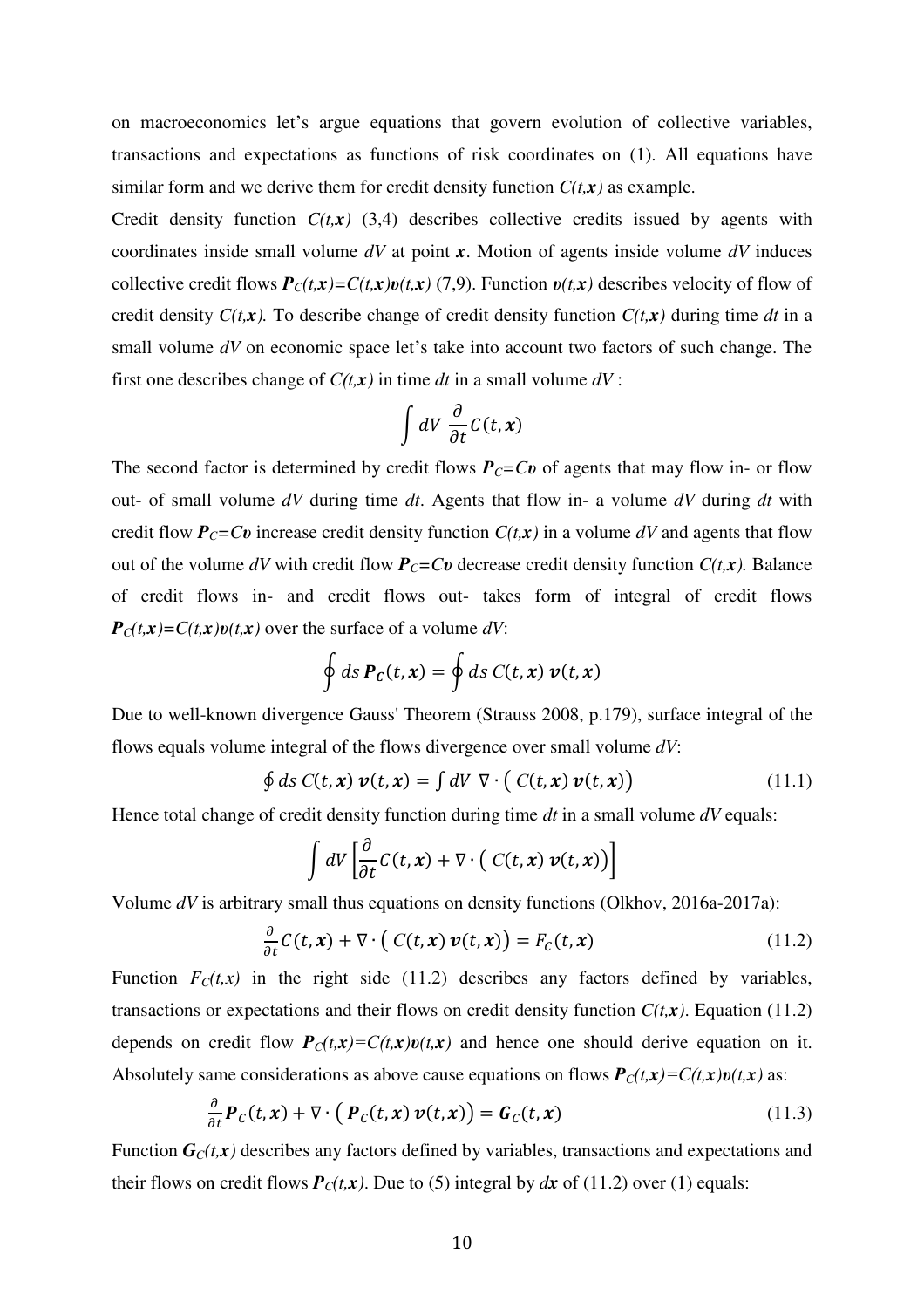$$
\frac{d}{dt}C(t) + \int dx \,\nabla \cdot \left( C(t, x) \, \nu(t, x) \right) = \int dx \, F_C(t, x) = F_C(t) \tag{11.4}
$$

Due to (11.1) integral in left side (11.4) equals zero as no agents, in- or out- flows exist on surface outside of domain (1). Thus (11.4) takes form of ordinary differential equation:

$$
\frac{d}{dt}C(t) = F_C(t) \tag{11.5}
$$

Complexities of (11.5) are hidden by function  $F_c(t)$  determined by integral in (11.4). Function  $F_C(t, x)$  may depend many variables, transactions, expectations and their flows and that may define  $F_C(t)$  as very complex function. Thus time evolution of aggregate variables like macro credits  $C(t)$  may depend on hidden dynamics of variables, transactions and expectations and their flows on domain (1). Due to (8; 10; 11.1) integral by *dx* for equations (11.3) over domain (1) defines ordinary differential equation on credit flows  $P_C(t)$ :

$$
\frac{d}{dt}\boldsymbol{P}_C(t) = \int d\boldsymbol{x} \; \boldsymbol{G}_C(t,\boldsymbol{x}) = \boldsymbol{G}_C(t) \tag{11.6}
$$

Function  $G_C(t)$  in (11.6) as function  $F_C(t)$  (11.4) may be a very complex function. Equations similar to  $(11.2; 11.3; 11.5; 11.6)$  are valid for other additive variables as investment, loans, demand and supply and etc., and their flows. Let's underline that each aggregate variable *A(t)* as function of time defines different velocity *υ(t).* Macroeconomic evolution requires description of motion of numerous financial variables with different velocities on (1) and that is a tough problem. Let's argue meaning of (11.6). Velocity  $v(t)$  of credit flow  $P_c(t) = C(t)v(t)$ describes motion of credits  $C(t)$  on (1). Economic domain (1) is bounded along each risk axes by most secure and most risky grades [0,1]. Thus motion of credits *C(t)* with velocity *υ(t)* along each risk axis from secure to risky direction should change by opposite motion from risky to secure area. Thus credit velocity *υ(t)* should fluctuate in time and such fluctuations describe credit cycles. Similar fluctuations describe cycles of GDP, investment and etc.

Let's argue some consequences of our model. As we mention above equations similar to (11.2; 11.3) describe density functions and flows of numerous economic and financial variables, transactions and expectations. Thus equations similar to (11.2; 11.3) define macro model for each selected set of variables, transactions and expectations. Let's argue model determined by set of *k* different transactions like credit, investment, buy-sell transactions and etc. Each transaction defines change of variables of sellers and buyers. For example credit transaction change value of credits provided by creditor (seller) and amount of loans received by borrowers (buyers). Thus *k* transactions change *2k* type 1 additive variables. Each transaction can be performed under different expectations. Let's assume that *k* transactions are performed under *W* expectations. To develop self-consistent model that describe macro model determined by *2k* additive variables of type 1 and *k* transactions one should assume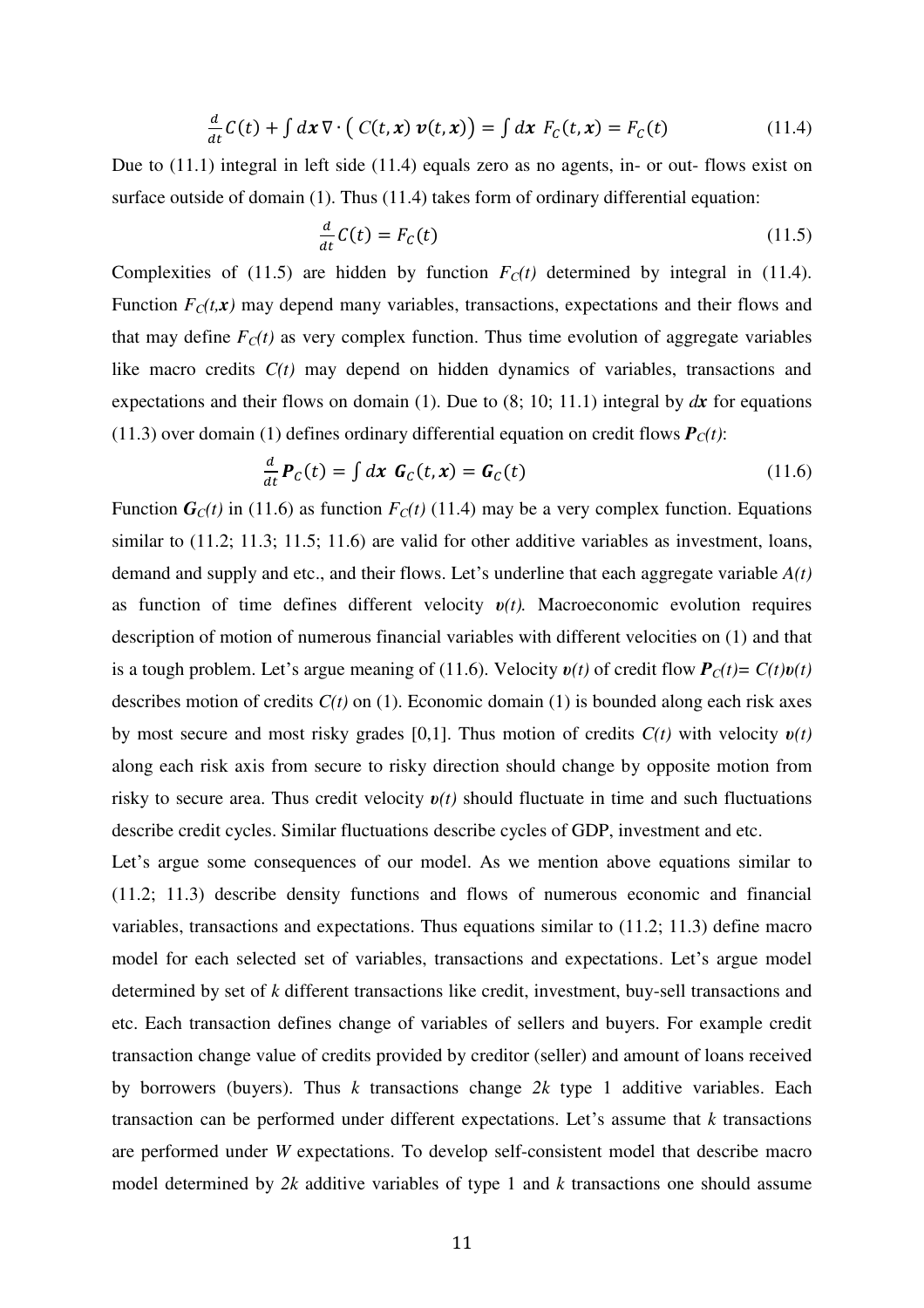that all *W* expectations are determined by *2k* additive variables, *k* selected transactions and their flows. In particular *W* expectations should depend on *2k* additive variables or on nonadditive variables that can be determined by *2k* additive variables and their flows. If some expectations depend on exogenous factors then evolution of macroeconomic model reflect action of exogenous properties. Exogenous expectations approve transactions and thus transfer impact of exogenous factors on macroeconomic dynamics.

Importance of expectations is not reduced by their role as transmitter of exogenous shocks. As we argue above expectations may depend on flows of variables, transactions and other expectations. Dependence of expectations on financial flows makes them key factors that determine impact of flows on macro evolution. Dynamics of flows of variables, transactions and expectations and their mutual interactions on (1) establish a very complex picture. For example flows on domain (1) generate business cycles that describe slow oscillations of macro variables. On the other hand perturbations of flows cause generation, propagation and interaction of waves of disturbances of economic or financial variables, transactions and expectations those induce fast oscillations of economic parameters. We apply our methods to study approximations based on equations similar to (11.2; 11.3) that describe "simplified" model interactions between two variables (Olkhov, 2016a, 2016b), between two transactions (Olkhov, 2018a), model business cycles (Olkhov, 2017c; 2019) and wave propagation of disturbances of financial variables (Olkhov, 2016a-2017a) and transactions (Olkhov, 2018a) and surface-like waves (Olkhov, 2017b) on domain (1). In Sec.5 we use equations similar to (11.2; 11.3) to model price fluctuations induced by interactions between transactions and numerous expectations.

### **3. Transactions as functions of risks**

In this Section we describe economic and financial transactions between agents as functions of risk coordinates. Let's take that agent *i* at point *x* sell amount *Qij* of variable *E* to agent *j* at point **y**. Variable *E* may be commodities, credits, investment, assets, service and etc. For example let's take that agent *i* provide credits *C* to agent *j.* Such transactions between agents *i* and *j* change amount of credits *C* provided by *i* and amount of loans *L* received by *j.*  Transaction of amount  $Q_{ij}$  cost certain value  $C_{ij}$  that should be paid by agent *j* as buyer to agent *i* as seller. Thus each transaction defines two variables – amount  $Q_{ij}$  and cost  $C_{ij}$  and price  $p_{ij}$  of economic or financial variable *E*. For agent *i* with risk coordinates *x* and agent *j* with coordinates *y* at moment *t* amount  $Q_{ij}(t,x,y)$  and cost  $C_{ij}(t,x,y)$  let's define transaction  $\mathbf{b}$ *s*<sub>*ij*</sub> $(t, x, y)$  as: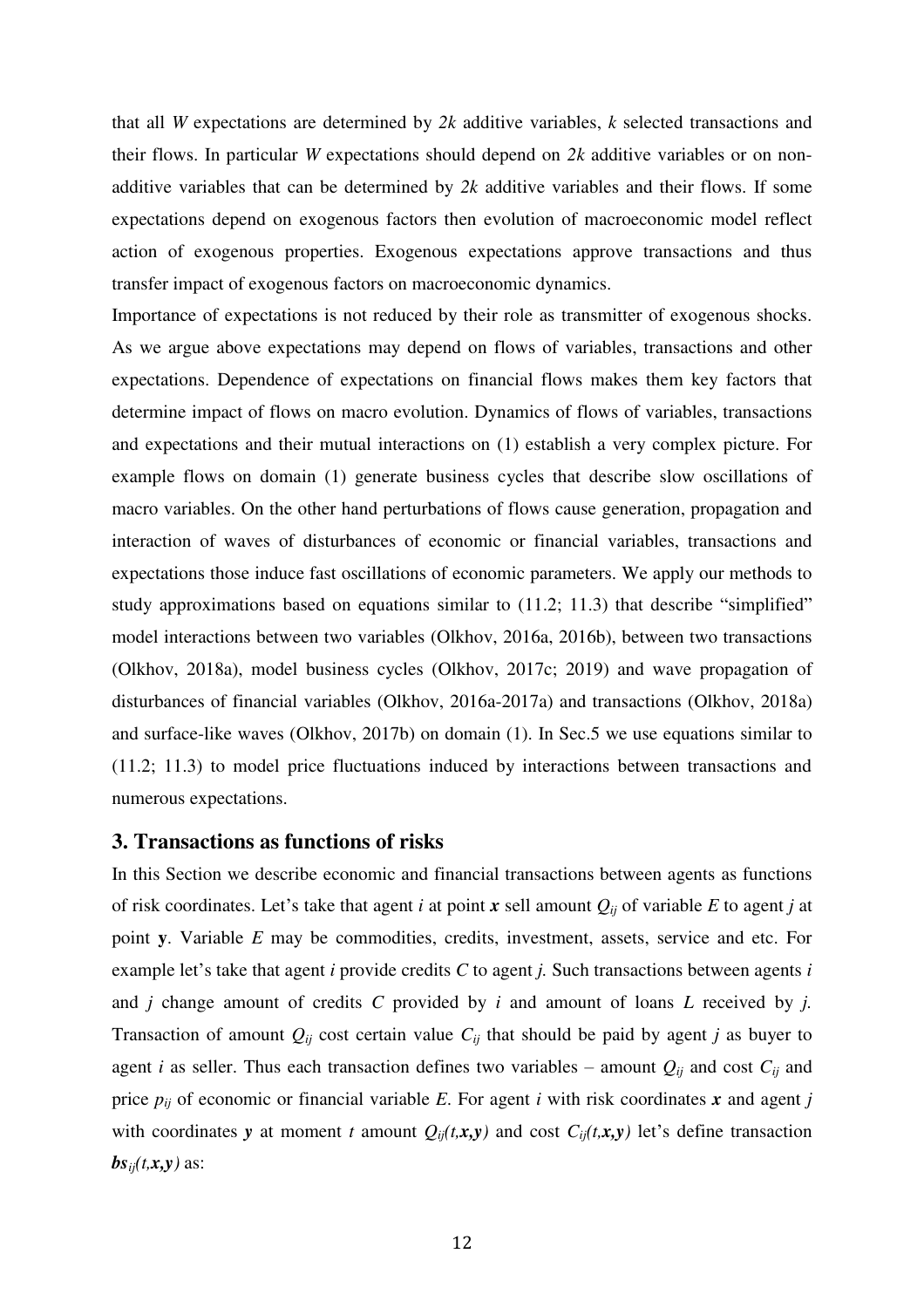$$
\boldsymbol{b}\boldsymbol{s}_{ij}(t,\mathbf{z}) = (Q_{ij}(t,\mathbf{z});C_{ij}(t,\mathbf{z})) \hspace{0.2cm} ; \hspace{0.2cm} \mathbf{z} = (\mathbf{x},\mathbf{y}) \hspace{1cm} (12.1)
$$

Then price  $p_{ij}(t,z)$  of transaction (12.1) take obvious form:

$$
p_{ij}(t, \mathbf{z}) = C_{ij}(t, \mathbf{z}) / Q_{ij}(t, \mathbf{z}) \quad ; \quad \mathbf{z} = (\mathbf{x}, \mathbf{y}) \tag{12.2}
$$

we use bold for buy-sell transaction  $bs_{ij}(t,z)$ ,  $z=(x,y)$  to underline that each transaction defines two additive variables – amount  $Q_{ij}$  and cost  $C_{ij}$  of economic or financial variable *E*. Each transaction takes certain time *dt* and we consider transactions as rate or speed of change of corresponding variable *E* for agents involved into transaction. For example all buy-sell transactions of agent *i* at moment *t* during time [0, *t*] define change of variable *E* (Steel, Energy, Shares, Credits, Assets and etc.) owned by agent *i* during period [0, *t*]. Similar to transition from description of variables  $A_i(t, x)$  of separate agents *i* to description of aggregate variable  $A(t, x)$  (3,4) we move description of transactions  $b s_{ii}(t, x, y)$  between separate agents *i* at *x* and *j* at *y* to description of collective transactions *BS(t,x,y)* between points *x* and *y.*

Let's take that agents on (1) at moment *t* have coordinates  $x=(x_1, \ldots, x_n)$  and risk velocities  $v=(v_1,...v_n)$ . Transactions between agents with risk coordinates *x* and agents with risk coordinates *y* are determined on 2*n*-dimensional economic domain,  $z=(x, y)$ :

$$
\mathbf{z} = (\mathbf{x}, \mathbf{y}) \; ; \; \mathbf{x} = (x_1 \dots x_n) \; ; \; \mathbf{y} = (y_1 \dots y_n) \tag{12.3}
$$

$$
0 \le x_i \le 1 \quad ; \quad 0 \le y_i \le 1 \quad , \quad i = 1, \dots n \tag{12.4}
$$

Relations (12.3; 1.2) define *2n*-dimensional economic domain that is filled by pairs of agents with coordinates  $z=(x,y)$ . Let's take a unit volume  $dV(z)$ 

$$
dV(z) = dV(x) dV(y) \; ; \; dV(x) = d^n \; ; \; dV(x) = d^n \; ; \; z = (x, y) \tag{12.5}
$$

and assume that  $dV(x)$  and  $dV(y)$  follow relations (2) and their scales  $d \lt 1$ . Let's assume that each unit volume  $dV(x)$  and  $dV(y)$  contain a lot of agents with risk coordinates inside  $dV(x)$ and  $dV(y)$  and during time  $\Delta$  agents inside  $dV(x)$  and  $dV(y)$  perform a lot of transactions. Let's define collective transaction  $BS(t, x, y)$  between points x and y as sum of all transactions of agents *i* with coordinates in a unit volume *dV(x)* and agents *j* with coordinates in a unit volume  $dV(y)$  (12.5) and then average it during term  $\Delta$  similar to (3,4) as:

$$
\boldsymbol{BS}(t, \boldsymbol{x}, \boldsymbol{y}) = \sum_{i \in dV(\boldsymbol{x}); j \in dV(\boldsymbol{y}); \Delta} \boldsymbol{bs}_{i,j}(t, \boldsymbol{x}, \boldsymbol{y})
$$
(12.6)

$$
\sum_{i \in dV(x); \Delta} \mathbf{b} s_{i,j}(t, x, y) = \frac{1}{\Delta} \int_{t}^{t + \Delta} d\tau \ \sum_{i \in dV(x); j \in dV(y)} \mathbf{b} s_{i,j}(t, x, y) \tag{12.7}
$$

$$
\boldsymbol{BS}(t, \mathbf{z}) = (Q(t, \mathbf{z}); C(t, \mathbf{z})) \quad ; \quad \mathbf{z} = (\mathbf{x}, \mathbf{y}) \tag{12.8}
$$

$$
Q(t, \mathbf{z}) = \sum_{i \in dV(\mathbf{x}); j \in dV(\mathbf{y}); \Delta} \sum_{k_1} Q_{ij}(t, \mathbf{z})
$$
\n(12.9)

$$
C(t, \mathbf{z}) = \sum_{i \in dV(\mathbf{x}); j \in dV(\mathbf{y}); \Delta} \sum_{k_2} C_{ij}(t, \mathbf{z})
$$
\n(12.10)

and price  $p(t,z)$  of aggregate transaction  $BS(t,z)$  take form: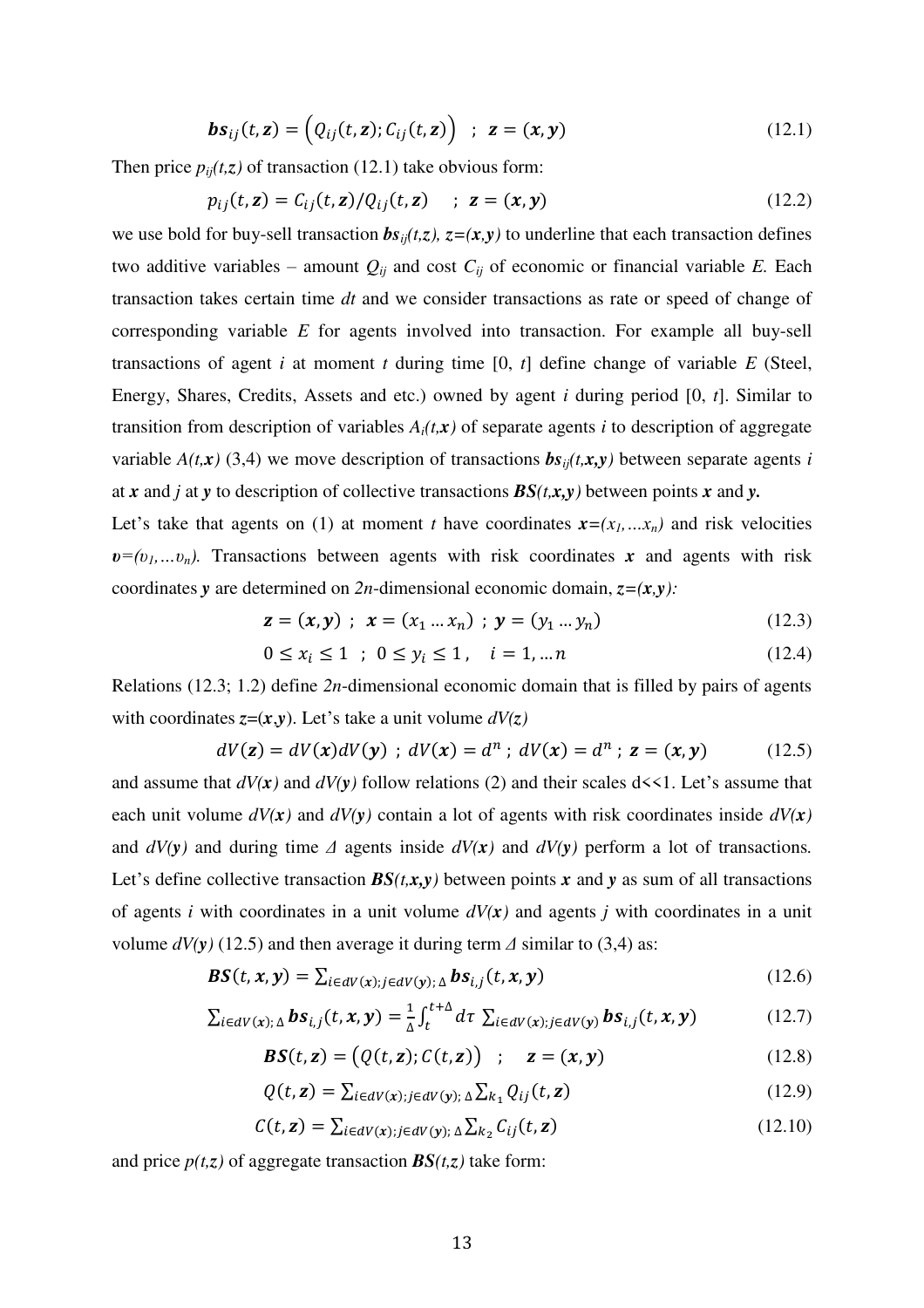$$
C(t, z) = p(t, z)Q(t, z) \quad ; \quad z = (x, y) \tag{12.11}
$$

Integral of transaction  $BS(t, z)$  (12.8) by *dy* over economic domain (12.3;12.4) defines all sells *BS*(*t,x*) of variable *E* performed by agents inside a unit volume  $dV(x)$  at *x* 

$$
\boldsymbol{BS}(t,\boldsymbol{x}) = (Q_S(t,\boldsymbol{x}); C_S(t,\boldsymbol{x})) \tag{13.1}
$$

$$
Q_S(t, x) = \int d\mathbf{y} \, Q(t, x, y) \; ; \; C_S(t, x) = \int d\mathbf{y} \, C(t, x, y) \tag{13.2}
$$

Relations (13.1;13.2) define price  $p_S(t, x)$  of sellers for transactions with variable *E* from *x*:

$$
C_S(t, x) = p_S(t, x)Q_S(t, x) \tag{13.3}
$$

Integral of transaction  $BS(t,z)$  (12.8) by *dx* over (12.3;12.4) defines buyers price  $p_B(t,y)$  at *y*:

$$
C_B(t, \mathbf{y}) = \int dx \, C(t, \mathbf{x}, \mathbf{y}) = p_B(t, \mathbf{y}) Q_B(t, \mathbf{y}) \, ; \, Q_B(t, \mathbf{y}) = \int dx \, Q(t, \mathbf{x}, \mathbf{y}) \tag{13.4}
$$

Integral of transaction  $BS(t,z)$  (12.8) by *dxdy* over (12.3;12.4) define trading volume  $Q(t)$ , cost *C(t)* and price *p(t)* of transactions *BS(t)* in economy at moment *t:*

$$
BS(t) = (Q(t); C(t))
$$
\n<sup>(13.5)</sup>

$$
C(t) = \int dx dy C(t, x, y) = p(t)Q(t) ; Q(t) = \int dx dy Q(t, x, y)
$$
 (13.6)

For example, if  $CI(t)$  equals amount of cumulative investment made in economy during term [0,t] and  $Q(t,x,y)$  – amount of investment transactions  $BS(t,x,y)$  (12.6) made from *x* to *y* during time term *dt* then from (13.6):

$$
\frac{d}{dt}CI(t) = Q(t) = \int dx dy \ Q(t, x, y)
$$
\n(13.7)

Hence transactions define time derivative of cumulative macro variables like investment, credits and etc. Let's call *BS(t,z)* as transactions density functions on *2n*-dimensional domain (12.3; 12.4) similar to variable density function  $A(t, x)$  (3;4) on (1). Relations (12.6-13.4) demonstrate that different levels of aggregation describe different meaning of price of transactions. Thus different levels of aggregation of price impact different ways for price evolution and price fluctuations.

Now similar to (6; 7) let's introduce transactions flows that are induced by change of risk coordinates of agents at point *x* and *y*. Indeed, motion of agents due to change of their risk coordinates induces flows of transactions that change amount and cost of transactions in a small volume (12.3-12.5). Let's define flows  $p_{ij}(t,z)$  (14.1;14.2) of transactions  $bs_{ij}(t,z)$ between agents *i* and *j* similar to (6):

$$
\boldsymbol{p}_{ij}(t,\mathbf{z}) = \left(\boldsymbol{p}_{Qij}(t,\mathbf{z}), \boldsymbol{p}_{Cij}(t,\mathbf{z})\right) \tag{14.1}
$$

$$
\boldsymbol{p}_{Qij}(t,\mathbf{z}) = \left(\boldsymbol{p}_{Qijx}(t,\mathbf{z});\ \boldsymbol{p}_{Qijy}(t,\mathbf{z})\right);\ \boldsymbol{p}_{Cij}(t,\mathbf{z}) = \left(\boldsymbol{p}_{Cijx}(t,\mathbf{z});\ \boldsymbol{p}_{Cijy}(t,\mathbf{z})\right) (14.2)
$$

$$
\boldsymbol{p}_{Qijx}(t,\mathbf{z}) = Q_{i,j}(t,\mathbf{z})\boldsymbol{v}_{ix}(t,\mathbf{x}) \quad ; \quad \boldsymbol{p}_{Qijy}(t,\mathbf{z}) = Q_{i,j}(t,\mathbf{z})\boldsymbol{v}_{jy}(t,\mathbf{y}) \tag{14.3}
$$

$$
\boldsymbol{p}_{\text{Cij}x}(t,\mathbf{z}) = C_{i,j}(t,\mathbf{z})\boldsymbol{v}_{ix}(t,\mathbf{x}) \quad ; \quad \boldsymbol{p}_{\text{Cij}y}(t,\mathbf{z}) = C_{i,j}(t,\mathbf{z})\boldsymbol{v}_{jy}(t,\mathbf{y}) \tag{14.4}
$$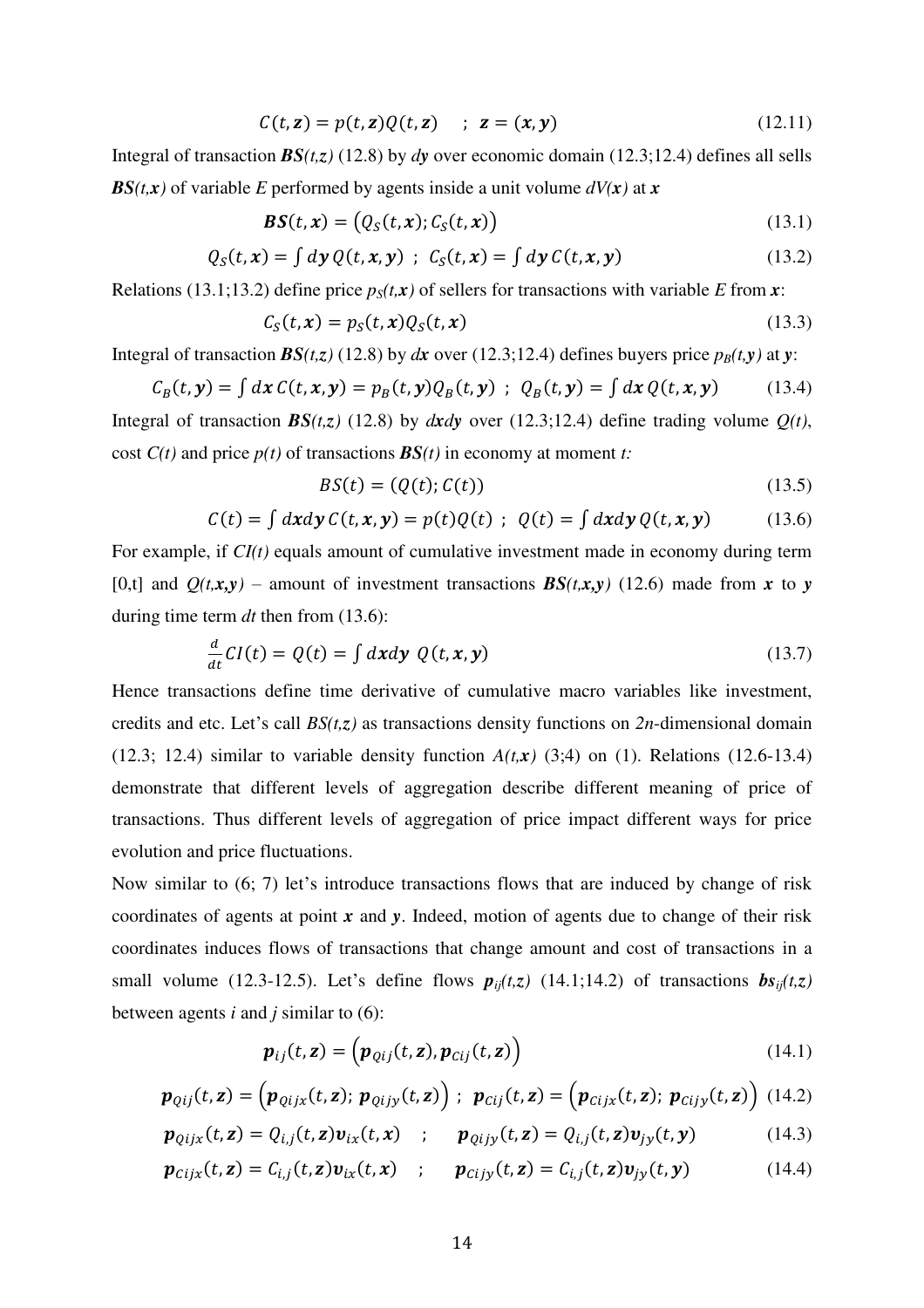Flows  $p_{ij}(t,z)$  (14.1) define flows  $p_{Qij}(t,z)$  (14.3) that carry amount  $Q_{ij}$  and flows  $p_{Qij}(t,z)$  (14.4) that carry cost  $C_{ij}$  of transaction  $bs_{ij}(t,z)$  (12.1). Aggregate flows  $P(t,z)$  over all agents *i* at *x* inside *dV(x)* and all agents *j* at *y* inside *dV(y)* define transactions flows between points *x* and *y* similar to (7) as:

$$
\boldsymbol{P}(t,\mathbf{z}) = \left(\boldsymbol{P}_Q(t,\mathbf{z}),\boldsymbol{P}_C(t,\mathbf{z})\right) \ ; \ \ \mathbf{z} = (\mathbf{x},\mathbf{y}) \tag{15.1}
$$

$$
\boldsymbol{P}_Q(t,\mathbf{z}) = \sum_{i \in dV(\mathbf{x}); j \in dV(\mathbf{y})} \Delta \boldsymbol{p}_{Qij}(t,\mathbf{z}) \; ; \; \boldsymbol{P}_C(t,\mathbf{z}) = \sum_{i \in dV(\mathbf{x}); j \in dV(\mathbf{y})} \Delta \boldsymbol{p}_{Cij}(t,\mathbf{z}) \; (15.2)
$$

$$
\boldsymbol{P}_Q(t,\mathbf{z}) = \left(\boldsymbol{P}_{xQ}(t,\mathbf{z});\boldsymbol{P}_{yQ}(t,\mathbf{z})\right); \ \boldsymbol{P}_C(t,\mathbf{z}) = \left(\boldsymbol{P}_{xC}(t,\mathbf{z});\boldsymbol{P}_{yC}(t,\mathbf{z})\right) \tag{15.3}
$$

$$
\boldsymbol{P}_{xQ}(t,\mathbf{z}) = \sum_{i \in dV(\mathbf{x}); j \in dV(\mathbf{y})} \Delta Q_{ij}(t,\mathbf{z}) \boldsymbol{v}_i(t,\mathbf{x}) = Q(t,\mathbf{z}) \boldsymbol{v}_{xQ}(t,\mathbf{z}) \tag{15.4}
$$

$$
\boldsymbol{P}_{yQ}(t,\mathbf{z}) = \sum_{i \in dV(\mathbf{x}); j \in dV(\mathbf{y})} \Delta Q_{ij}(t,\mathbf{z}) \boldsymbol{v}_j(t,\mathbf{y}) = Q(t,\mathbf{z}) \boldsymbol{v}_{yQ}(t,\mathbf{z}) \tag{15.5}
$$

$$
\boldsymbol{P}_{\scriptscriptstyle{XC}}(t,\mathbf{z}) = \sum_{i \in dV(\mathbf{x}); j \in dV(\mathbf{y})} \Delta C_{ij}(t,\mathbf{z}) \boldsymbol{v}_i(t,\mathbf{x}) = C(t,\mathbf{z}) \boldsymbol{v}_{\scriptscriptstyle{XC}}(t,\mathbf{z}) \tag{15.6}
$$

$$
\boldsymbol{P}_{\mathcal{Y}C}(t,\mathbf{z}) = \sum_{i \in dV(\mathbf{x}); j \in dV(\mathbf{y})} \Delta C_{ij}(t,\mathbf{z}) \boldsymbol{v}_j(t,\mathbf{y}) = C(t,\mathbf{z}) \boldsymbol{v}_{\mathcal{Y}C}(t,\mathbf{z}) \tag{15.7}
$$

$$
\boldsymbol{v}(t,\mathbf{z}) = \left(\boldsymbol{v}_Q(t,\mathbf{z});\ \boldsymbol{v}_C(t,\mathbf{z})\right) \tag{15.8}
$$

$$
\boldsymbol{v}_Q(t,\mathbf{z}) = \left(\boldsymbol{v}_{xQ}(t,\mathbf{z});\boldsymbol{v}_{yQ}(t,\mathbf{z})\right); \ \boldsymbol{v}_C(t,\mathbf{z}) = \left(\boldsymbol{v}_{xC}(t,\mathbf{z});\boldsymbol{v}_{yC}(t,\mathbf{z})\right) \tag{15.9}
$$

Flows of transactions  $P(t,z)$  (15.1-15.6) between points x and y describe amounts of transactions *BS(t,z*) (13.1) carried by transactions velocities *υ(t,z)* (15.7-15.9) through *2n*dimensional domain (12.3;12.4). Let's underline that velocities  $v<sub>O</sub>(t,z)$  (15.8) of that define motion of amount of transactions may be different from velocities  $v_c(t, z)$  (15.9) that describe motion of transactions costs. These distinctions add additional perturbations for price of transactions (12.11). Similar to (8; 9) integrals of flows *P(t,z)* (15.1-15.6) and (15.7-15.9) over (12.3;12.4) by *dxdy* define macro flows of transactions *BS(t*) (4.1) with velocity *υ(t)* as:

$$
\boldsymbol{P}(t) = (\boldsymbol{P}_Q(t); \boldsymbol{P}_C(t))
$$
\n(16.1)

$$
\boldsymbol{P}_Q(t) = Q(t)\boldsymbol{v}_Q(t) = \int d\mathbf{z} \ Q(t, \mathbf{z}) \boldsymbol{v}_Q(t, \mathbf{y}) \tag{16.2}
$$

$$
\boldsymbol{P}_C(t) = C(t)\boldsymbol{v}_C(t) = \int d\mathbf{z} \ C(t, \mathbf{z}) \boldsymbol{v}_C(t, \mathbf{y}) \tag{16.3}
$$

$$
\boldsymbol{v}(t) = (\boldsymbol{v}_Q(t); \boldsymbol{v}_C(t))
$$
\n(16.4)

$$
\boldsymbol{v}_Q(t,\mathbf{z}) = \left(\boldsymbol{v}_{xQ}(t); \boldsymbol{v}_{yQ}(t)\right); \ \boldsymbol{v}_C(t,\mathbf{z}) = \left(\boldsymbol{v}_{xc}(t); \boldsymbol{v}_{yc}(t)\right) \tag{16.5}
$$

For example let's take  $BS(t)$  as investment transactions with amount of investment  $Q(t)$  in economy at moment t. Then relations (16.2) describe flow of amount of investment with velocity  $v_{\mathcal{Q}}(t)$  on (12.3; 12.4). Components  $v_{x\mathcal{Q}}(t)$  and  $v_{y\mathcal{Q}}(t)$  describe motion of collective investors and recipients of investments. Positive or negative values of components of velocity  $v_{xiQ}(t)$  along axis  $x_i$  of (12.3;12.4) describe motion of investors in risky of safer directions. Positive values of components of velocity  $v_{yjQ}(t)$  along axis  $y_j$  of (12.3;12.4) describe motion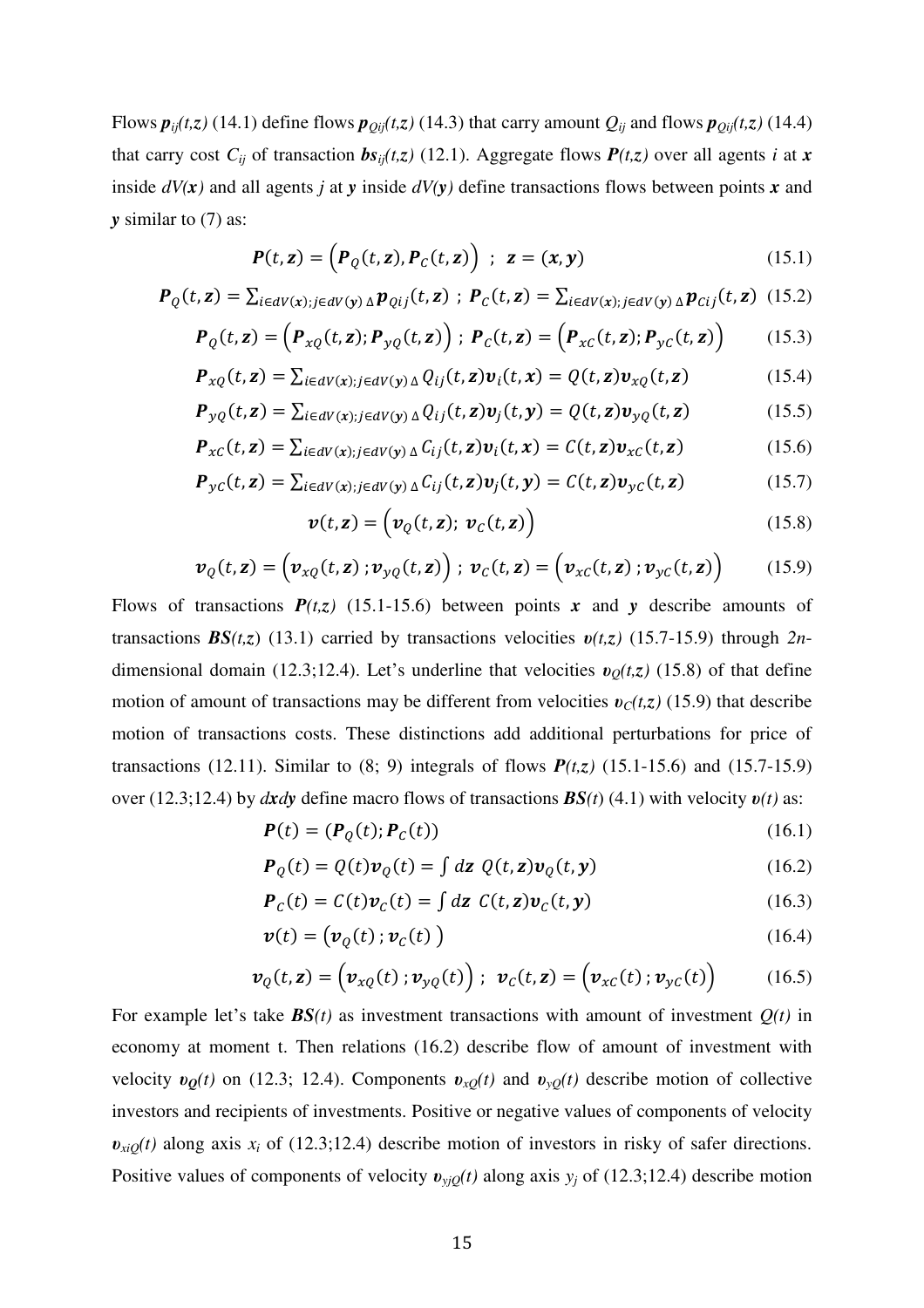of recipients of investments in risky direction and negative *υyj(t)* describes decline of risks of recipients of investments along axis y<sub>*j*</sub>. Collective investors and recipients of investments may move only inside bounded domain (12.3;12.4). Thus velocities (16.4; 16.5) can't be constant and must change signature and fluctuate as borders of domain (12.3; 12.4) reduce motion along each risk axes. Fluctuations of velocities (16.4; 16.5) describe motion of investors and recipients of investments from safer to risky areas and back from risky to safer areas and describe investment cycles. Credit transactions, buy-sell transactions and etc., induce similar macro transactions flows (16.1-16.5) and describe corresponding credit cycles, buy-sell cycles and etc., (Olkhov, 2017c; 2019).

Relations (12.6-12.10; 14.1-15.9) allow derive equations on transactions *BS(t,z*) and transactions flows  $P(t,z)$ ,  $z=(x,y)$  on 2*n*-dimensional domain (12.3;12.4) similar to equations (11.2; 11.3) on density and flows of variables (3; 4; 7). To derive equations on transactions density  $BS(t, z)$  (12.8-12.10) and flows  $P(t, z)$  (15.1-15.9) let's describe their change in a small unit volume  $dV(z)$  (12.3-12.5). Let's take equations on amount of transactions  $Q$  (12.9) and its flows *PQ*. Equations on cost of transaction take similar form. Two factors change amount of transaction  $Q(t,z)$  in a unit volume  $dV(z)$ . The first change  $Q(t,z)$  in time as:

$$
\int dz \frac{\partial}{\partial t} Q(t, z) \tag{17.1}
$$

The second factor describes change of  $Q(t,z)$  due to flows  $P_Q(t,z)$ : amount of  $Q(t,z)$  in a unit volume  $dV(z)$  (12.3-12.5) can grow up or decrease due to in- or out- flows  $P_Q(t, z)$  during time *dt*. If in-flows  $P_Q(t, z)$  exceed out-flows then  $Q(t, z)$  grow up in a volume  $dV(z)$ . To calculate balance of in- and out-flows let's take integral of flow  $P_Q(t,z)$  over the surface of  $dV(z)$ :

$$
\oint ds \, \mathbf{P}_Q(t, \mathbf{z}) = \oint ds \, Q(t, \mathbf{z}) \mathbf{v}_Q(t, \mathbf{z}) \tag{17.2}
$$

Due to divergence theorem (Strauss 2008, p.179) surface integral (17.2) of the flow  $P_{Q}(t,z) = Q(t,z)v_{Q}(t,z)$  equals its volume integral by divergence of the flow:

$$
\oint ds \, Q(t, \mathbf{z}) \mathbf{v}_Q(t, \mathbf{z}) = \int d\mathbf{z} \, \nabla \cdot (Q(t, \mathbf{z}) \mathbf{v}_Q(t, \mathbf{z})) \tag{17.3}
$$

Relations (17.1; 17.3) give total change of amount of transactions  $Q(t, z)$  in  $dV(z)$ :

$$
\int d\mathbf{z} \left[ \frac{\partial}{\partial t} Q(t, \mathbf{z}) + \nabla \cdot \left( Q(t, \mathbf{z}) \, \mathbf{v}_Q(t, \mathbf{z}) \right) \right]
$$

As a unit volume *dV(z)* is arbitrary one can take equations on economic density *Q(t,z)* as

$$
\frac{\partial}{\partial t} Q(t, \mathbf{z}) + \nabla \cdot \left( Q(t, \mathbf{z}) \, \mathbf{v}_Q(t, \mathbf{z}) \right) = F(t, \mathbf{z}) \tag{17.4}
$$

Same considerations are valid for the flow  $P_Q(t, z)$ :

$$
\frac{\partial}{\partial t} \boldsymbol{P}_Q(t, \mathbf{z}) + \nabla \cdot \left( \boldsymbol{P}_Q(t, \mathbf{z}) \, \boldsymbol{v}_Q(t, \mathbf{z}) \right) = \boldsymbol{G}(t, \mathbf{z}) \tag{17.5}
$$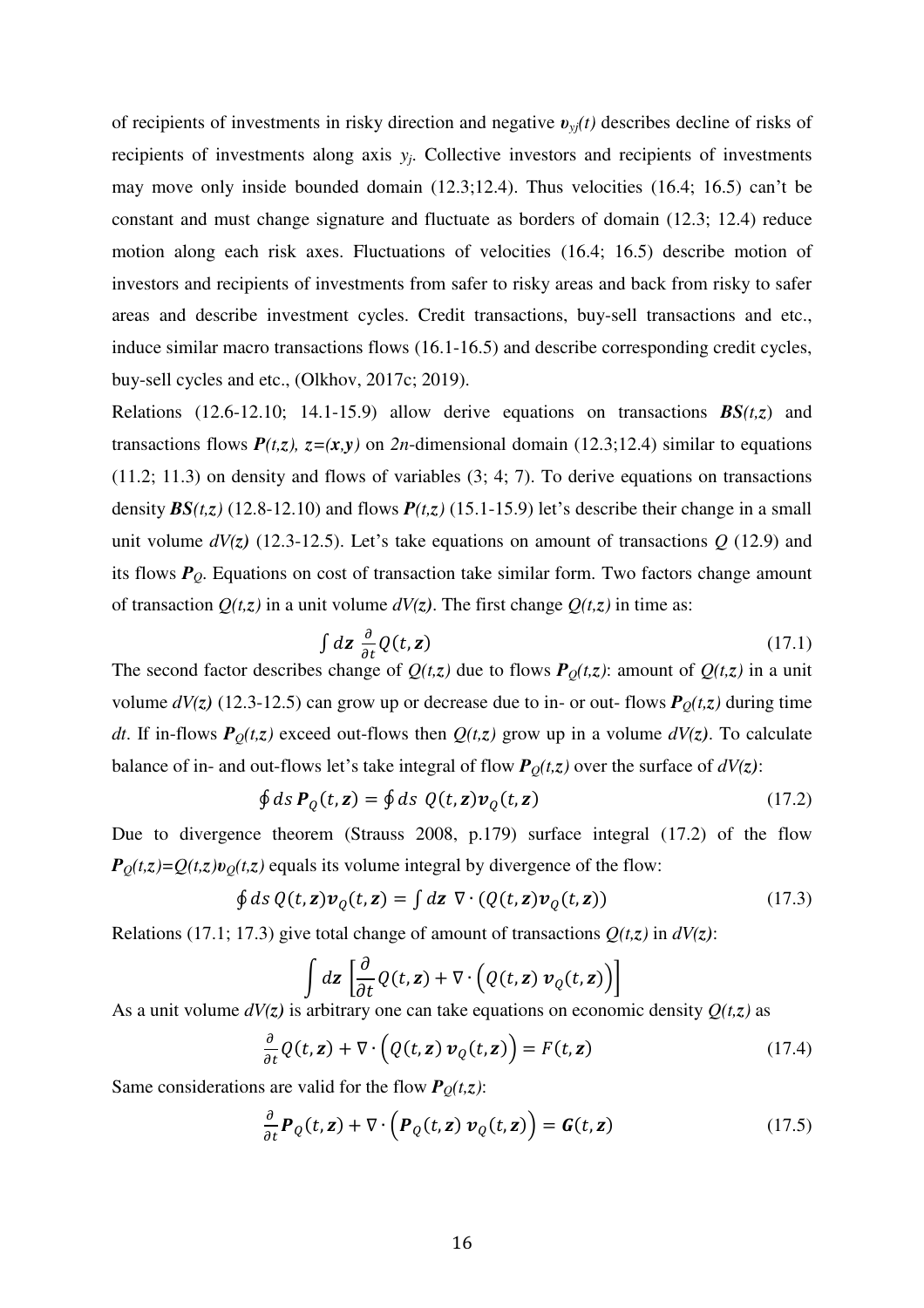Similar to (11.4; 11.5) integrals of (17.4; 17.5) by  $dz = (dx, dy)$  over economic domain (12.3; 12.4) give:

$$
\int d\mathbf{z} \left[ \frac{\partial}{\partial t} Q(t, \mathbf{z}) + \nabla \cdot \left( Q(t, \mathbf{z}) \, \mathbf{v}_Q(t, \mathbf{z}) \right) \right] = \frac{d}{dt} Q(t) = F(t) = \int d\mathbf{z} \, F(t, \mathbf{z}) \tag{18.1}
$$

$$
\int d\mathbf{z} \left[ \frac{\partial}{\partial t} \mathbf{P}_Q(t, \mathbf{z}) + \nabla \cdot \left( \mathbf{P}_Q(t, \mathbf{z}) \, \mathbf{v}_Q(t, \mathbf{z}) \right) \right] = \frac{d}{dt} \mathbf{P}_Q(t) = \mathbf{G}(t) = \int d\mathbf{z} \, \mathbf{G}(t, \mathbf{z}) \tag{18.2}
$$

Relations (18.1; 18.2) illustrate that operators in the left hand of (17.4; 17.5) for  $Q(t,z)$  and flows  $P_{Q}(t,z)$ ,  $z=(x,y)$  on 2*n*-dimensional domain (12.3;12.4) play role alike to ordinary derivative by time *t* for amount of transactions  $Q(t)$  (12.9; 18.1) and flows  $P<sub>O</sub>(t)$  (15.3; 18.2). Equations similar to (17.4; 17.5; 18.1; 18.2) are valid to cost of transactions  $C(t,z)$  and cost flows  $P_c(t,z)$ ,  $z=(x,y)$ , but velocities  $v_c(t,z)$  of cost flows  $P_c(t,z)$  are different from velocities  $v<sub>O</sub>(t,z)$  of amount flows  $P<sub>O</sub>(t,z)$ . Each component of each transaction has different velocities are described by different operators (17.4; 17.5; 18.1; 18.2) with different functions *F(t,z)* and  $G(t, z)$ . Such variety of flows and velocities on domain (12.3; 12.4) establish very complex picture of economic and financial processes and their evolution. Form of functions  $F(t,z)$  and  $G(t, z)$  and the question - what factors impact equations on transactions (17.4; 17.5; 18.1; 18.2) reflect main complexity for modeling economic transactions and variables.

Various expectations impact agents to perform transactions  $BS(t,z)$  with other agents. Equations (17.4; 17.5) define evolution of amount  $Q$  (12.9) of transactions and similar equations describe cost *C* (12.10) of transactions. We propose that functions  $F(t,z)$  and  $G(t,z)$ in the right-hand side of (17.4; 17.5) describe action of expectations of agents involved into transactions  $BS(t, z)$ . Expectations may depend on economic and financial variables, transactions, expectations of other agents, market and tax regulation, technology trends and forecasts. That permits study evolution of financial systems in a different approximations.

Expectations are very numerous and different. Agents may go into same transactions under various expectations. For example different agents at point *x* may take decisions on amount *Q* (12.9) of the same transaction under inflation expectations, return expectations, professional macroeconomic forecasters (these expectations are mentioned by Mansky, 2017) and etc. It is clear that composition of different expectations as inflation expectations, return expectations or professional macroeconomic forecasters don't help establish collective expectation that may explain aggregate amount  $Q(t, z)$  (12.9) of transaction made from point *x* to point *y*,  $z=(x,y)$ . To describe collective impact of heterogeneous expectations let's introduce definitions of expectations similar to macro variables and transactions.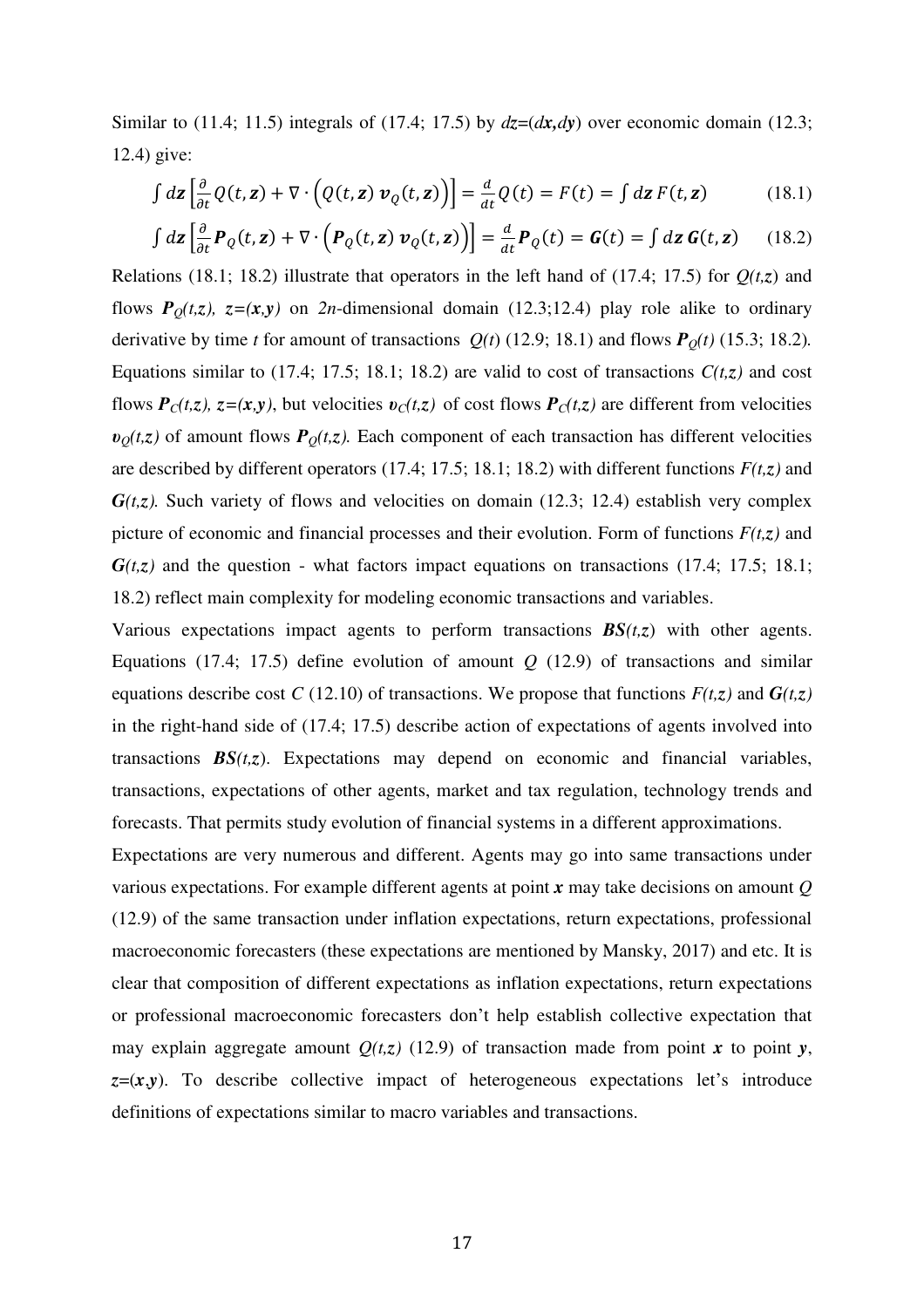### **4. Expectations as functions of risks**

Expectations are the most "etheric" substance of economics and finance. Expectations are treated as factors that govern economic transactions, price and return at least since Keynes (1936), Muth (1961) and Lucas (1972) and in numerous further publications (Sargent and Wallace, 1976; Hansen and Sargent, 1979; Kydland and Prescott, 1980; Blume and Easley, 1984; Brock and Hommes, 1998; Manski, 2004; Brunnermeier and Parker, 2005; Dominitz and Manski, 2005; Klaauw et al, 2008; Janžek and Ziherl, 2013; Greenwood and Shleifer, 2014; Lof, 2014; Manski, 2017; Thaler, 2018).

Expectations concern inflation and demand, exchange and bank rates, price trends and etc. There are a lot of studies on expectations measurements (Manski, 2004; Dominitz and Manski, 2005; Klaauw et al, 2008; Stangl, 2009; Janžek and Ziherl, 2013; Manski, 2017; Tanaka et al, 2018). Due to Manski (2004) "It would be better to measure expectations as subjective probabilities". Dominitz and Manski (2005) "analyze probabilistic expectations of equity returns". Stangl (2009) suggests that "Visual Analog Scale (VAS) enables scores between categories, and the respondent can express not only the direction of his attitude but also its magnitude on a 1-to-100 point scale, which comes close to an interval scale measurement". Measurement of such "etheric" economic substance as expectations of separate agents is a really tough problem. Let's propose that it is possible to measure expectations of separate agents. How to establish collective expectations that collective transactions taken by agents at point *x*? Indeed, aggregate transactions (12.6-12.10) are performed under collective expectations of agents on economic domain (12.3; 12.4) at point *z* in a unit volume (12.5). It is impossible collect different expectations like "inflation expectations, return expectations, professional macroeconomic forecasters" in one aggregate expectation. To define collective expectations let's simplify the problem. Let's assume that all different expectations are measured as index. It is clear, that scale of index is not important. Measure of expectations may take values between 0 and 100 or 0 and 1. Let's state that all expectations are measured by same measure with same scale. For certainty let's take interval [0,1] as measure of expectations. Let's assume that each economic agent may have *j*=1,.*K* different expectations to take decisions on transactions  $\mathbf{b}s_{ij}(t,x,y)$  (12.1) and each  $j=1...K$  particular expectation has particular measure on interval [0,1].

Now let's argue the problem: how to define measure of collective expectations that impact performance of aggregate transactions (12.6-12.10).

To aggregate value and importance of agents expectations let's state that financial or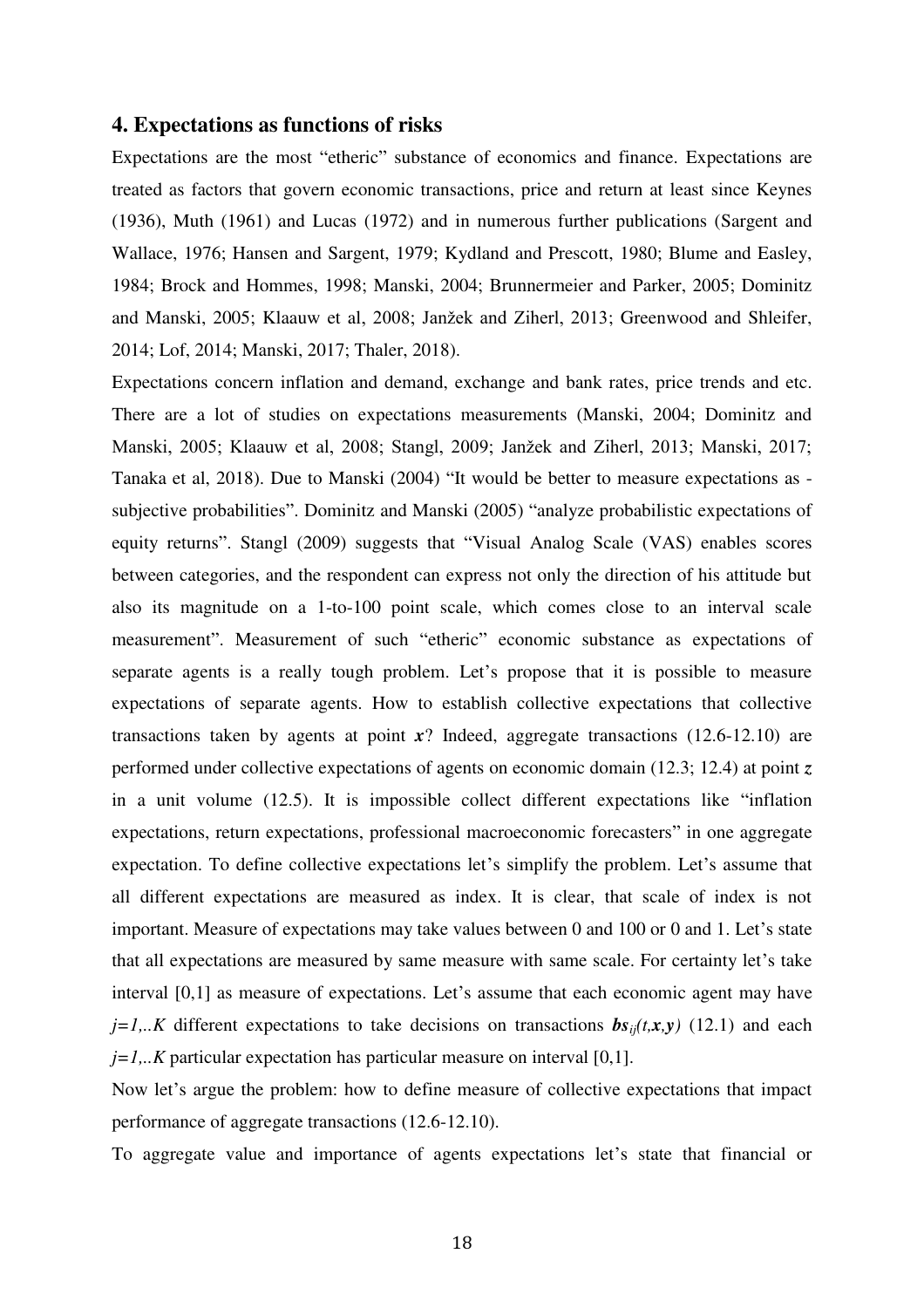economic value of particular agent's expectation should be proportional to value of transactions made under this expectation. Indeed, if particular transactions amount 90% of all deals and are made under expectation 1 then expectation 1 is ninety times more important then expectation 2 that is responsible for only  $1\%$  of same deals. Thus to aggregate expectations of agents at point *x* one should collect expectations weighted by value of transactions made under these expectations.

Let's explain this statement using transactions  $\mathbf{b}s_{ii}(t,z)$  (12.1) as example. Let's remind that each transaction  $bs_{ij}(t,z)$ ,  $z=(x,y)$  (12.1) defines quantity  $Q_{ij}$  and cost  $C_{ij}$  of transaction. Decisions on quantity  $Q_{ij}$  and cost  $C_{ij}$  may be done under different expectations. Seller and buyer may take decisions on transaction between them under different expectations too. Thus even single transaction  $bs_{ij}(t,z)$  (12.1) may be performed under four different expectations: two expectations of seller on quantity  $Q_{ij}$  and cost  $C_{ij}$  and two expectations of buyer. As example let's argue expectations that determine decisions of sellers on quantity *Qij* and cost  $C_{ij}$  of transaction (12.1). Let's denote seller's expectations  $ex_{Qi}(k; t, x)$  of type  $k=1,..K$  of agent *i* at point *x* to perform transaction of amount  $Q_{ij}(k,t,z)$  as part of transactions of total amount  $Q_{ii}(t, z)$  (12.1) of agent *i* with agent *j* under all expectations. Let's denote expectations  $ex_{Ci}(l;t,x)$  of type  $l=l,..K$  of same agent to perform transaction of amount  $Q_{ij}(k;t,z)$  at the cost -  $C_{ij}(l;t,z)$ . It seems reasonable that decisions on quantity  $Q_{ij}(k;t,z)$  depend on decisions on cost  $C_{ij}(l;t,z)$  of transactions and vice versa. Thus amount  $Q_{ij}$  and cost  $C_{ij}$  of transactions preformed by seller should depend on both expectations *k* and *l* -  $ex_{Qi}(k,l;t,x)$  and  $ex_{Ci}(k,l;t,x)$ . Let's denote volume  $Q_{ij}$  and cost  $C_{ij}$  of *seller's* transaction  $bs_{ij}(t,z)$  (12.1) as:

$$
\boldsymbol{bs}_{ij}(t,\mathbf{z}) = (Q_{ij}(\mathbf{k};t,\mathbf{z});C_{ij}(\mathbf{k};t,\mathbf{z})) \; ; \; \mathbf{k} = (k,l) \; ; \; k, l = 1,..K; \; \mathbf{z} = (\mathbf{x},\mathbf{y}) \quad (19.1)
$$

Same reasons allow denote volume  $Q_{ij}$  and cost  $C_{ij}$  of *buyer's* transaction  $bs_{ij}(t,z)$  (12.1) as:

$$
\boldsymbol{bs}_{ij}(t, \mathbf{z}) = (Q_{ij}(t, \mathbf{z}; \mathbf{l}); C_{ij}(t, \mathbf{z}; \mathbf{l})) \hspace{0.2cm}; \hspace{0.2cm} \mathbf{l} = (k, l); \hspace{0.1cm} k, l = 1, ...K \hspace{1cm} (19.2)
$$

To define economic value of sellers expectations  $ex_{Qi}(k,l;t,x)$  and  $ex_{Ci}(k,l;t,x)$  let's introduce sellers expected transactions  $et_{ij}(k; t, x, y)$  as follows:

$$
\boldsymbol{et}_{ij}(\mathbf{k}; t, \mathbf{z}) = \left( \boldsymbol{et}_{Qij}(\mathbf{k}; t, \mathbf{z}) ; \ \boldsymbol{et}_{Cij}(\mathbf{k}; t, \mathbf{z}) \right) ; \ \mathbf{k} = (k, l) \tag{19.3}
$$
\n
$$
\boldsymbol{et}_{Qij}(\mathbf{k}; t, \mathbf{z}) = \boldsymbol{ex}_{Qi}(\mathbf{k}; t, \mathbf{x}) Q_{ij}(\mathbf{k}; t, \mathbf{z}) ; \ \boldsymbol{et}_{Cij}(\mathbf{k}; t, \mathbf{z}) = \boldsymbol{ex}_{j}(\mathbf{k}; t, \mathbf{y}) C_{ij}(\mathbf{k}; t, \mathbf{z})
$$

Relations (19.3) describe sellers volume expected transactions  $et_{0i}(k; t, z)$  that equal product of volume expectations  $ex_{0i}(k, t, x)$  of type k,  $k=(k, l)$  at point *x* weighted by quantity  $Q_{ii}(k, t, z)$  of transaction performed between agents *i* at *x* as sellers and agents *j* at *y* as buyers*.* Cost expected transactions  $et_{Ci}(k; t, z)$  (19.3) equal product of cost expectations  $ex_{Ci}(k; t, x)$  of type *l*,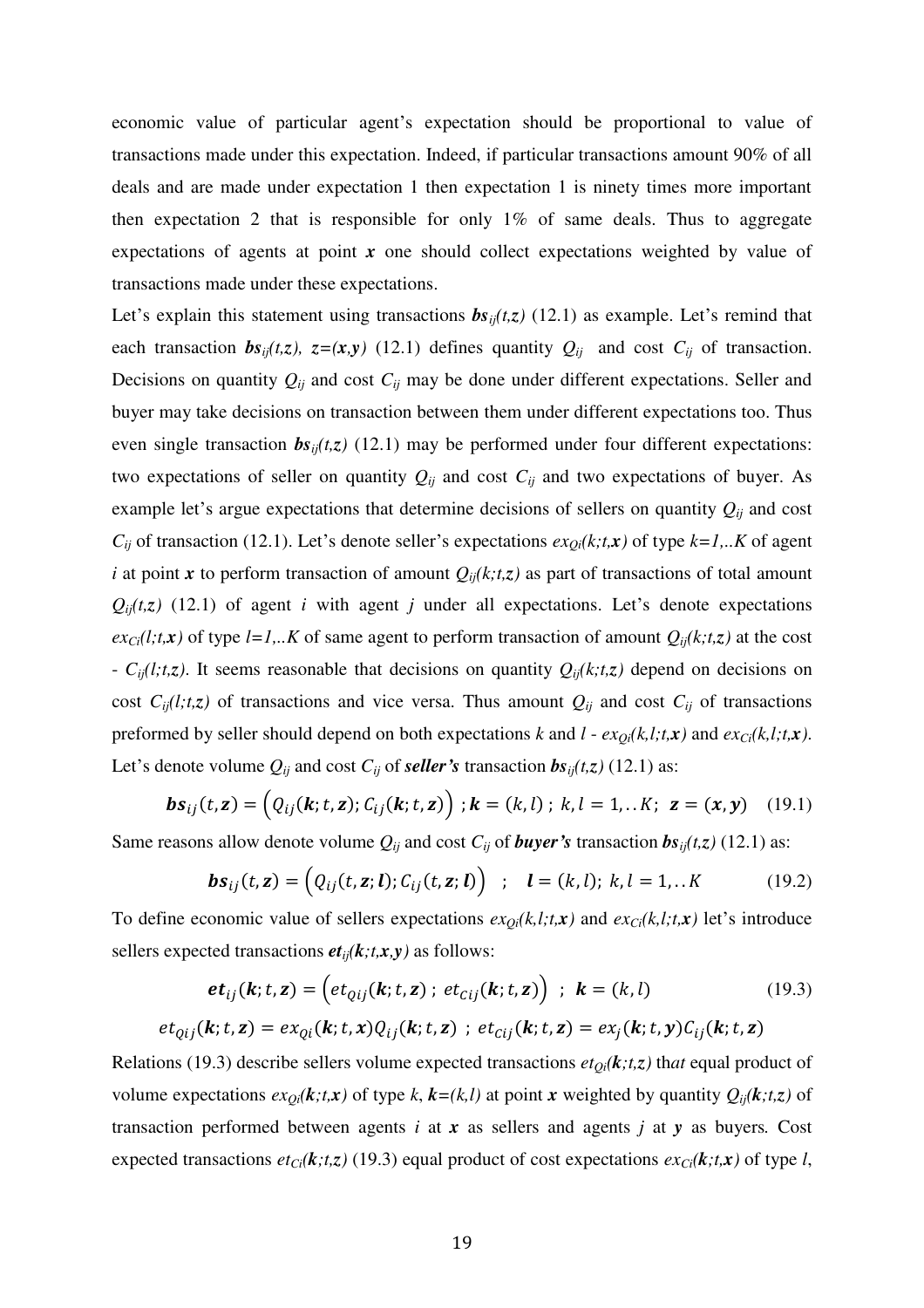$k = (k, l)$  at point *x* weighted by cost  $C_{ij}(k, t, z)$  of transaction performed between agents *i* at *x* as sellers and agents *j* at *y* as buyers. Similar considerations define buyers expected transactions:

$$
\boldsymbol{et}_{ij}(t, \mathbf{z}; \mathbf{l}) = \left( et_{Qij}(t, \mathbf{z}; \mathbf{l}) ; et_{Cij}(t, \mathbf{z}; \mathbf{l}) \right) ; \mathbf{l} = (k, l) \tag{19.4}
$$
\n
$$
(t, \mathbf{z}; \mathbf{l}) = \alpha \left( t, \mathbf{z}; \mathbf{l} \right) \left( t, \mathbf{z}; \mathbf{l} \right) + \alpha t, \quad (t, \mathbf{z}; \mathbf{l}) = \alpha \left( t, \mathbf{z}; \mathbf{l} \right) \left( t, \mathbf{z}; \mathbf{l} \right)
$$

$$
et_{Qij}(t, \mathbf{z}; \mathbf{l}) = ex_{Qi}(t, \mathbf{x}; l_1)Q_{ij}(t, \mathbf{z}; \mathbf{l}) \; ; \; et_{Cij}(t, \mathbf{z}; \mathbf{l}) = ex_j(t, \mathbf{y}; l_2)C_{ij}(t, \mathbf{z}; \mathbf{l})
$$

Let's move from description of transactions between agents to description of transactions between points of economic domain  $(12.3; 12.4)$  similar to  $(12.6 - 12.10)$  and define part  $Q(k,t,z)$  of total amount  $Q(t,z)$  and cost  $C(k,t,z)$  of total cost  $C(t,z)$  of transaction (12.8) performed under sellers expectations of type *k*:

$$
Q(\mathbf{k};t,\mathbf{z})=\sum_{i\in dV(\mathbf{x});j\in dV(\mathbf{y});\Delta}Q_{i,j}(\mathbf{k};t,\mathbf{z})\ ;\ \mathbf{z}=(\mathbf{x},\mathbf{y})\tag{19.5}
$$

$$
C(\mathbf{k}; t, \mathbf{z}) = \sum_{i \in dV(\mathbf{x}); j \in dV(\mathbf{y}); \Delta} C_{i,j}(\mathbf{k}; t, \mathbf{z}) \quad ; \quad \mathbf{k} = (k, l) \tag{19.6}
$$

Total amount  $Q(t,z)$  (12.9) and total cost  $C(t,z)$  of transactions (12.8) equal sum by all sellers expectations and by all buyers expectations:

$$
Q(t, \mathbf{z}) = \sum_{kl} Q(k, l; t, \mathbf{z}) = \sum_{kl} Q(t, \mathbf{z}; k, l)
$$
\n(19.7)

$$
C(t, \mathbf{z}) = \sum_{kl} C(k, l; t, \mathbf{z}) = \sum_{kl} C(t, \mathbf{z}; k, l)
$$
 (19.8)

Now let's define sellers expected transactions  $Et_s(k; t, z)$ ,  $z = (x, y)$  between points x and y made under sellers expectations  $\mathbf{k} = (k, l)$ . Let's aggregate (19.3) alike to (15.4-15.7) as:

$$
\boldsymbol{E} \boldsymbol{t}_s(\boldsymbol{k}; t, \boldsymbol{z}) = \Big( Et_Q(\boldsymbol{k}; t, \boldsymbol{z}) \ ; \ Et_C(\boldsymbol{k}; t, \boldsymbol{z}) \Big) \ ; \ \boldsymbol{z} = (\boldsymbol{x}, \boldsymbol{y}) \tag{20.1}
$$

$$
Et_Q(\mathbf{k}; t, \mathbf{z}) = \sum_{i \in dV(\mathbf{x}); j \in dV(\mathbf{y}); \Delta} ex_i(k_1; t, \mathbf{x}) Q_{ij}(\mathbf{k}; t, \mathbf{z})
$$
(20.2)

$$
Et_C(\mathbf{k}; t, \mathbf{z}) = \sum_{i \in dV(\mathbf{x}); j \in dV(\mathbf{y}); \Delta} ex_j(k_2; t, \mathbf{y}) C_{ij}(\mathbf{k}; t, \mathbf{z})
$$
(20.3)

Relations (20.1-20.3) and functions  $Q(k; t, z)$  (19.5) and  $C(k; t, z)$  (19.6) define sellers expectations  $Ex_0(k; t, z)$  and  $Ex_0(k; t, z)$  of type  $k = (k, l)$  as:

$$
Et_Q(\mathbf{k}; t, \mathbf{z}) = Ex_Q(\mathbf{k}; t, \mathbf{z})Q(\mathbf{k}; t, \mathbf{z})
$$
\n(20.4)

$$
Et_C(\mathbf{k}; t, \mathbf{z}) = Ex_C(\mathbf{k}; t, \mathbf{z})C(\mathbf{k}; t, \mathbf{z})
$$
\n(20.5)

Let's underline that sellers expected transactions  $Et_0(k,t,z)$ ,  $Et_c(k,t,z)$  (20.2; 20.3) and sellers expectations  $Ex_0(k,t,z)$ ,  $Ex_0(k,t,z)$  (20.4; 20.5) are determined with respect to transactions (12.6-12.10) with selected financial or economic variable *E*. Transactions with different variables  $E$  – with commodities, service, assets and etc., - define different expectations  $Ex_0(k,t,z)$ ,  $Ex_0(k,t,z)$ . To define macro expectations of sellers  $Ex_0(k,t)$  and  $Ex_0(k,t)$  at moment *t* let's take integrals over economic domain (12.3; 12.4):

$$
Q(\mathbf{k}; t, \mathbf{x}) = \int d\mathbf{y} Q(\mathbf{k}; t, \mathbf{x}; \mathbf{y}); C(\mathbf{k}; t, \mathbf{x}) = \int d\mathbf{y} C(\mathbf{k}; t, \mathbf{x}; \mathbf{y})
$$
(21.1)

$$
Et_Q(\mathbf{k}; t, x) = \int d\mathbf{y} Et(\mathbf{k}; t, x, y) = Ex_Q(\mathbf{k}; t, x)Q(\mathbf{k}; t, x)
$$
\n(21.2)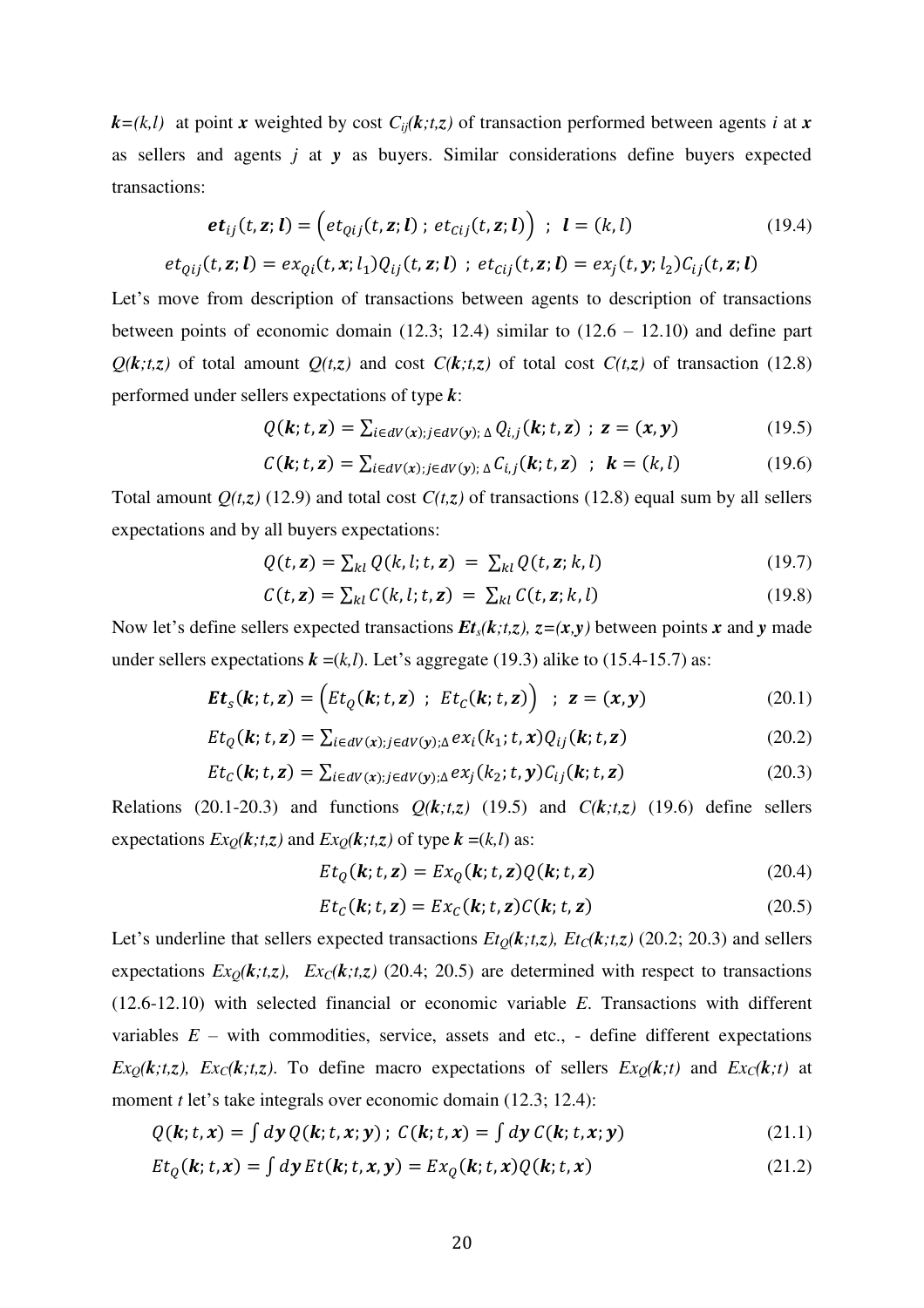$$
Et_C(\mathbf{k}; t, x) = \int d\mathbf{y} Et(\mathbf{k}; t, x, y) = Ex_C(\mathbf{k}; t, x)C(\mathbf{k}; t, x)
$$
\n(21.3)

$$
Q(\mathbf{k};t) = \int dx dy Q(\mathbf{k};t,x;y); C(\mathbf{k};t) = \int dx dy C(\mathbf{k};t,x;y)
$$
 (21.4)

$$
Et_Q(\mathbf{k};t) = \int dx dy \, Et(\mathbf{k};t,x,y) = Ex_Q(\mathbf{k};t)Q(\mathbf{k};t)
$$
\n(21.5)

$$
Et_C(\mathbf{k};t) = \int dx dy \, Et(\mathbf{k};t,x,y) = Ex_C(\mathbf{k};t)C(\mathbf{k};t)
$$
\n(21.6)

Relations (21.1) define amount  $Q(k,t,x)$  of transactions (12.6) with economic variable *E* performed by sellers at *x* under their expectations with all buyers of entire economics. Functions  $C(k,t,x)$  (21.1) define cost of sellers transactions of amount  $Q(k,t,x)$  (21.1) with all buyers of the entire economics. Relations (21.2) define sellers expected transactions  $Et<sub>O</sub>(k,t,x)$  of amount  $Q(k,t,x)$  under sellers expectations  $Ex<sub>O</sub>(k,t,x)$  with all buyers of entire economics. Relations (20.3) define sellers expected transactions  $Et_C(k,t,x)$  of cost  $C(k,t,x)$ under sellers expectations  $Ex_c(k,t,x)$  with all buyers of entire economics. Relations (21.4) define volume  $Q(k,t)$  of all transactions with economic variable  $E$  performed in economics under sellers expectations  $Ex_0(k,t)$  (20.5) of type  $k = (k,l)$ . Relations (21.4) define cost  $C(k,t)$ of all transactions with economic variable *E* performed in economics under sellers expectations  $Ex_{\mathcal{C}}(k,t)$  (21.6). Thus starting with definitions of sellers expected transactions (20.1-20.3) and definitions of  $Q(k,t,z)$  (19.5) and  $C(k,t,z)$  (19.6) we derive reasonable definitions of macro sellers expectations of volume  $Ex_0(k,t)$  (21.5) and cost  $Ex_0(k,t)$  (21.6) for transactions with economic variable *E*. Relations similar to (21.1-21.6) are valid for buyers volume  $Q(t,z;l)$  cost  $C(t,z;l)$  and buyers expectations  $Ex_0(t;l)$  and  $Ex_0(t;l)$ . Let's outline that expectations of type  $k = (k, l)$  play different role for transactions with different economic variables *E.* That makes observations, measurements and description of economic and financial expectations a really complex problem.

Now let's explain and describe how expected transactions and expectations can flow on economic domain (12.3; 12.4) alike to flows of variables (6-10) and transactions (14.1-15.9). For brevity let's take flows of amounts  $Q_{ij}(t,z)$  (12.1) of sellers transactions  $bs_{ij}(t,z)$  (12.1) only. Flows of sellers cost  $C_{ij}(t,z)$  (12.1) and flows of buyers expected transactions are determined in the same way. Motion of agents *i* and *j* at points *x* and *y* with velocities *υi(t,x)* and  $v_j(t, y)$  (14.3; 14.4) due to change of their risk ratings induce flows  $p_{Qij}(k, t, z)$  of sellers expected transactions  $et_{Qij}(\mathbf{k};t,\mathbf{z})$  (19.3) alike to flows  $\mathbf{p}_{Qijx}(t,\mathbf{z})$  (14.3) of amount  $Q_{ij}(t,\mathbf{z})$  (12.1) of transactions  $\mathbf{b} s_{ij}(t,z)$  (12.1) as:

$$
\boldsymbol{p} \boldsymbol{e}_{Qij}(\boldsymbol{k}; t, \mathbf{z}) = e t_{Qij}(\boldsymbol{k}; t, \mathbf{z}) \boldsymbol{v}_i(\mathbf{x}) = e x_i(\boldsymbol{k}; t, \mathbf{x}) Q_{i,j}(\boldsymbol{k}; t, \mathbf{z}) \boldsymbol{v}_i(\mathbf{x}) \qquad (22.1)
$$

Functions  $pe_{0ij}(k; t, z)$  (22.1) describe flows of expected transactions  $et_{0ij}(k; t, z)$ ,  $k=(k, l)$ carried by agent *i* with velocity *υ<sup>i</sup>* . To define aggregate flows of sellers expected transactions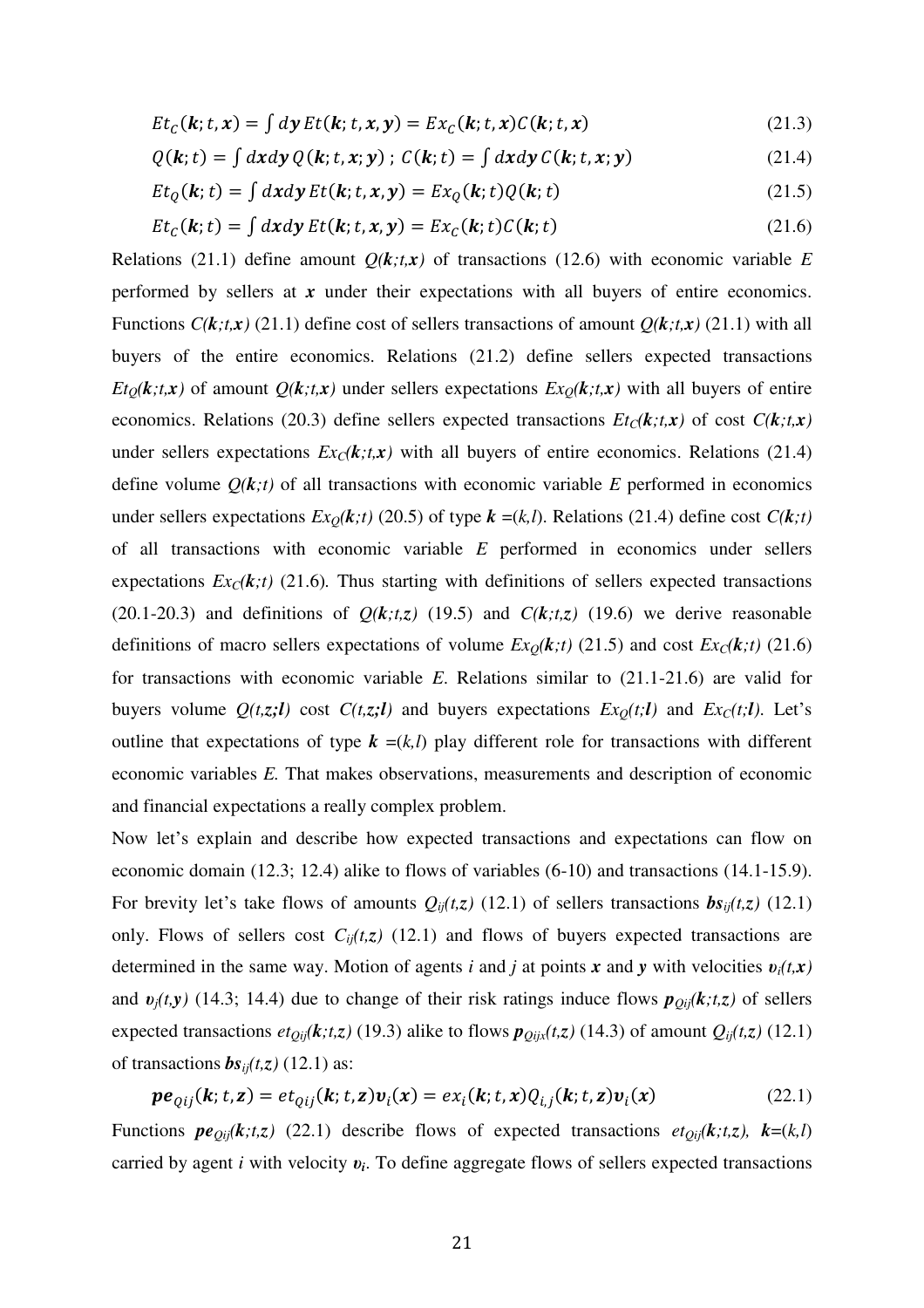let's collect flows  $pe_{Qij}(k,t,z)$  of expected transactions  $et_{Qij}(k,t,z)$  (22.1) of agents *i* in a unit  $dV(t, z)$  (12.5) and then average the sum during time term  $\Delta$  similar to (12.6-12.9) as:

$$
\boldsymbol{P} \boldsymbol{e}_{Q\boldsymbol{x}}(\boldsymbol{k}; t, \boldsymbol{z}) = \sum_{i \in dV(\boldsymbol{x}); j \in dV(\boldsymbol{y})} \Delta \boldsymbol{e} t_{Qij}(\boldsymbol{k}; t, \boldsymbol{z}) \boldsymbol{v}_i(\boldsymbol{x}) \tag{22.2}
$$

Sellers move along axes *X* (12.3; 12.4) and hence let's note flow of sellers expected transactions as  $Pe_{Qx}(k; t, z)$ . Let's note buyers flows as  $Pe_{Qy}(t, z; l)$ .

 $Pe_{Qx}(k; t, z) = Et_{Q}(k; t, z)$   $ve_{Qx}(k; t, z) = Ex_{Q}(k; t, z)Q(k; t, z)ve_{Qx}(k; t, z)$  (22.3) Relations (22.2-3) define aggregated flows  $Pe_{Ox}(k; t, z)$  and velocities  $ve_{Ox}(k; t, z)$  of sellers expected transactions  $Ex_0(k, t, z)$  of type  $k = (k, l)$ . Similar to definitions of flows of variables (6-9) and flows of transactions (14.1 -15.9) integrals of (22.2-3) by  $dz = dxdy$  over domain (12.3; 12.4) define macro flows  $Pe_{Ox}(k,t)$  and macroeconomic velocities  $ve_{Ox}(k,t)$  of expected transactions  $Et_{Qx}(\mathbf{k};t)$  and expectations  $Ex_{Qx}(\mathbf{k};t)$  (21.5) as:

$$
\boldsymbol{P} \boldsymbol{e}_{Q\boldsymbol{x}}(\boldsymbol{k};t) = \int d\mathbf{z} \, \boldsymbol{P} \boldsymbol{e}_{Q\boldsymbol{x}}(\boldsymbol{k};t,\mathbf{z}) \tag{22.4}
$$

$$
\boldsymbol{P} \boldsymbol{e}_{Qx}(\boldsymbol{k}; t) = Et_{Qx}(\boldsymbol{k}; t) \boldsymbol{v} \boldsymbol{e}_{Qx}(\boldsymbol{k}; t) = Ex_{Qx}(\boldsymbol{k}; t) Q(\boldsymbol{k}; t) \boldsymbol{v} \boldsymbol{e}_{Qx}(\boldsymbol{k}; t) \qquad (22.5)
$$

Relations (22.4-5) define sellers macro flows of  $Pe_{Qx}(k;t)$  and velocities  $ve_{Qx}(k;t)$  of expected transaction  $Et_{Qx}(k;t)$  and describe motion of expectations  $Ex_{Qx}(k;t)$  of variable *E*. Borders of economic domain (12.3;12.4) reduce motion along risk axes and hence values and direction of flows  $Pe_{Qx}(k;t)$  and velocities  $ve_{Qx}(k;t)$  should fluctuate. That induce time oscillations of expectations  $Ex_{Qx}(\mathbf{k};t)$ . Such fluctuations of expectations  $Ex_{Qx}(\mathbf{k};t)$  should correlate with fluctuations of volume  $Q(k,t)$  (21.4) and  $Q(t)$  (13.7) of transactions induced by oscillations of flows *P(t)* (16.2) and velocities *υ(t*) (16.4). We propose that fluctuations of macro variables, transactions and expectations induced by oscillations of their flows and velocities due to borders of economic domain (12.3; 12.4) should be treated as business cycles. We present business cycles models in Olkhov (2017c; 2019).

Let's underline that velocities of  $v_x(t)$  of sellers and velocities  $v_y(t)$  of buyers (15.9) differ from velocities  $ve_{Qx}(k;t)$  of sellers expectations  $Ex_{Qx}(k;t)$  and velocities  $ve_{Qy}(t;t)$  of buyers expectations  $Ex_{Qy}(t;l)$ . Flows and velocities of expectations for different  $k = (k,l)$  are also different. Flows of different variables *E*, transactions and expectations have different velocities and their mutual interactions on economic domain (12.3; 12.4) reflect extreme complexity of real financial and economic processes.

Definitions of sellers expected transactions  $Et_{Qx}(k; t, z)$  (20.2), their flows  $Pe_{Qx}(k; t, z)$  and velocities  $v_{Qx}(k,t,z)$  (22.2-3) allow take equations on expected transactions and their flows similar to equations on transactions and their flows (17.4; 17.5) as:

$$
\frac{\partial}{\partial t} E t_{Qx}(\mathbf{k}; t, \mathbf{z}) + \nabla \cdot \Big( E t_{Qx}(\mathbf{k}; t, \mathbf{z}) \, \nu e_{Qx}(\mathbf{k}; t, \mathbf{z}) \Big) = W_{Qx}(\mathbf{k}; t, \mathbf{z}) \tag{22.6}
$$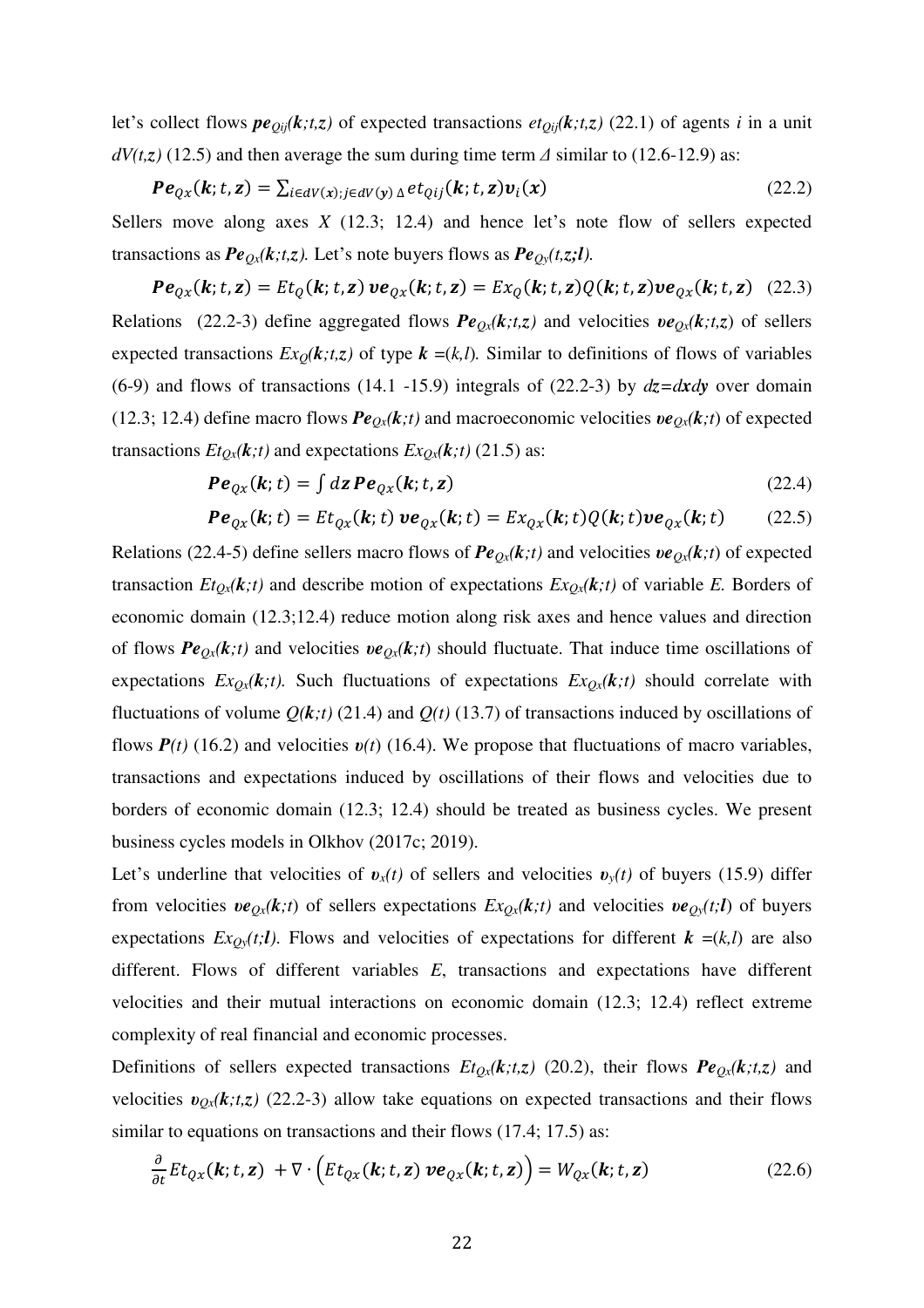$$
\frac{\partial}{\partial t} \boldsymbol{P} \boldsymbol{e}_{Qx}(\boldsymbol{k}; t, \mathbf{z}) + \nabla \cdot \left( \boldsymbol{P} \boldsymbol{e}_{Qx}(\boldsymbol{k}; t, \mathbf{z}) \, \boldsymbol{v} \boldsymbol{e}_{Qx}(\boldsymbol{k}; t, \mathbf{z}) \right) = \boldsymbol{R}_{Qx}(\boldsymbol{k}; t, \mathbf{z}) \tag{22.7}
$$

Functions  $W_{Qx}$ ,  $W_{Qy}$  and  $R_{Qy}$   $R_{Qy}$  in equations (22.6-7) describe action of economic and financial variables, transactions and different expectations, technology, political and other factors that may impact change of expected transactions  $Et_{Qx}(k; t, z)$  flows  $Pe_{Qx}(k; t, z)$ . Equations on sellers and buyers expected transactions that determine cost  $C(t,z)$  (12.10) of transactions (12.8) follow equations similar to (22.6-7).

Similar to (18.-2) equations on  $Et_{Qx}(k;t)$  (21.5) and flows  $Pe_{Qx}(k;t)$  (22.4) take form:

$$
\frac{d}{dt}Et_{Qx}(\mathbf{k};t) = W_{Qx}(\mathbf{k};t) = \int d\mathbf{z} \, W_{Qx}(\mathbf{k};t,\mathbf{z}) \tag{22.8}
$$

$$
\frac{d}{dt}\boldsymbol{P}\boldsymbol{e}_{Qx}(\boldsymbol{k};t) = \boldsymbol{R}_{Qx}(\boldsymbol{k};t) = \int d\boldsymbol{z} \, \boldsymbol{R}_{Qx}(\boldsymbol{k};t,\boldsymbol{z}) \tag{22.9}
$$

Equations (11.2-3) on economic or financial variables  $A(t, x)$  and their flows  $P_A(t, x)$ , equations (17.4-5) on volume  $Q(t,z)$  (12.9) of transactions  $BS(t,z)$  (12.8) and transactions flows  $P_{Q}(t,z)$  (15.2-3) and equations (22.6-7) on expected transaction  $Et_{Qx}(k;t,z)$  and flows  $Pe_{Qx}(k,t,z)$  complete our approximation of macro financial or economic system based on description of relations between variables, transactions and expectations on economic domain (12.3-4). It is obvious that description of any particular problem requires definition of right hand side factors of equations (11.2-3), (17.4-5), (22.6-7). All specifics and details of economic and financial processes are hidden in and are determined by function  $F_A(t, x)$  and  $G_A(t,x)$ ,  $F(t,z)$  and  $G(t,z)$ ,  $W_{Qx}$ ,  $W_{Qy}$  and  $R_{Qx}$ ,  $R_{Qy}$ . We apply our methods and equations to describe wave propagation of small disturbances of variables (Olkhov, 2016a-2017a), wave propagation of disturbances of transactions (Olkhov, 2018a) and surface waves (Olkhov, 2017b). Our methods permit model business cycles (Olkhov, 2017c; 2019), describe hidden complexities of classical Black-Scholes option pricing model (Olkhov, 2016a;b) and propose Lorentz attractor as possible origin of random behavior of price fluctuations (Olkhov, 2018b). In the next section we describe how perturbations of transactions may define statistics of price disturbances and discuss why it should depend on statistics of volume disturbances.

#### **5. Asset Pricing and Return**

Asset pricing is one of the most important problems of macro finance. We refer (Cochrane and Hansen, 1992; Cochrane and Culp, 2003; Hansen, 2013; Campbell, 2014; Fama, 2014; Cochrane, 2017) as only small part of asset pricing research. Let's study how economic equations on variables, transactions, expectations and their flows can govern asset prices, returns and their fluctuations.

Equations (17.4; 17.5) describe volume  $Q(t,z)$  (12.9) of transactions  $BS(t,z)$  (12.8) with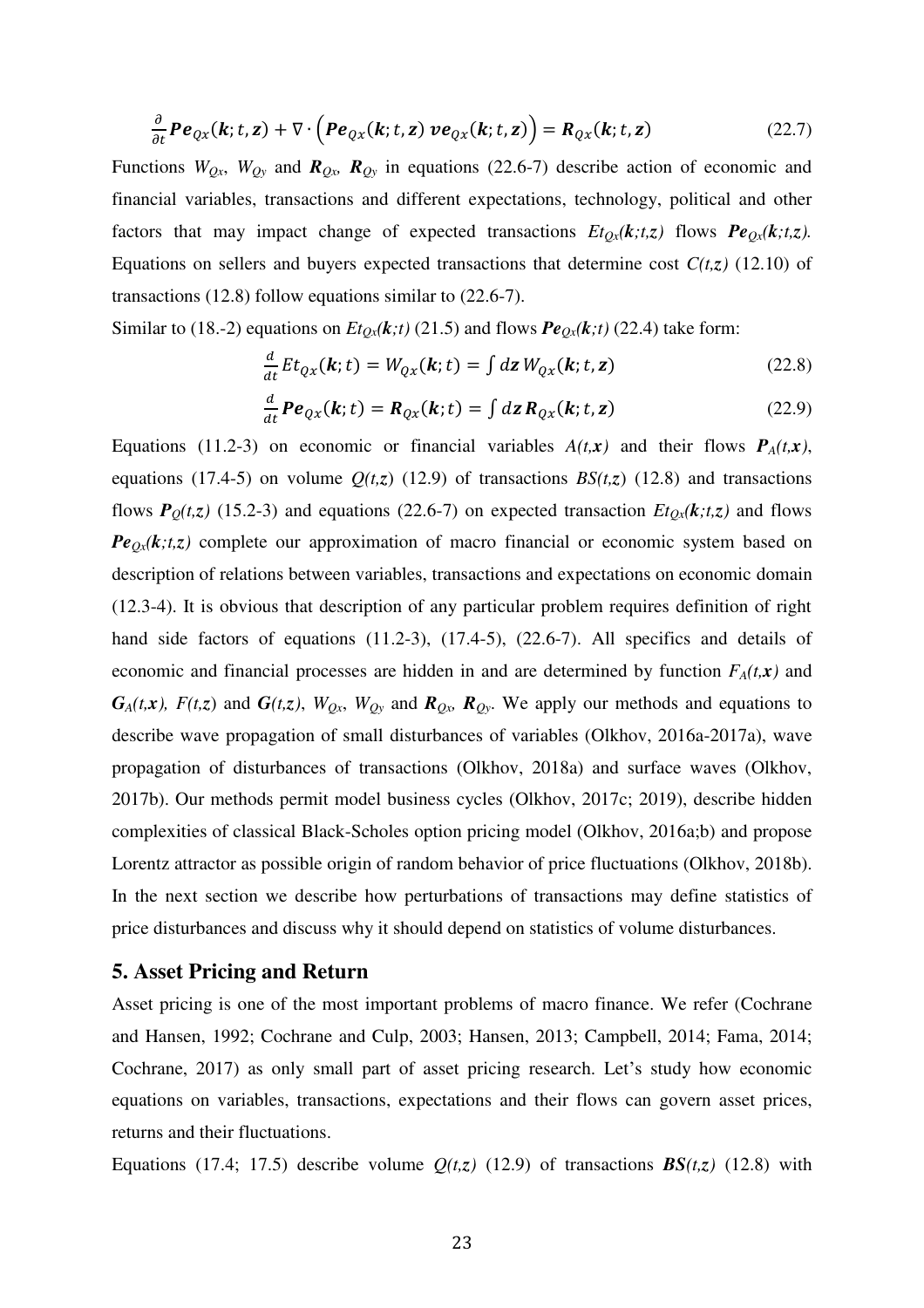economic variable *E* and similar equations model cost *C(t,z)* (12.10) of transactions *BS(t,z).* As variable *E* let's take any particular assets and study how equations (17.4; 17.5) define relations on price and price fluctuations. Let's outline that different aggregations of volume and cost of transactions define different prices. For example relations (12.11) define price of transactions with volume  $Q(t, z)$  and cost  $C(t, z)$  between points *x* and *y*,  $z=(x, y)$  and (13.3) define price  $p_S(t, x)$  of sellers for transactions with variable *E* from *x*. Transactions of quantity  $Q(k,t,z)$  (19.5) with cost  $C(k,t,z)$  (19.6) performed under sellers expectations of type  $k = (k,l)$ determine price  $p(k; t, z)$  of sellers transactions:

$$
C(\mathbf{k}; t, \mathbf{z}) = p(\mathbf{k}; t, \mathbf{z})Q(\mathbf{k}; t, \mathbf{z}) \hspace{1mm}; \hspace{1mm} \mathbf{k} = (k, l) \hspace{3mm} (23.1)
$$

Relations (13.6) define price  $p(t)$  of all transactions with volume  $Q(t)$  (13.6) with cost  $C(t)$ (13.6) with selected assets *E* performed in economy at moment *t*. Price  $p(k; t)$  of all transactions with volume  $Q(k,t)$  with cost  $C(k,t)$  (21.4) with selected assets *E* performed under expectations  $\mathbf{k} = (k, l)$  in economy at moment *t*.

$$
C(\mathbf{k};t) = p(\mathbf{k};t)Q(\mathbf{k};t) \hspace{0.2cm}; \hspace{0.2cm} \mathbf{k} = (k,l) \hspace{1cm} (23.2)
$$

Relations (12.11; 13.3; 13.6; 23.1-2) indicate that price of assets always should be treated in regard to definite aggregation of volume and cost of transactions. Equations on transactions and their flows define equations on prices. As simplest case let's take equations (18.1; 18.2) on volume  $Q(t)$  and flow of volume  $P_Q(t)$  of transactions

$$
\frac{d}{dt}Q(t) = F_Q(t) \quad ; \quad \frac{d}{dt}P_Q(t) = G_Q(t) \tag{23.3}
$$

and similar equations on cost  $C(t)$  and flow of volume  $P_C(t)$  of transactions

$$
\frac{d}{dt}C(t) = F_C(t) \quad ; \quad \frac{d}{dt}P_C(t) = G_C(t) \tag{23.4}
$$

Equations (23.3-4) define equations on price  $p(t)$  (13.6) of all transactions made in economy at moment *t* with variable *E*

$$
\frac{d}{dt}Q(t) = F_Q(t) \quad ; \quad Q(t)\frac{d}{dt}p(t) + p(t)F_Q(t) = F_C(t) \tag{23.5}
$$

$$
Q(t)\frac{d}{dt}\boldsymbol{v}_Q(t) + F_Q(t)\boldsymbol{v}_Q(t) = \boldsymbol{G}_Q(t) \; ; \; \; Q(t)p(t)\frac{d}{dt}\boldsymbol{v}_C(t) + \boldsymbol{v}_C(t)F_C(t) = \boldsymbol{G}_C(t) \; (23.6)
$$

$$
\boldsymbol{P}_Q(t) = Q(t)\boldsymbol{v}_Q(t); \ \boldsymbol{P}_C(t) = C(t)\boldsymbol{v}_C(t) = Q(t)\boldsymbol{p}(t)\boldsymbol{v}_C(t) \tag{23.7}
$$

Even simplest form of price equations (23.5-7) demonstrate that right hand factors hide main complexity of price dynamics and price may depend on flows  $P_{O}(t)$ ,  $P_{C}(t)$  or velocities  $v_{O}(t)$ ,  $v_c(t)$  of amount  $Q(t)$  and cost  $C(t)$  of transactions. Up now we don't know any research on possible impact of flows  $P_o(t)$ ,  $P_c(t)$  and velocities  $v_o(t)$ ,  $v_c(t)$  on price  $p(t)$  evolution and fluctuations. Studies of this problem may be very important.

Let's neglect possible impact on flows and show how equations on volume and cost similar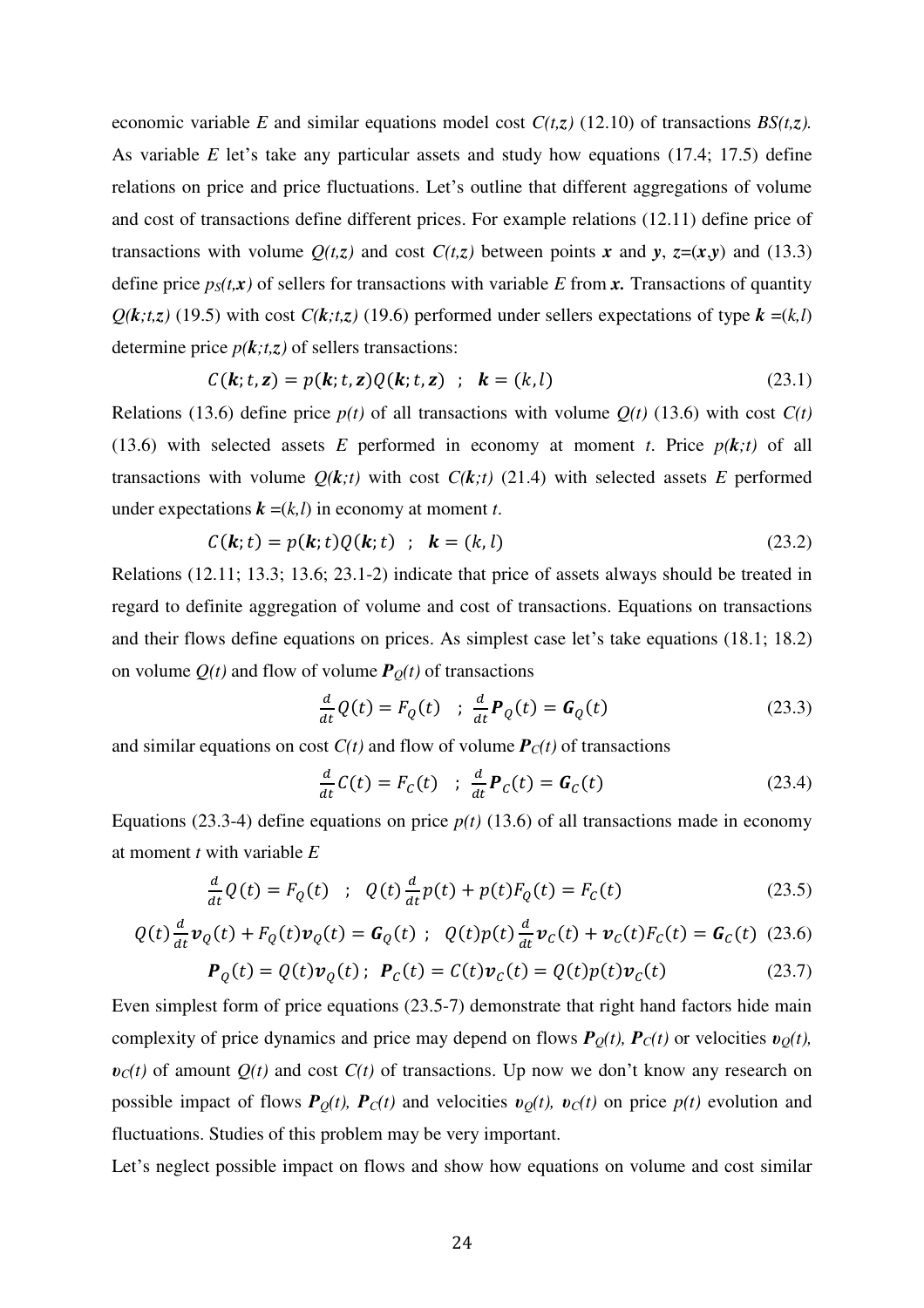to (23.5) may model price fluctuations. Let's study equations similar to (23.5-7) that take into account  $Q(k,t)$  and cost  $C(k,t)$  (21.4) that define price  $p(k,t)$  (23.2) for different expectations  $k = (k, l)$ . Similar to (23.5-7) equations on  $Q(k, t)$  and  $C(k, t)$  (24.1) take form:

$$
\frac{d}{dt}Q(\mathbf{k};t) = F_Q(\mathbf{k};t) \; ; \; \frac{d}{dt}C(\mathbf{k};t) = F_C(\mathbf{k};t) \tag{24.1}
$$

Let's assume that functions  $F_Q(\mathbf{k};t)$  and  $F_C(\mathbf{k};t)$  in (24.1) depend on expected transactions *Et*<sub>Q</sub> $(k; t)$  (21.5) and *Et*<sub>C</sub> $(k; t)$  (21.6) that due to (22.6) and (18.1) follow equations similar to (24.1)

$$
\frac{d}{dt}Et_Q(\mathbf{k};t) = Fe_Q(\mathbf{k};t); \frac{d}{dt}Et_C(\mathbf{k};t) = Fe_C(\mathbf{k};t)
$$
\n(24.2)

Let's assume that functions  $Fe_0(k, t)$  and  $Fe_0(k, t)$  in (24.2) depend on volume  $Q(k, t)$  and cost  $C(k,t)$  (24.1). Let's describe small dimensionless perturbations of volumes  $Q(k,t)$  and cost  $C(k,t)$  and expected transactions  $Et_Q(k,t)$  and  $Et_C(k,t)$ :

$$
Q(\mathbf{k}; t) = Q_{0k}(1 + q(\mathbf{k}; t)); C(\mathbf{k}; t) = C_{0k}(1 + c(\mathbf{k}; t))
$$
\n
$$
\mathbf{k} = (k, l); k, l = 1, ...K
$$
\n(24.3)

$$
Et_Q(\mathbf{k};t) = Et_{Q0k}\left(1 + et_q(\mathbf{k};t)\right); Et_C(\mathbf{k};t) = Et_{C0k}\left(1 + et_c(\mathbf{k};t)\right) \quad (24.4)
$$

and assume that mean values of *Q0k, C0k, EtQ0k, EtC0k* are slow to compare with small dimensionless disturbances  $q(k,t)$ ,  $c(k,t)$ ,  $et_q(k,t)$ ,  $et_c(k,t)$ . Let's take same assumptions on functions in the right hand side of (24.1; 24.2).

$$
F_Q(\mathbf{k}; t) = F_{Q0k}(1 + f_Q(\mathbf{k}; t)); F_C(\mathbf{k}; t) = F_{C0k}(1 + f_c(\mathbf{k}; t))
$$
\n(24.5)

$$
Fe_Q(\mathbf{k}; t) = Fe_{Q0k}(1 + fe_Q(\mathbf{k}; t)); Fe_{Cl}(\mathbf{k}; t) = Fe_{C0k}(1 + fe_c(\mathbf{k}; t))
$$
 (24.6)

Thus let's take mean values of  $Q_{0k}$ ,  $C_{0l}$ *, Et<sub>Q0k</sub>, Et<sub>C0l</sub>* and  $F_{Q0k}$ *, F<sub>C0k</sub>, Et<sub>Q0k</sub>, Et<sub>C0k</sub> as constants* and equations on disturbances take form:

$$
Q_{0k} \frac{d}{dt} q(\mathbf{k}; t) = F_{Q0k} f_q(\mathbf{k}; t) ; C_{0l} \frac{d}{dt} c(\mathbf{k}; t) = F_{Q0k} f_c(\mathbf{k}; t)
$$
 (25.1)

$$
Et_{Q0k} \frac{d}{dt}et_q(\mathbf{k};t) = Fe_{Q0k}fe_q(\mathbf{k};t); Et_{C0l} \frac{d}{dt}et_c(\mathbf{k};t) = Fe_{C0l}fe_c(\mathbf{k};t) \tag{25.2}
$$

To consider (25.1; 25.2) as self-consistent equations let's take that disturbances  $f_q(\mathbf{k};t)$  and  $f_c(\mathbf{k};t)$  in (25.1) depend on disturbances  $et_q(\mathbf{k};t)$  and  $et_c(\mathbf{k};t)$  and  $fe_q(\mathbf{k};t)$  and  $fe_c(\mathbf{k};t)$  in (25.2) depend on disturbances of  $q(k; t)$  and  $c(k; t)$ .

$$
f_q(\mathbf{k};t) = a_{qk}et_q(\mathbf{k};t) \; ; \; f_c(\mathbf{k};t) = a_{ck}et_c(\mathbf{k};t) \tag{26.1}
$$

$$
fe_q(\mathbf{k};t) = be_{qk}q(\mathbf{k};t) \hspace{1mm}; \hspace{1mm} fe_c(\mathbf{k};t) = be_{ck}c(\mathbf{k};t) \hspace{10mm}(26.2)
$$

Due to (26.1; 26.2) equations (25.1-2) take form:

$$
Q_{0k} \frac{d}{dt} q(\mathbf{k}; t) = a_{qk} F_{Q0k} e t_q(\mathbf{k}; t) ; C_{0k} \frac{d}{dt} c(\mathbf{k}; t) = a_{ck} F_{Q0k} e t_c(\mathbf{k}; t)
$$
 (26.3)

$$
Et_{Q0k} \frac{d}{dt}et_q(\mathbf{k};t) = be_{qk}Fe_{Q0k}q(\mathbf{k};t) ; Et_{C0k} \frac{d}{dt}et_c(\mathbf{k};t) = be_{ck}Fe_{C0k}c(\mathbf{k};t)
$$
 (26.4)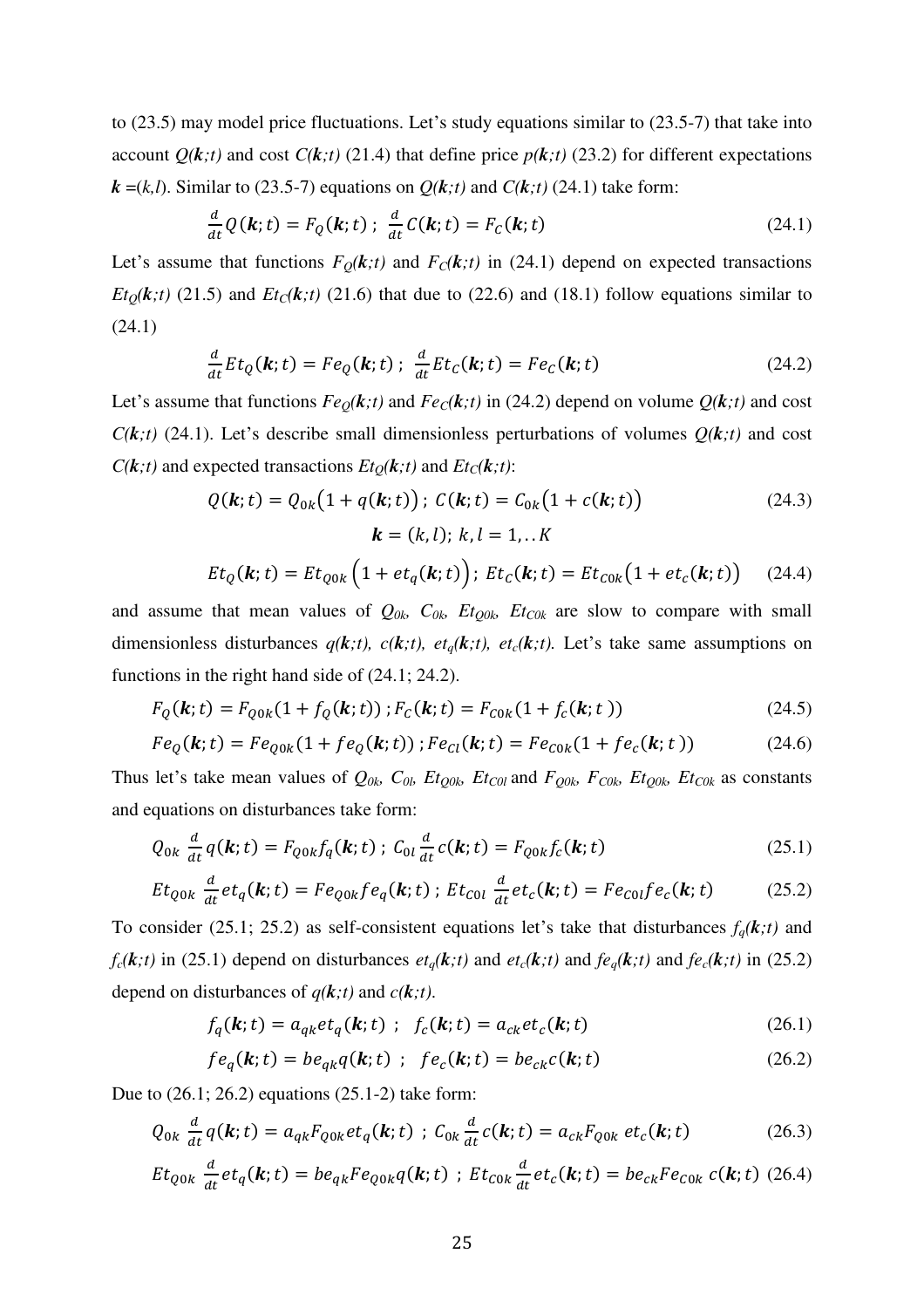For

$$
\omega_{qk}^2 = -a_{qk} b e_{qk} \frac{F_{Q0k}}{Q_{0k}} \frac{F_{Q0k}}{E t_{Q0k}} > 0 \; ; \; \omega_{ck}^2 = -a_{ck} b e_{ck} \frac{F_{Q0k}}{C_{0k}} \frac{F_{C0k}}{E t_{C0k}} > 0 \tag{27.1}
$$

equations on disturbances  $q(\mathbf{k};t)$ ,  $c(\mathbf{k};t)$ ,  $et_q(\mathbf{k};t)$ ,  $et_c(\mathbf{k};t)$  take form of harmonic oscillators:

$$
\left(\frac{d^2}{dt^2} + \omega_{qk}^2\right) q(\mathbf{k}; t) = 0 \; ; \; \left(\frac{d^2}{dt^2} + \omega_{ck}^2\right) c(\mathbf{k}; t) = 0
$$
\n
$$
\mathbf{k} = (k, l); \; k, l = 1, \dots K
$$
\n(27.2)

$$
\left(\frac{d^2}{dt^2} + \omega_{qk}^2\right) et_q(\mathbf{k}; t) = 0 \; ; \; \left(\frac{d^2}{dt^2} + \omega_{ck}^2\right) et_c(\mathbf{k}; t) = 0 \tag{27.3}
$$

Simple solutions of (27.2) for dimensionless disturbances  $q(k,t)$  and  $c(k,t)$ 

$$
q(\mathbf{k};t) = g_{qk} \sin \omega_{qk} t + d_{qk} \cos \omega_{qk} t \quad g_{qk}, d_{qk} \ll 1 \tag{27.4}
$$

$$
c(\mathbf{k};t) = g_{cl} \sin \omega_{ck} t + d_{cl} \cos \omega_{ck} t \quad ; \quad g_{ck}, d_{ck} \ll 1 \tag{27.5}
$$

Relations (27.4-5) describe simple harmonic fluctuations of disturbances  $q(k,t)$  of volume  $Q(k; t)$  and disturbance  $c(k; t)$  of cost  $C(k; t)$  of transactions under expectations  $k = (k, l)$ . Now let's study disturbances of cost  $C(t)$ , volume  $Q(t)$  and price  $p(t)$  for (13.6) as:

$$
Q(t) = \sum_{k,l} Q_{0kl} (1 + q(k; t)) = Q_0 \sum_{k,l} \lambda_{kl} (1 + q(k; t))
$$
 (28.1)

$$
C(t) = \sum_{k,l} C_{0kl} (1 + c(\mathbf{k}; t)) = C_0 \sum_{k,l} \mu_{kl} (1 + c(\mathbf{k}; t))
$$
 (28.2)

Relations (28.1) describe impact of dimensionless disturbances  $q(k; t)$  on volume  $Q(t)$  and (28.2) describe impact of dimensionless disturbances  $c(\mathbf{k};t)$  on cost  $C(t)$ ,  $\mathbf{k}=(k,l)$ :

$$
Q_0 = \sum_{k,l} Q_{0kl} \; ; \; \lambda_{kl} = \frac{Q_{0kl}}{Q_0} \; ; \; C_0 = \sum_{k,l} C_{0kl} \; ; \; \mu_{kl} = \frac{C_{0kl}}{C_0} \tag{28.3}
$$

$$
\sum \lambda_{kl} = \sum \mu_{kl} = 1 \quad ; \tag{28.4}
$$

Relations (13.6) define price  $p(t)$  for transactions with volume  $Q(t)$  and cost  $C(t)$ :

$$
p(t) = \frac{c(t)}{Q(t)} = \frac{\sum_{k,l} c(k,l;t)}{\sum_{k,l} Q(k,l;t)} \qquad ; \qquad p_0 = \frac{c_0}{Q_0} = \frac{\sum_{k,l} c_{0kl}}{\sum_{k,l} Q_{0kl}} \tag{28.5}
$$

In linear approximation by disturbances  $q(k,l;t)$  and  $c(k,l;t)$  price  $p(t)$  (28.5) take form:

$$
p(t) = \frac{C(t)}{Q(t)} = \frac{C_0 \sum_{k,l} \mu_{kl} (1 + c(k, l; t))}{Q_0 \sum_{k,l} \lambda_{kl} (1 + q(k, l; t))} = p_0 \left[ 1 + \sum_{k,l} \mu_{kl} c(k, l; t) - \sum_{k,l} \lambda_{kl} q(k, l; t) \right]
$$

$$
p(t) = p_0 [1 + \pi(t)] = p_0 [1 + \sum_{k,l} (\mu_{kl} c(k, l; t) - \lambda_{kl} q(k, l; t))]
$$
(28.6)

Dimensionless fluctuations of price  $\pi(t)$  (28.6) equals weighted sum of disturbances  $q(k,l;t)$ and *c(k,l;t)* as (28.7)*:*

$$
\pi(t) = \sum_{k,l} \mu_{kl} c(k,l;t) - \lambda_{kl} q(k,l;t)
$$
\n(28.7)

Now let's take (23.2; 24.3) and present  $\pi(t)$  in other form:

$$
C(k, l; t) = C_{0kl}[1 + c(k, l; t)] = p_{0kl}[1 + \pi(k, l; t)]Q_{0kl}[1 + q(k, l; t)]
$$
 (29.1)

From (28.6-7) and (29.1) in linear approximation by 
$$
c(k,l;t)
$$
,  $\pi(k,l;t)$  and  $q(k,l;t)$  obtain:

$$
C_{0kl} = p_{0kl} Q_{0kl} \quad ; \quad c(k, l; t) = \pi(k, l; t) + q(k, l; t) \tag{29.2}
$$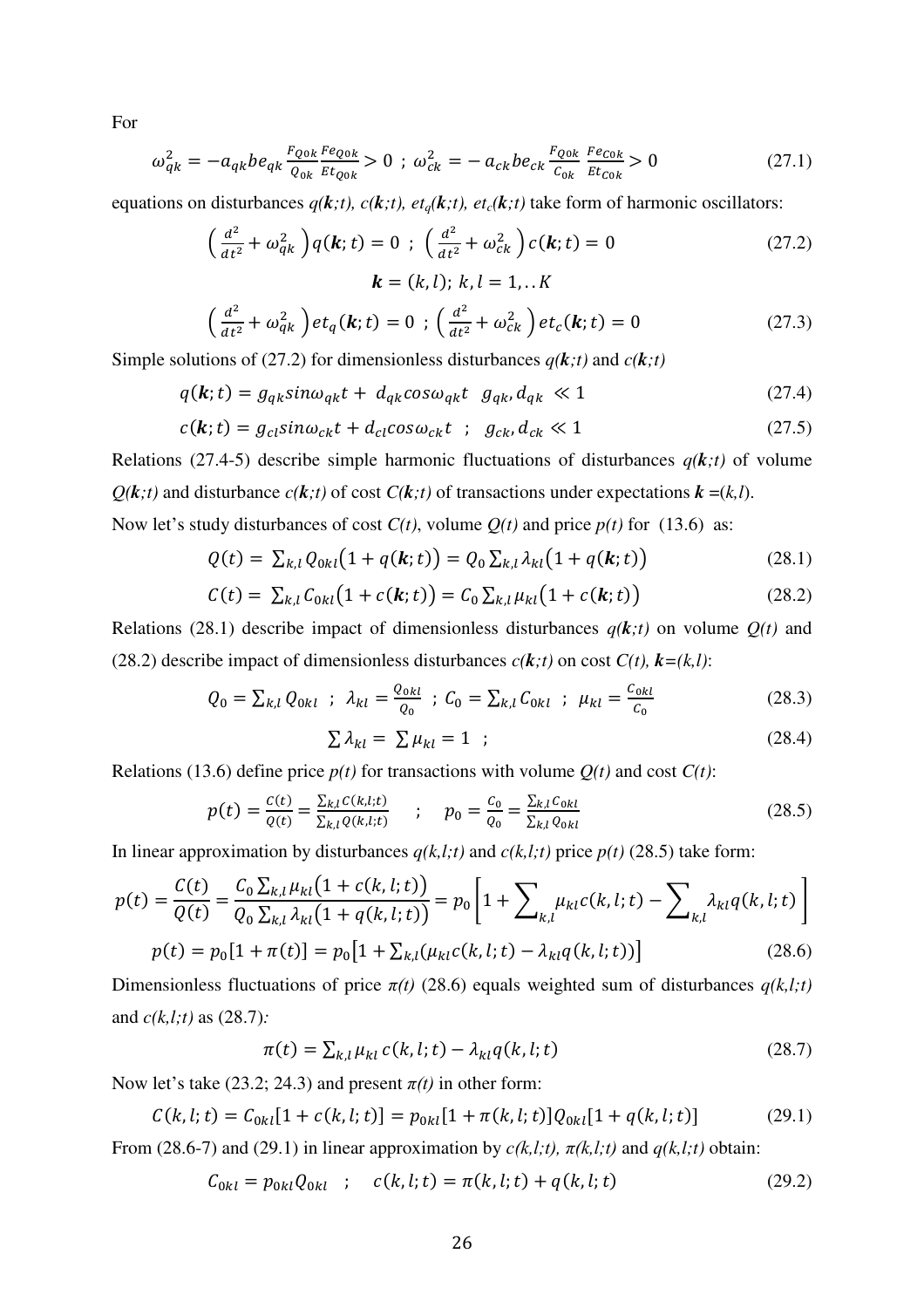Let's substitute (29.2) into (28.7):

$$
\pi(t) = \sum_{k,l} \mu_{kl} \pi(k, l; t) + \sum_{k,l} (\mu_{kl} - \lambda_{kl}) q(k, l; t)
$$
\n(29.3)

Relations (29.3) describe price perturbations  $\pi(t)$  as weighted sum of partial price disturbances  $\pi(k,l;t)$  and volume disturbances  $q(k,l;t)$ . Thus statistics of price disturbances  $\pi(t)$  is defined by statistics of partial price disturbances  $\pi(k,l;t)$  and statistics of volume disturbances  $q_k(k,l;t)$ .

Relations between disturbances of quantity and cost of transactions on one hand and disturbances of expectations that approve these transactions may be the source of random evolution. Random behavior of disturbances of quantity and cost of transactions induce random motion of price disturbances  $\pi(t)$  and in (Olkhov, 2018b) we present model of Lorentz attractor as a possible factor that cause random behavior of price.

*Return perturbations.* Price disturbances (29.3) cause perturbations of return *r(t,d):*

$$
r(t,d) = \frac{p(t)}{p(t-d)} - 1\tag{30.1}
$$

Let's introduce partial returns  $r(k; t, d)$  for price  $p(k; t)$  (23.2) and "returns"  $w(k; t, d)$  for volumes *Q(k;t)* (24.3), *k=(k,l)*:

$$
r(\mathbf{k};t,d) = r(k,l;t,d) = \frac{p(k,l;t)}{p(k,l;t-d)} - 1 \ ; \ w(\mathbf{k};t,d) = w(k,l;t,d) = \frac{Q(k,l;t)}{Q(k,l;t-d)} - 1 \quad (30.2)
$$

Let's assume for simplicity that mean price  $p_{0kl}$  and  $Q_{0kl}$  (29.2) are constant during time term *d* and present (30.1, 30.2) as

$$
r(t,d) = \frac{\pi(t) - \pi(t-d)}{1 + \pi(t-d)} \; ; \; w(k,l;t,d) = \frac{q(k,l;t) - q(k,l;t-d)}{1 + q(k,l;t-d)} \tag{30.3}
$$

$$
r(t,d) = \sum \mu_{kl} \frac{1 + \pi(k,l;t-d)}{1 + \pi(t-d)} r(k,l;t,d) + \sum (\mu_{kl} - \lambda_{kl}) \frac{1 + q(k,l;t-d)}{1 + \pi(t-d)} w(k,l;t,d) \tag{30.4}
$$

Let's define

$$
\varepsilon_{kl}(t-d) = \mu_{kl} \frac{1 + \pi(k, l; t - d)}{1 + \pi(t - d)} \quad ; \quad \eta_{kl}(t-d) = (\mu_{kl} - \lambda_{kl}) \frac{1 + q(k, l; t - d)}{1 + \pi(t - d)} \tag{30.5}
$$

$$
\sum_{k,l} \left[ \varepsilon_{kl}(t-d) + \eta_{kl}(t-d) \right] = 1 \tag{30.6}
$$

$$
r(t, d) = \sum_{k,l} \varepsilon_{kl} (t - d) r(k, l; t, d) + \sum_{k,l} \eta_{kl} (t - d) w(k, l; t, d)
$$
 (30.7)

Relations (30.6-7) describe return (30.1) as sum of partial returns and volume "returns" *w*(*k,l;t,d*) (30.2-3). Sum for coefficients  $μ_k$  and  $μ_k$ <sup>- $λ$ </sup> $_k$  for price  $p(t)$  (28.6),  $π(t)$  (29.3) and  $ε_{kl}(t)$ and  $\eta_{kl}(t)$  for return  $r(t,d)$  (30.1) equals unit but (29.3) and (30.7) can't be treated as averaging procedure as some coefficients  $\mu_{kl}$ - $\lambda_{kl}$  and  $\eta_{kl}(t)$  should be negative. If mean price (29.2)  $p_{0kl} = p_0$  for all pairs of expectations  $(k, l)$  then from (28.6, 28.7) obtain

$$
p_{0kl} = p_0 = const \rightarrow \lambda_{kl} = \mu_{kl} \; ; \; \eta_{kl}(t) = 0 \text{ for all } k, l \tag{30.8}
$$
  
and relations (29.3; 30.7) take simple form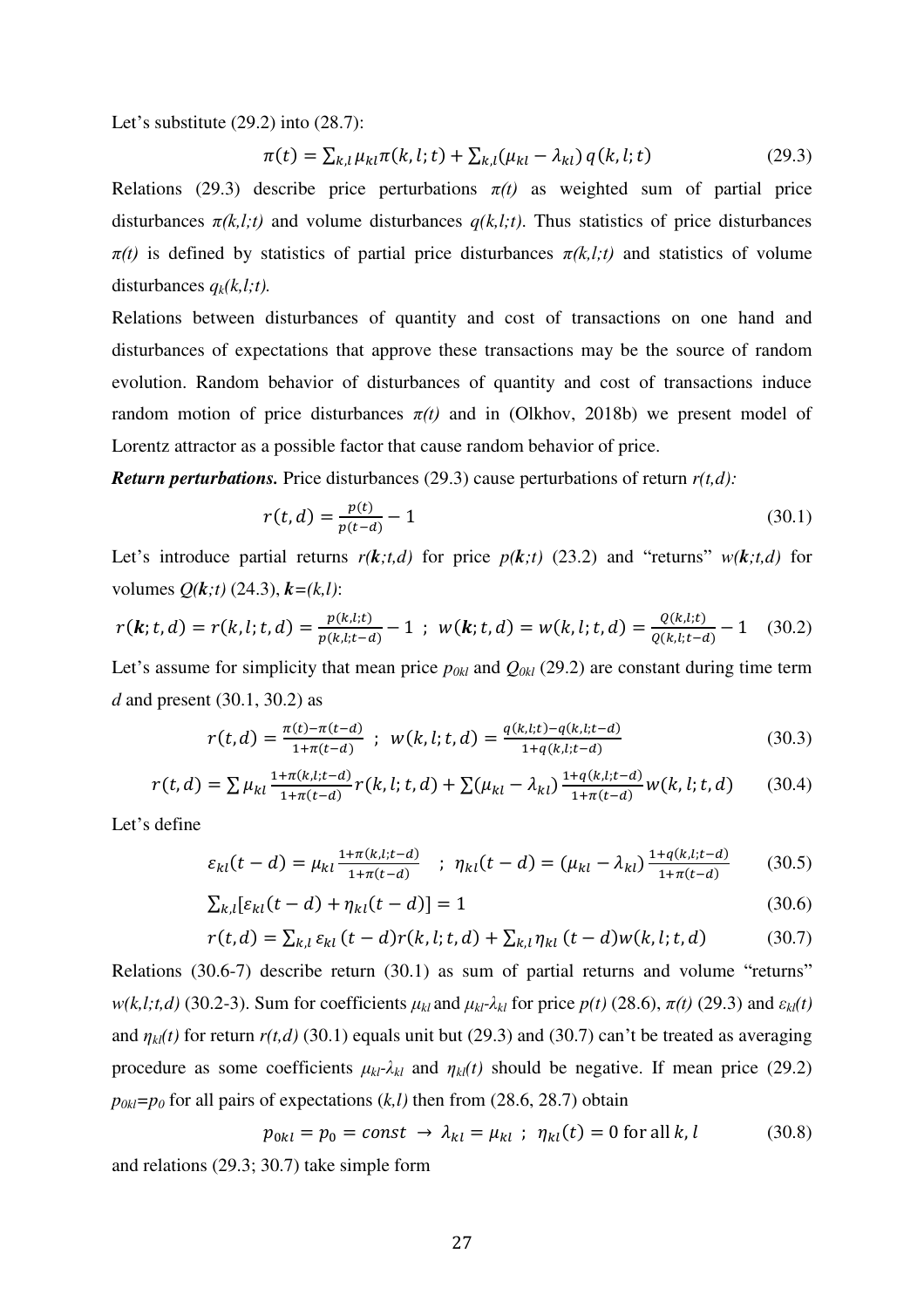$$
\pi(t) = \sum_{k,l} \mu_{kl} \pi(k,l;t) \tag{30.9}
$$

$$
r(t,d) = \sum_{k,l} \mu_{kl} \frac{1 + \pi(k,l;t-d)}{1 + \pi(t-d)} r(k,l;t,d) = \sum_{k,l} \mu_{kl} \frac{\pi(k,l;t) - \pi(k,l;t-d)}{1 + \pi(t-d)}
$$
(30.10)

Thus assumption (30.8) on prices (29.2) for all pairs of expectations (*k,l)* cause representation (30.9, 30.10) of price disturbances  $\pi(t)$  as sum of partial price disturbances  $\pi(k,l;t)$  weighted by  $\mu_{kl}$  (28.3) for different pairs of expectations (*k,l*). If coefficients  $\mu_{kl}$  (28.3) are random then their statistics impact statistic properties of price disturbances  $\pi(t)$ . If (30.8) is not valid then price disturbances  $\pi(t)$  should take form (29.3) and depend on partial disturbances  $\pi(k,l;t)$ , volume perturbations  $q(k,l;t)$  and statistics of  $\lambda_{kl}$  and  $\mu_{kl}$  (28.3). Assumption (30.8) cause returns as (30.10), otherwise returns take (30.7). Actually expectations are key factors for market competition and different expectations (*k,l)* should cause different mean partial prices  $p_{0kl}$ . That produce complex representation of price (29.3) and return (30.7) disturbances as well as impact volatility and statistic distributions of price and return disturbances.

### **6. Conclusions**

Development of methods of economic and financial theory is an endless problem. Above we present only beginnings of the theory framework. Let's resume main issues of our approach. We model macroeconomic system by three elements – variables, transactions and expectations of economic agents. We distribute agents by their risk ratings as coordinates on economic domain and describe macro variables, transactions and expectations as density functions of risks. We regard risks as main drivers of economic and financial evolution and consider economic activity of agents as the main source of risks. Any financial or economic activity is related with risks and we propose that risk-free models have nothing common with reality. We show that changes of risk ratings of agents due to any reasons induce economic flows of variables, transactions and expectations and these flows produce significant impact on evolution of macroeconomic system. Flows of variables, transactions and expectations double number of properties that define evolution of macro economy.

Different variables like demand and supply have different flows and that cause permanent perturbations of supply and demand. That makes existence of any market supply-demand equilibrium very doubtful. Current discussion on "Rebuilding macroeconomic theory" (Vines and Wills, 2018a) doesn't study this important issue and we assume that further research on applicability of GE concept to economic modeling is required.

Financial variables as functions of risks x describe state of macroeconomic system. Transactions as functions of risks  $z=(x,y)$  describe dynamics of economic variables and thus describe evolution of macro economy. Expectations are most "etheric" economic substance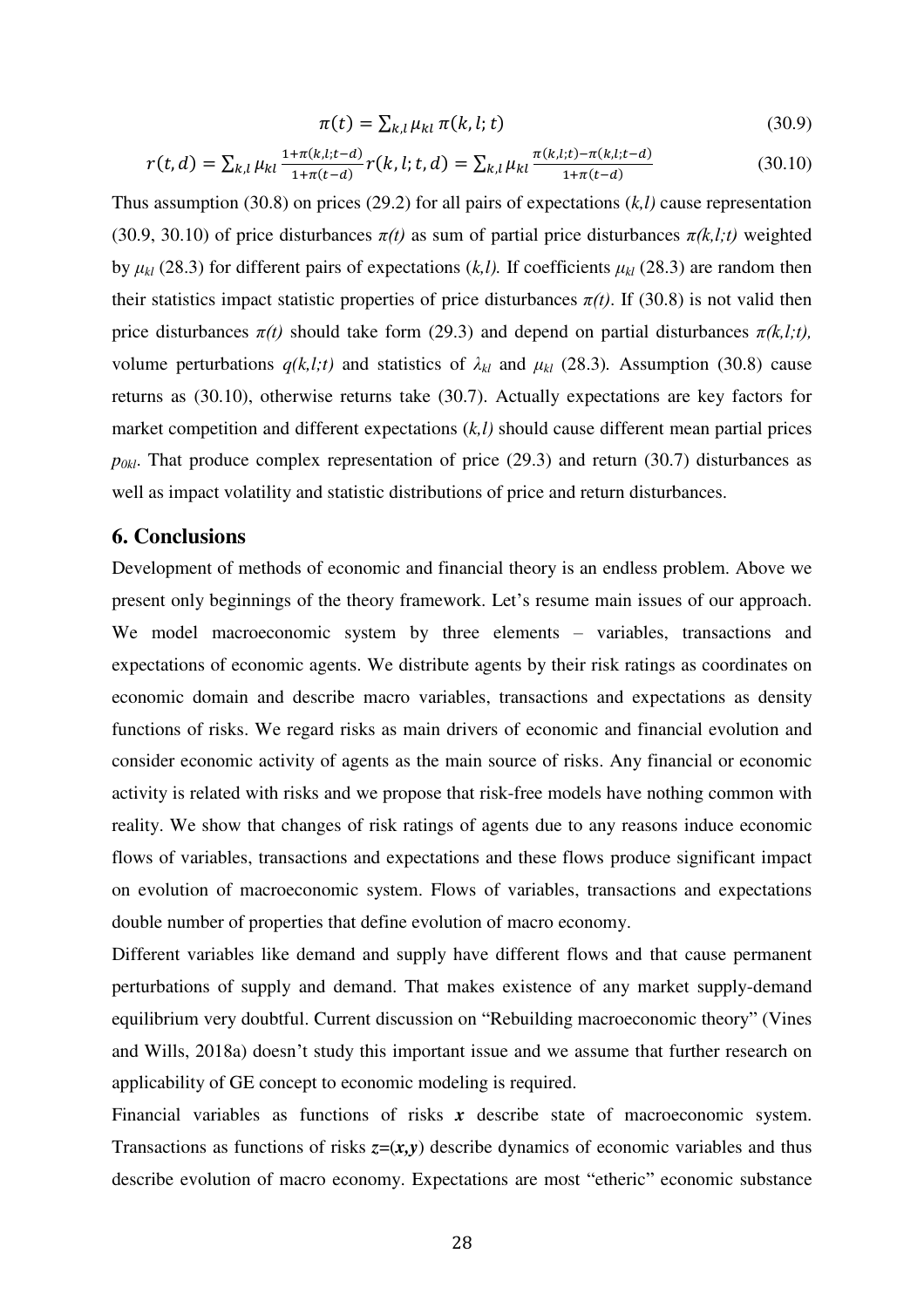that impact agents to perform transactions. Numerous expectations are determined by variables, transactions, expectations of other agents, by economic regulation, technology or climate forecasts and etc. These factors project impact of environment on economic and financial processes and add most complexity to macro modeling. Different expectations cause different impact on various transactions. Economic or financial value of expectations, their importance and influence on macroeconomic evolution should be measured proportionally to amount of transactions performed under these expectations. That makes description of macroeconomic dynamics absolutely exciting problem.

We apply our methods to description of asset pricing and return fluctuations. Statistical properties of asset pricing and return fluctuations should be studied with respect to description of corresponding transactions. That conclusion redirects studies of price statistics to studies of relations between transactions and expectations.

Many problems should be studied further. Econometric problems and observation of economic and financial variables, transactions and expectations of agents and agents risk assessment are among the central. We hope that our methods may help for better description of economic and financial processes.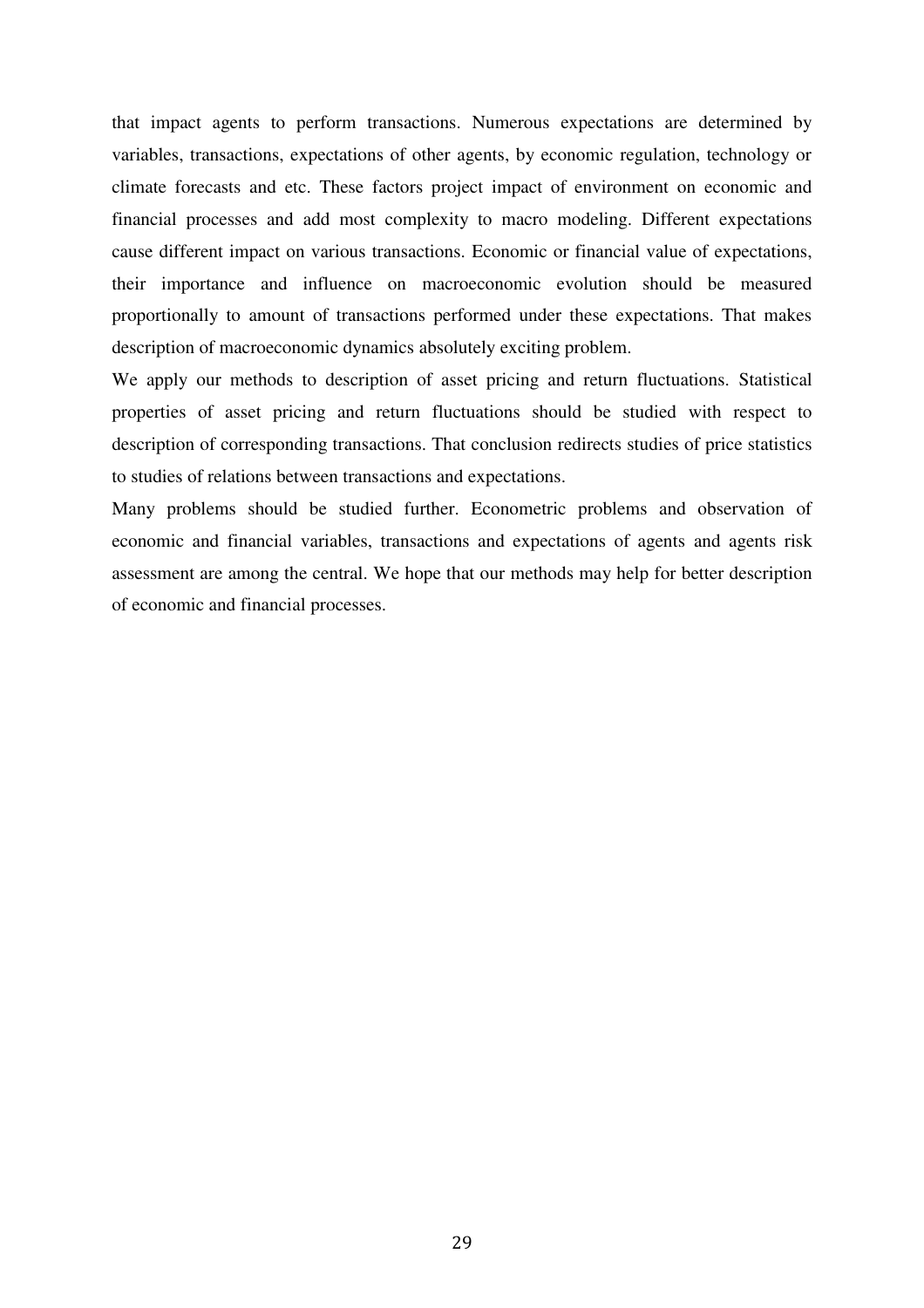### **References**

Ackerman, F., (1999). Still Dead After All These Years: Interpreting the Failure of General Equilibrium Theory. Global Development and Environment Institute, Tufts University Altman, E., (Ed), (2010). The Z-Metrics™ Methodology For Estimating Company Credit Ratings And Default Risk Probabilities. RiskMetrics Group, Inc

Arrow, K.J., Debreu, G., (1954). Existence of an Equilibrium for a Competitive Economy. Econometrica, 22, (3), 265-290

Arrow, K.J., (1974). General Economic Equilibrium: Purpose, Analytic Techniques,

Collective Choice. The American Economic Review, 64, (3), 253-272

Blume, L.E., Easley, D., (1984). Rational Expectations Equilibrium: An Alternative Approach. Journal Of Economic Theory, 34, 116-129

Brock, W.A., Hommes, C.H., (1998). Heterogeneous beliefs and routes to chaos in a simple asset pricing model. Journal of Economic Dynamics and Control, 22, 1235-1274

Brunnermeier, M.K., Parker, J.A., (2005). Optimal Expectations. American Economic Review, 95, (4), 1092-1118

Campbell, J.Y., (2014). Empirical Asset Pricing: Eugene Fama, Lars Peter Hansen, and Robert Shiller. Scandinavian J. of Economics. 116, (3), 593-634

Cochrane, J.H., Hansen, L.P., (1992). Asset Pricing Explorations for Macroeconomics. Ed.Blanchard, O.J. and Fischer, S., NBER Macroeconomics Annual, 7, 115 - 182

Cochrane, J.H., Culp, C.L., (2003). Equilibrium Asset Pricing and Discount Factors: Overview and Implications for Derivatives Valuation and Risk Management. In Modern Risk Management. A History, Ed. S.Jenkins, 57-92

Cochrane, J.H., (2017). Macro-Finance. Review of Finance, EFA, 21(3), 945-985

Dominitz, J., Manski, C.F., 2005. Measuring And Interpreting Expectations Of Equity Returns. NBER, WP 11313, Cambridge, MA

Fama, E.F., (2014). Two Pillars of Asset Pricing. American Economic Review, 104, (6), 1467–1485

Farmer, R.E.A., (2017). Post Keynesian Dynamic Stochastic General Equilibrium Theory. WP 23109, NBER, Chicago, Cambridge, MA

Fernández-Villaverde, J., (2010). The econometrics of DSGE models. Jour. Spanish Economic Association, 1, 3–49

Fox, D.R., et.al., (2014). Concepts and Methods of the U.S. National Income and Product Accounts. BEA DoC. 1-373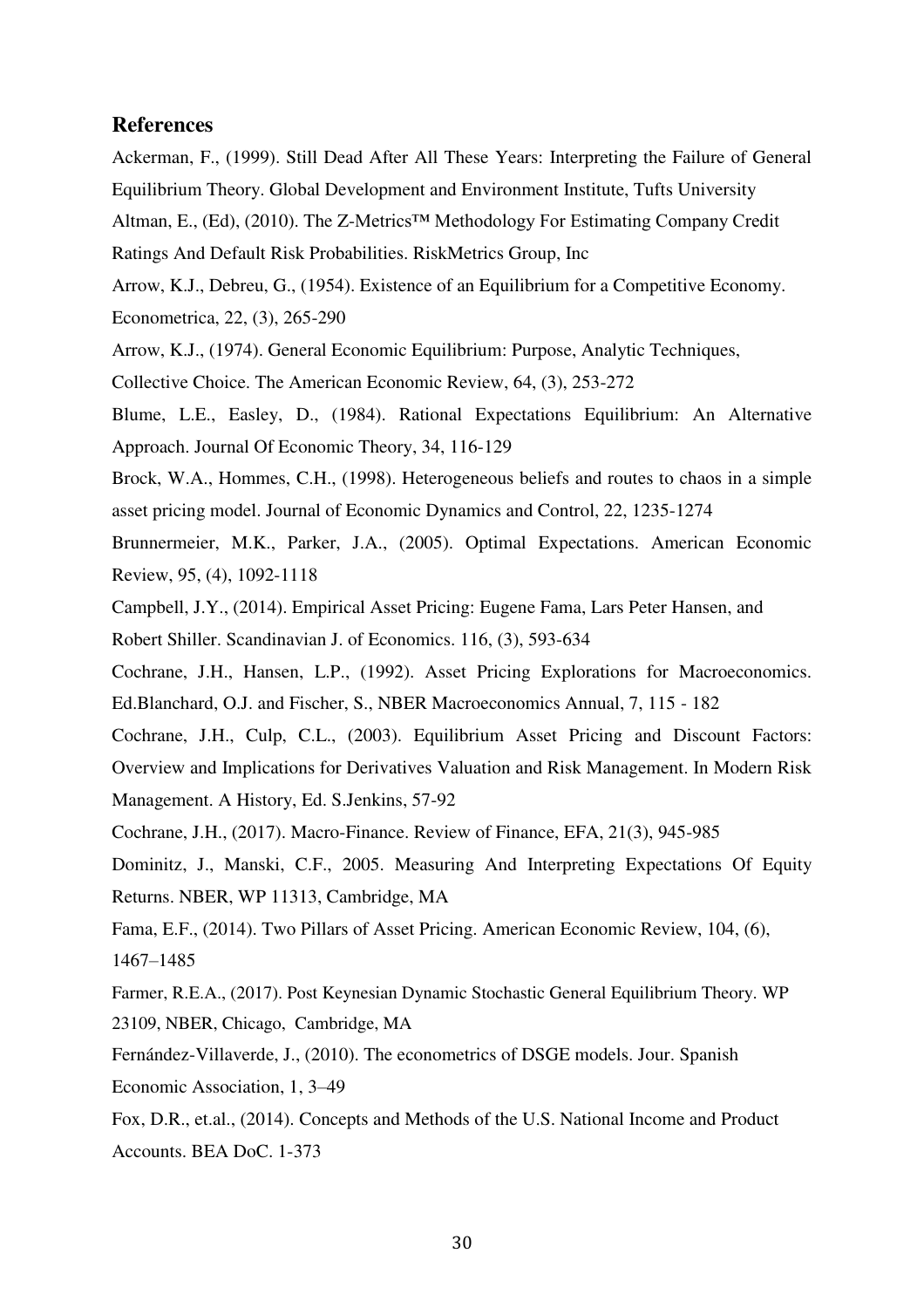Fitch, (2018). Procedures and Methodologies for Determining Credit Ratings. Fitch Ratings, Inc., Form 25-101F1

Greenwood, R., Shleifer, A., (2014). Expectations of Returns and Expected Returns.

The Review of Financial Studies, 27 (3), 714–746

Hansen, L.P., Sargent, T.J., (1979). Formulating and Estimating Dynamic Rational Expectations Models. NBER, WP 127

Hansen, L.P., (2013). Uncertainty Outside and Inside Economic Models. Nobel Prize Lecture, University of Chicago, Chicago, IL, USA

Hazlitt, H., (1959). The Failure Of The "New Economics". An Analysis Of The Keynesian

Fallacies. D. Van Nostrand Company, Inc

Horowitz, K.J. and Planting, M.F., (2006). Concepts and Methods of the Input-Output Accounts. BEA, US DoC

Janžek, T., Ziherl, P., (2013). Overview of models and methods for measuring economic agent's expectations. BIS, IFC Bulletin 36, 172-179. https://www.bis.org/ifc/publ/ifcb36.htm Keynes, J. M. (1936). The General Theory of Employment, Interest and Money. London:

Macmillan Cambridge University Press

Klaauw, W., de Bruin, W.B., Topa, G., Potter, S., Bryan, M., (2008). Rethinking the Measurement of Household Inflation Expectations: Preliminary Findings. FRB NY, SR 359

Komunjer, I., NG, S., (2011). Dynamic Identification Of Dynamic Stochastic General Equilibrium Models. Econometrica, 79, (6), 1995–2032

Kydland, F., Prescott, E.C., (1980). A Competitive Theory of Fluctuations and the Feasibility and Desirability of Stabilization Policy, 169 – 198 in Ed. Fisher, S., Rational Expectations and Economic Policy, NBER, Univ. Chicago Press

Kydland, F.E., Prescott, E.C., (1990). The Econometrics Of The General Equilibrium Approach To Business Cycles. FRB Minneapolis, Staff Report 130

Leontief, W. (1941). The Structure of American Economy 1919–1939, New York: Oxford University Press

Leontief, W., (1955). Some Basic Problems of Empirical Input-Output Analysis. 9-52. in Goldsmith, R.W., (Ed.). (1955). Input-Output Analysis: An Appraisal. NBER, Princeton Univ.Press.

Lof, M., (2014). Essays on Expectations and the Econometrics of Asset Pricing, MPRA WP 59064, http://mpra.ub.uni-muenchen.de/59064/

Lucas, R.E., (1972). Expectations and the Neutrality of Money. Jour. of Economic Theory 4, 103-124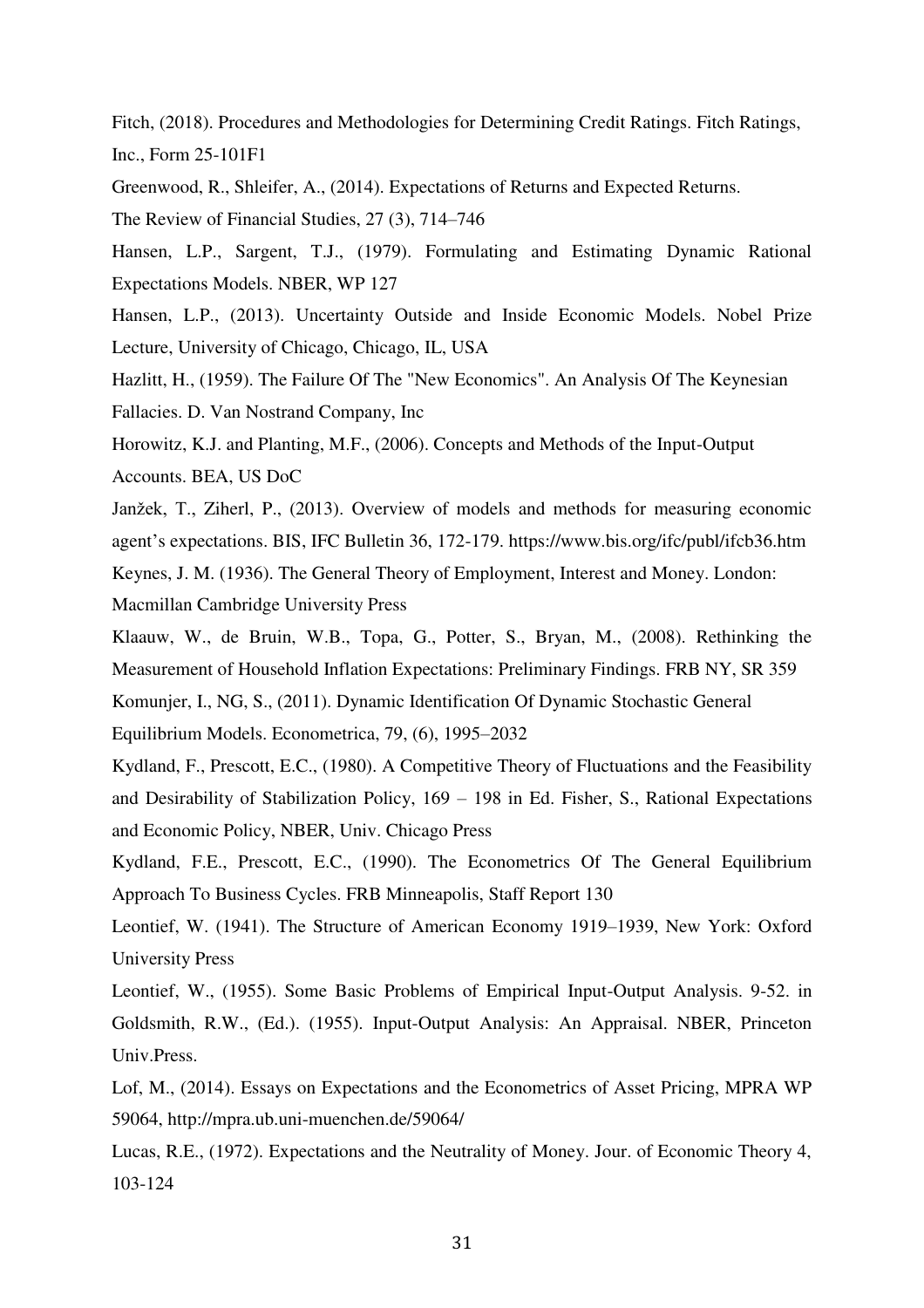Manski, C., (2004). Measuring Expectations. Econometrica, **72**, 1329-1376

Manski, C.F., (2017). Survey Measurement Of Probabilistic Macroeconomic Expectations: Progress and Promise. NBER, WP 23418

McNeil, A,J., Frey, R., Embrechts, P., (2005). Quantitative Risk Management. Concepts,

Techniques and Tools. Princeton Univ. Press, Princeton

Metz, A. and Cantor, R., (2007). Introducing Moody's Credit Transition Model, Moody's Investor Service, 1-26

Moody's, (2010). Rating Symbols and Definitions. Moody's Investors Service

Moody's, (2018). Procedures and Methodologies Used to Determine Credit Ratings.

Moody's Investors Service

Morgenstern, O., (1972). Thirteen Critical Points in Contemporary Economic Theory: An Interpretation. Journal of Economic Literature, 10, (4), 1163-1189

Muth, J.F., (1961). Rational Expectations and the Theory of Price Movements. Econometrica, 29, (3), 315-335

Negro, M.D., et.al. (2013). The FRBNY DSGE Model. Fed. Reserve Bank of NY Staff Report No. 647

Olkhov, V., (2016a). On Economic space Notion, Int. Rev. Financial Analysis, 47, 372-381

Olkhov, V., (2016b). Finance, Risk and Economic space, ACRN Oxford J. of Finance and

Risk Perspectives, Special Issue of Finance Risk and Accounting Perspectives, 5, 209-221

Olkhov, V., (2017a). Quantitative Wave Model of Macro-Finance. Int. Rev. Financial Analysis, 50, 143-150

Olkhov, V., (2017b). Credit-Loans Non-Local Transactions and Surface-Like Waves. https://ssrn.com/abstract=2971417

Olkhov, V., (2017c). Econophysics of Business Cycles: Aggregate Economic Fluctuations, Mean Risks and Mean Square Risks. arxiv.org/abs/1709.00282

Olkhov, V., (2018a). How Macro Transactions Describe the Evolution and Fluctuation of Financial Variables. Int. J. Financial Stud., 6 (38), 1-19

Olkhov, V., (2018b). Expectations, Price Fluctuations and Lorenz Attractor. MPRA WP89105, https://mpra.ub.uni-muenchen.de/89105/

Olkhov, V., (2019). Economic Transactions Govern Business Cycles. ACRN Oxford J. of Finance and Risk Perspectives, **7** (1/2), 102-122

South, A.H., Gurwitz, Z.R., (2018). 2017 Annual Global Structured Finance Default Study And Rating Transitions. S&P Global Ratings

S&P, (2014). Guide To Credit Rating Essentials. What are credit ratings and how do they